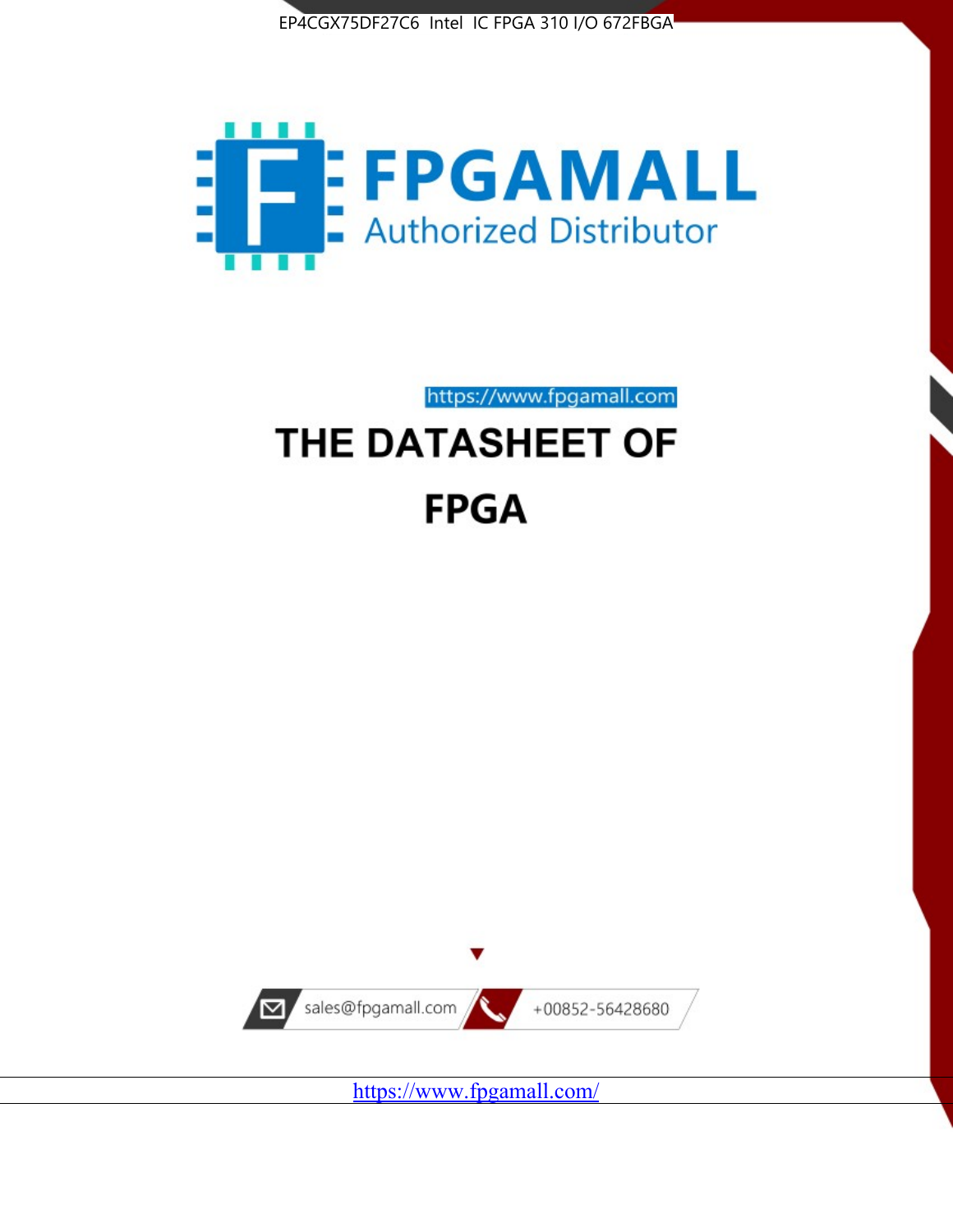

# **1. Cyclone IV Device Datasheet**

**CYIV-53001-2.0**

This chapter describes the electrical and switching characteristics for Cyclone<sup>®</sup> IV devices. Electrical characteristics include operating conditions and power consumption. Switching characteristics include transceiver specifications, core, and periphery performance. This chapter also describes I/O timing, including programmable I/O element (IOE) delay and programmable output buffer delay.

This chapter includes the following sections:

- "Operating Conditions" on page 1–1
- "Power Consumption" on page 1–16
- "Switching Characteristics" on page 1–16
- " $I/O$  Timing" on page  $1-37$
- "Glossary" on page 1–37

# **Operating Conditions**

When Cyclone IV devices are implemented in a system, they are rated according to a set of defined parameters. To maintain the highest possible performance and reliability of Cyclone IV devices, you must consider the operating requirements described in this chapter.

Cyclone IV devices are offered in commercial, industrial, extended industrial and, automotive grades. Cyclone IV E devices offer –6 (fastest), –7, –8, –8L, and –9L speed grades for commercial devices, –8L speed grades for industrial devices, and –7 speed grade for extended industrial and automotive devices. Cyclone IV GX devices offer –6 (fastest), –7, and –8 speed grades for commercial devices and –7 speed grade for industrial devices.

**For more information about the supported speed grades for respective Cyclone IV** devices, refer to the *[Cyclone IV FPGA Device Family Overview](http://www.altera.com/literature/hb/cyclone-iv/cyiv-51001.pdf)* chapter.

**1** Cyclone IV E devices are offered in core voltages of 1.0 and 1.2 V. Cyclone IV E devices with a core voltage of 1.0 V have an 'L' prefix attached to the speed grade.

In this chapter, a prefix associated with the operating temperature range is attached to the speed grades; commercial with a "C" prefix, industrial with an "I" prefix, and automotive with an "A" prefix. Therefore, commercial devices are indicated as C6, C7, C8, C8L, or C9L per respective speed grade. Industrial devices are indicated as I7, I8, or I8L. Automotive devices are indicated as A7.

@2016 Altera Corporation. All rights reserved. ALTERA, ARRIA, CYCLONE, HARDCOPY, MAX, MEGACORE, NIOS, QUARTUS and STRATIX words and logos are trademarks of Altera Corporation and registered in the U.S. Patent and Trademark



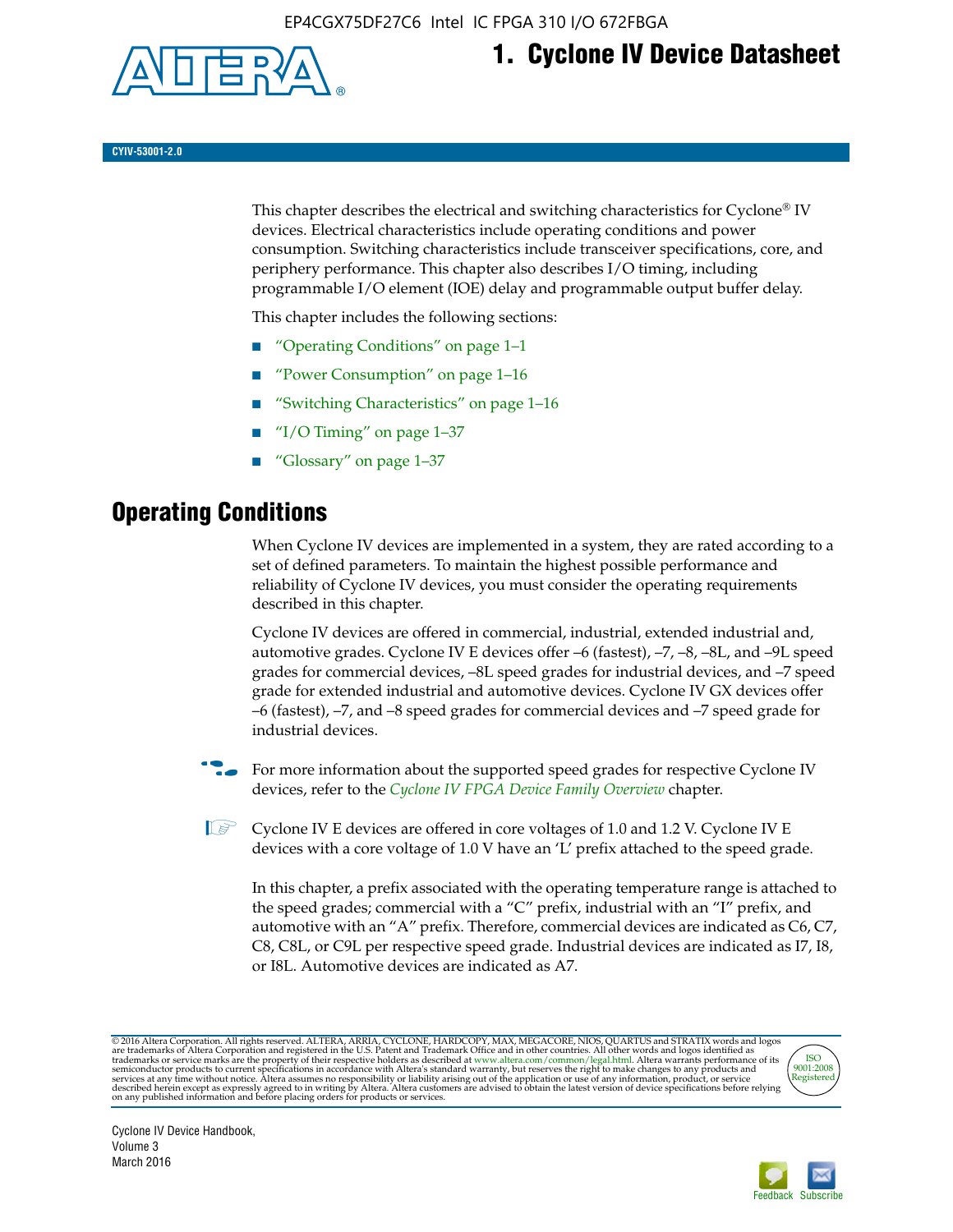**1 Cyclone IV E industrial devices I7 are offered with extended operating temperature** range.

# **Absolute Maximum Ratings**

Absolute maximum ratings define the maximum operating conditions for Cyclone IV devices. The values are based on experiments conducted with the device and theoretical modeling of breakdown and damage mechanisms. The functional operation of the device is not implied at these conditions. Table 1–1 lists the absolute maximum ratings for Cyclone IV devices.



Conditions beyond those listed in Table  $1-1$  cause permanent damage to the device. Additionally, device operation at the absolute maximum ratings for extended periods of time have adverse effects on the device.

| <b>Symbol</b>              | <b>Parameter</b>                                                                                                                | Min    | <b>Max</b> | <b>Unit</b> |
|----------------------------|---------------------------------------------------------------------------------------------------------------------------------|--------|------------|-------------|
| <b>V<sub>CCINT</sub></b>   | Core voltage, PCI Express <sup>®</sup> (PCIe®) hard IP<br>block, and transceiver physical coding sublayer<br>(PCS) power supply | $-0.5$ | 1.8        | V           |
| $V_{CCA}$                  | Phase-locked loop (PLL) analog power supply                                                                                     | $-0.5$ | 3.75       | V           |
| $V_{\text{CCD\_PLL}}$      | PLL digital power supply                                                                                                        | $-0.5$ | 1.8        | $\vee$      |
| V <sub>CCIO</sub>          | I/O banks power supply                                                                                                          | $-0.5$ | 3.75       | V           |
| V <sub>CC_CLKIN</sub>      | Differential clock input pins power supply                                                                                      | $-0.5$ | 4.5        | $\vee$      |
| $V_{CCH_GXB}$              | Transceiver output buffer power supply                                                                                          | $-0.5$ | 3.75       | V           |
| $V_{\text{CCA\_GXB}}$      | Transceiver physical medium attachment (PMA)<br>and auxiliary power supply                                                      | $-0.5$ | 3.75       | V           |
| $V_{CCL_GXB}$              | Transceiver PMA and auxiliary power supply                                                                                      | $-0.5$ | 1.8        | $\vee$      |
| $V_{1}$                    | DC input voltage                                                                                                                | $-0.5$ | 4.2        | V           |
| $I_{\text{OUT}}$           | DC output current, per pin                                                                                                      | $-25$  | 40         | mA          |
| ${\mathsf T}_{\text{STG}}$ | Storage temperature                                                                                                             | -65    | 150        | °C          |
| $T_{\rm J}$                | Operating junction temperature                                                                                                  | $-40$  | 125        | °C          |

**Table 1–1. Absolute Maximum Ratings for Cyclone IV Devices** *(1)*

**Note to Table 1–1:**

(1) Supply voltage specifications apply to voltage readings taken at the device pins with respect to ground, not at the power supply.

# **Maximum Allowed Overshoot or Undershoot Voltage**

During transitions, input signals may overshoot to the voltage shown in Table 1–2 and undershoot to –2.0 V for a magnitude of currents less than 100 mA and for periods shorter than 20 ns. Table 1–2 lists the maximum allowed input overshoot voltage and the duration of the overshoot voltage as a percentage over the lifetime of the device. The maximum allowed overshoot duration is specified as a percentage of high-time over the lifetime of the device.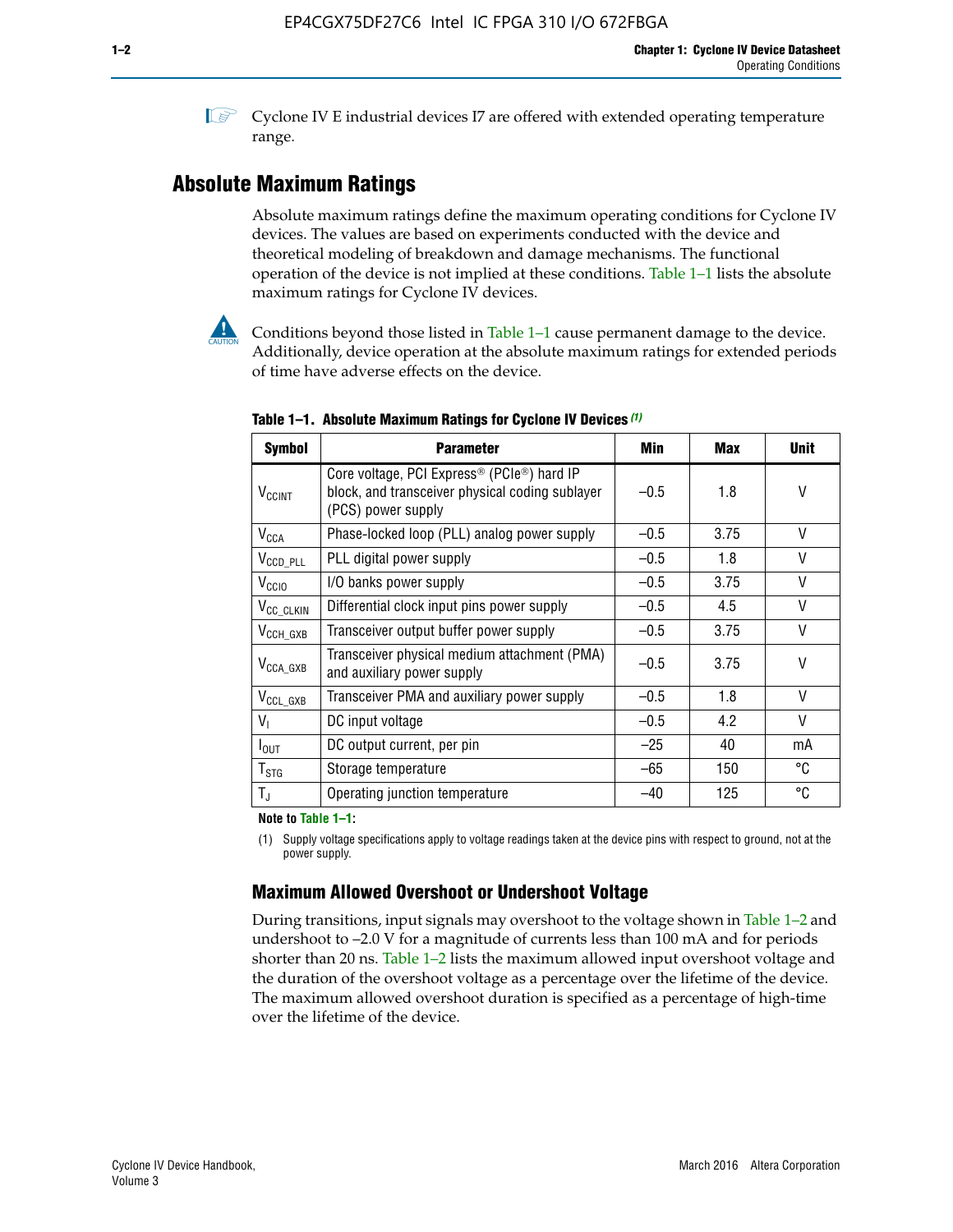$\mathbb{I}$  A DC signal is equivalent to 100% duty cycle. For example, a signal that overshoots to 4.3 V can only be at 4.3 V for 65% over the lifetime of the device; for a device lifetime of 10 years, this amounts to 65/10ths of a year.

| <b>Symbol</b> | <b>Parameter</b> | <b>Condition (V)</b> | <b>Overshoot Duration as % of High Time</b> | <b>Unit</b>   |  |              |    |
|---------------|------------------|----------------------|---------------------------------------------|---------------|--|--------------|----|
|               |                  | $V_1 = 4.20$         | 100                                         | $\%$          |  |              |    |
|               |                  | $V_1 = 4.25$         | 98                                          | $\%$          |  |              |    |
|               | AC Input         | $V_1 = 4.30$         | 65                                          | $\%$          |  |              |    |
|               |                  | $V_1 = 4.35$         | 43                                          | $\frac{0}{0}$ |  |              |    |
| $V_i$         |                  |                      |                                             | Voltage       |  | $V_1 = 4.40$ | 29 |
|               |                  | $V_1 = 4.45$         | 20                                          | $\%$          |  |              |    |
|               |                  | $V_1 = 4.50$         | 13                                          | $\%$          |  |              |    |
|               |                  | $V_1 = 4.55$         | 9                                           | $\%$          |  |              |    |
|               |                  | $V_1 = 4.60$         | 6                                           | $\%$          |  |              |    |

**Table 1–2. Maximum Allowed Overshoot During Transitions over a 10**-**Year Time Frame for Cyclone IV Devices**

Figure 1–1 shows the methodology to determine the overshoot duration. The overshoot voltage is shown in red and is present on the input pin of the Cyclone IV device at over 4.3 V but below 4.4 V. From Table 1–2, for an overshoot of 4.3 V, the percentage of high time for the overshoot can be as high as 65% over a 10-year period. Percentage of high time is calculated as ([delta  $T$ ]/T)  $\times$  100. This 10-year period assumes that the device is always turned on with 100% I/O toggle rate and 50% duty cycle signal. For lower I/O toggle rates and situations in which the device is in an idle state, lifetimes are increased.



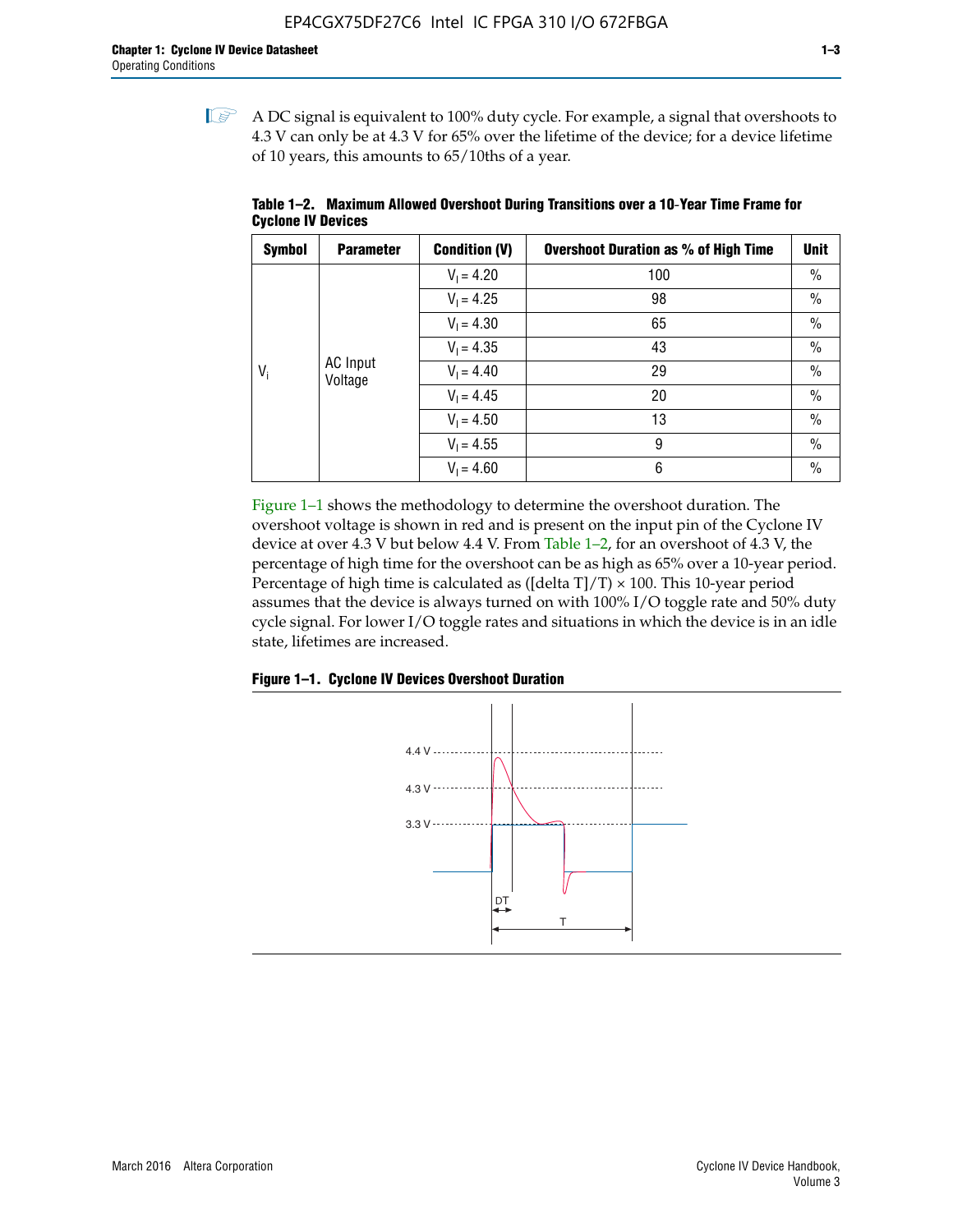# **Recommended Operating Conditions**

This section lists the functional operation limits for AC and DC parameters for Cyclone IV devices. Table 1–3 and Table 1–4 list the steady-state voltage and current values expected from Cyclone IV E and Cyclone IV GX devices. All supplies must be strictly monotonic without plateaus.

**Table 1–3. Recommended Operating Conditions for Cyclone IV E Devices** *(1)***,** *(2)* **(Part 1 of 2)**

| <b>Symbol</b>                                                                                                                                              | <b>Parameter</b>                                      | <b>Conditions</b>                        | Min         | <b>Typ</b>               | <b>Max</b>     | <b>Unit</b>  |
|------------------------------------------------------------------------------------------------------------------------------------------------------------|-------------------------------------------------------|------------------------------------------|-------------|--------------------------|----------------|--------------|
|                                                                                                                                                            | Supply voltage for internal logic,<br>1.2-V operation |                                          | 1.15        | 1.2                      | 1.25           | $\mathsf{V}$ |
|                                                                                                                                                            | Supply voltage for internal logic,<br>1.0-V operation |                                          | 0.97        | 1.0                      | 1.03           | $\mathsf{V}$ |
|                                                                                                                                                            | Supply voltage for output buffers,<br>3.3-V operation |                                          | 3.135       | 3.3                      | 3.465          | $\vee$       |
| $V_{CClNT}$ (3)<br>$V_{\text{CC10}}$ (3), (4)<br>$V_{CCA}$ (3)<br>$V_{\text{CCD\_PLL}}$ (3)<br>V <sub>1</sub><br>$V_0$<br>$T_{\rm J}$<br>t <sub>RAMP</sub> | Supply voltage for output buffers,<br>3.0-V operation |                                          | 2.85        | 3                        | 3.15           | V            |
|                                                                                                                                                            | Supply voltage for output buffers,<br>2.5-V operation |                                          | 2.375       | 2.5                      | 2.625          | $\vee$       |
|                                                                                                                                                            | Supply voltage for output buffers,<br>1.8-V operation |                                          | 1.71        | 1.8                      | 1.89           | V            |
|                                                                                                                                                            | Supply voltage for output buffers,<br>1.5-V operation |                                          | 1.425       | 1.5                      | 1.575          | $\vee$       |
|                                                                                                                                                            | Supply voltage for output buffers,<br>1.2-V operation |                                          | 1.14        | 1.2                      | 1.26           | $\mathsf{V}$ |
|                                                                                                                                                            | Supply (analog) voltage for PLL<br>regulator          |                                          | 2.375       | 2.5                      | 2.625          | $\vee$       |
|                                                                                                                                                            | Supply (digital) voltage for PLL,<br>1.2-V operation  |                                          | 1.15        | 1.2                      | 1.25           | V            |
|                                                                                                                                                            | Supply (digital) voltage for PLL,<br>1.0-V operation  |                                          | 0.97        | 1.0                      | 1.03           | $\vee$       |
|                                                                                                                                                            | Input voltage                                         |                                          | $-0.5$      | $\overline{\phantom{0}}$ | 3.6            | $\mathsf{V}$ |
|                                                                                                                                                            | Output voltage                                        |                                          | $\pmb{0}$   | —                        | $V_{\rm CClO}$ | $\mathsf{V}$ |
|                                                                                                                                                            |                                                       | For commercial use                       | $\mathbf 0$ |                          | 85             | °C           |
|                                                                                                                                                            | Operating junction temperature                        | For industrial use                       | $-40$       |                          | 100            | °C           |
|                                                                                                                                                            |                                                       | For extended temperature                 | $-40$       |                          | 125            | °C           |
|                                                                                                                                                            |                                                       | For automotive use                       | $-40$       | $\qquad \qquad$          | 125            | °C           |
|                                                                                                                                                            | Power supply ramp time                                | Standard power-on reset<br>$(POR)$ $(5)$ | $50 \mu s$  |                          | 50 ms          |              |
|                                                                                                                                                            |                                                       | Fast POR (6)                             | $50 \mu s$  | $\overline{\phantom{0}}$ | 3 ms           |              |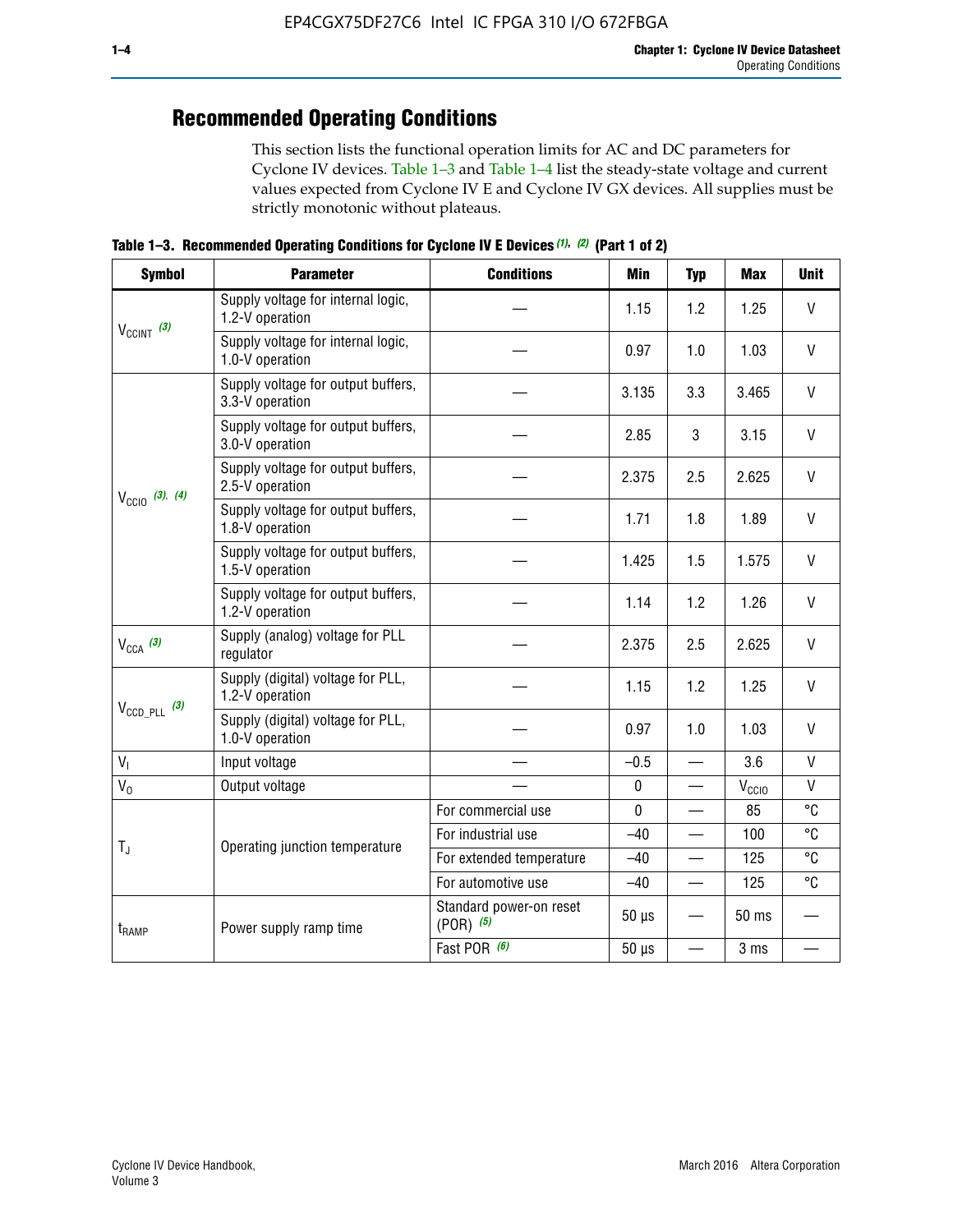|  | Table 1-3. Recommended Operating Conditions for Cyclone IV E Devices (1), (2) (Part 2 of 2) |  |  |  |
|--|---------------------------------------------------------------------------------------------|--|--|--|
|--|---------------------------------------------------------------------------------------------|--|--|--|

| Svmbol             | Parameter                                                     | <b>Conditions</b> | Min | Typ | <b>Max</b> | Unit |
|--------------------|---------------------------------------------------------------|-------------------|-----|-----|------------|------|
| <sup>I</sup> Diode | Magnitude of DC current across<br>PCI-clamp diode when enable |                   |     | —   | 10         | mA   |

### **Notes to Table 1–3:**

(1) Cyclone IV E 1.0 V core voltage devices only support C8L, C9L, and I8L speed grades. Cyclone IV E 1.2 V core voltage devices only support C6, C7, C8, I7, and A7 speed grades.

(2)  $V_{CCIO}$  for all I/O banks must be powered up during device operation. All vcca pins must be powered to 2.5 V (even when PLLs are not used) and must be powered up and powered down at the same time.

(3)  $V_{CC}$  must rise monotonically.

(4)  $V_{\text{CCIO}}$  powers all input buffers.

(5) The POR time for Standard POR ranges between 50 and 200 ms. Each individual power supply must reach the recommended operating range within 50 ms.

(6) The POR time for Fast POR ranges between 3 and 9 ms. Each individual power supply must reach the recommended operating range within 3 ms.

| <b>Symbol</b>              | <b>Parameter</b>                                                      | <b>Conditions</b> | Min   | <b>Typ</b> | <b>Max</b> | <b>Unit</b>  |
|----------------------------|-----------------------------------------------------------------------|-------------------|-------|------------|------------|--------------|
| $V_{CClNT}$ (3)            | Core voltage, PCIe hard IP block, and<br>transceiver PCS power supply |                   | 1.16  | 1.2        | 1.24       | V            |
| $V_{CCA}$ (1), (3)         | PLL analog power supply                                               |                   | 2.375 | 2.5        | 2.625      | $\mathsf{V}$ |
| $V_{\text{CCD\_PLL}}$ (2)  | PLL digital power supply                                              |                   | 1.16  | 1.2        | 1.24       | $\mathsf{V}$ |
|                            | I/O banks power supply for 3.3-V<br>operation                         |                   | 3.135 | 3.3        | 3.465      | V            |
| $V_{\text{CCIO}}$ (3), (4) | I/O banks power supply for 3.0-V<br>operation                         |                   | 2.85  | 3          | 3.15       | $\vee$       |
|                            | I/O banks power supply for 2.5-V<br>operation                         |                   | 2.375 | 2.5        | 2.625      | V            |
|                            | I/O banks power supply for 1.8-V<br>operation                         |                   | 1.71  | 1.8        | 1.89       | V            |
|                            | I/O banks power supply for 1.5-V<br>operation                         |                   | 1.425 | 1.5        | 1.575      | V            |
|                            | I/O banks power supply for 1.2-V<br>operation                         |                   | 1.14  | 1.2        | 1.26       | $\vee$       |
|                            | Differential clock input pins power<br>supply for 3.3-V operation     |                   | 3.135 | 3.3        | 3.465      | V            |
|                            | Differential clock input pins power<br>supply for 3.0-V operation     |                   | 2.85  | 3          | 3.15       | V            |
| V <sub>CC_CLKIN</sub>      | Differential clock input pins power<br>supply for 2.5-V operation     |                   | 2.375 | 2.5        | 2.625      | V            |
| (3), (5), (6)              | Differential clock input pins power<br>supply for 1.8-V operation     |                   | 1.71  | 1.8        | 1.89       | V            |
|                            | Differential clock input pins power<br>supply for 1.5-V operation     |                   | 1.425 | 1.5        | 1.575      | V            |
|                            | Differential clock input pins power<br>supply for 1.2-V operation     |                   | 1.14  | 1.2        | 1.26       | V            |
| $V_{CCH\_GXB}$             | Transceiver output buffer power supply                                |                   | 2.375 | 2.5        | 2.625      | $\mathsf{V}$ |

# **Table 1–4. Recommended Operating Conditions for Cyclone IV GX Devices (Part 1 of 2)**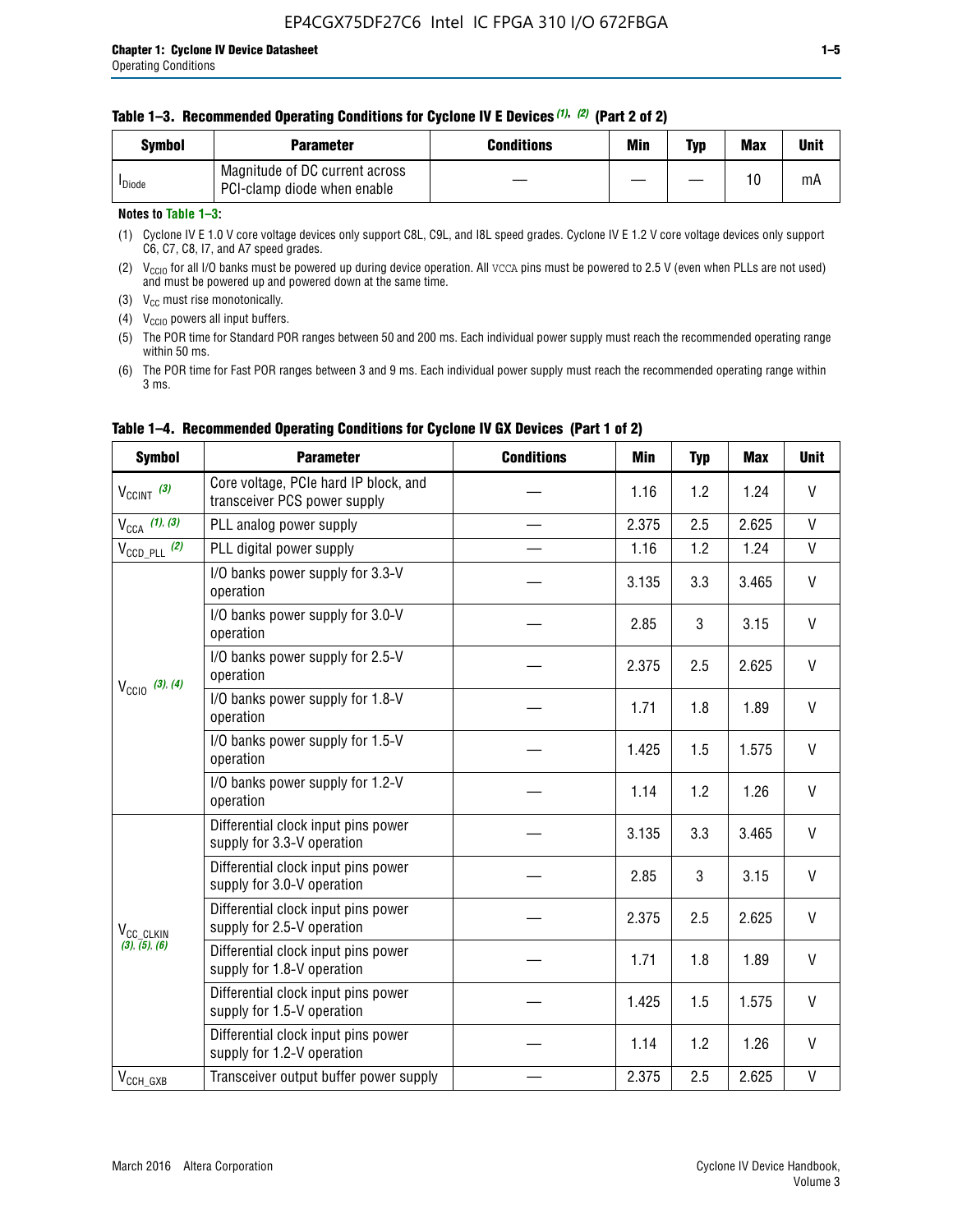| <b>Symbol</b>           | <b>Parameter</b>                                               | <b>Conditions</b>                        | <b>Min</b>   | <b>Typ</b> | <b>Max</b>        | <b>Unit</b>  |
|-------------------------|----------------------------------------------------------------|------------------------------------------|--------------|------------|-------------------|--------------|
| $V_{\texttt{CCA\_GXB}}$ | Transceiver PMA and auxiliary power<br>supply                  |                                          | 2.375        | 2.5        | 2.625             | V            |
| $V_{CCL_GXB}$           | Transceiver PMA and auxiliary power<br>supply                  | 1.16                                     |              |            |                   |              |
| $V_{1}$                 | DC input voltage                                               |                                          | $-0.5$       |            | 3.6               | $\mathsf{V}$ |
| $V_0$                   | DC output voltage                                              |                                          | $\mathbf{0}$ |            | V <sub>CCIO</sub> | V            |
|                         | Operating junction temperature                                 | For commercial use                       | $\mathbf{0}$ |            | 85                | °C           |
| T,                      |                                                                | For industrial use                       | $-40$        |            | 100               | °C           |
| t <sub>RAMP</sub>       | Power supply ramp time                                         | Standard power-on reset<br>$(POR)$ $(7)$ | $50 \mu s$   |            | $50 \text{ ms}$   |              |
|                         |                                                                | Fast POR (8)                             | $50 \mu s$   |            | 3 <sub>ms</sub>   |              |
| <b>I</b> Diode          | Magnitude of DC current across<br>PCI-clamp diode when enabled |                                          |              |            | 10                | mA           |

**Table 1–4. Recommended Operating Conditions for Cyclone IV GX Devices (Part 2 of 2)**

**Notes to Table 1–4:**

- (1) All VCCA pins must be powered to 2.5 V (even when PLLs are not used) and must be powered up and powered down at the same time.
- (2) You must connect  $V_{CCD-PLL}$  to  $V_{CCINT}$  through a decoupling capacitor and ferrite bead.
- (3) Power supplies must rise monotonically.
- (4)  $V_{\text{CCIO}}$  for all I/O banks must be powered up during device operation. Configurations pins are powered up by V<sub>CCIO</sub> of I/O Banks 3, 8, and 9 where I/O Banks 3 and 9 only support V<sub>CCIO</sub> of 1.5, 1.8, 2.5, 3.0, and 3.3 V. For fast passive parallel (FPP) configuration mode, the V<sub>CCIO</sub> level of I/O<br>Bank 8 must be powered up to 1.5, 1.8, 2.5, 3.0, and 3.3 V.
- (5) You must set  $V_{CC_CCLKIN}$  to 2.5 V if you use CLKIN as a high-speed serial interface (HSSI) refclk or as a DIFFCLK input.
- (6) The CLKIN pins in I/O Banks 3B and 8B can support single-ended I/O standard when the pins are used to clock left PLLs in non-transceiver applications.
- (7) The POR time for Standard POR ranges between 50 and 200 ms.  $V_{\text{CCIA}}$ ,  $V_{\text{CCIA}}$ , and  $V_{\text{CCIO}}$  of I/O Banks 3, 8, and 9 must reach the recommended operating range within 50 ms.
- (8) The POR time for Fast POR ranges between 3 and 9 ms.  $V_{\text{CCH},T}$ ,  $V_{\text{CCA}}$ , and  $V_{\text{CCI}}$  of I/O Banks 3, 8, and 9 must reach the recommended operating range within 3 ms.

# **ESD Performance**

This section lists the electrostatic discharge (ESD) voltages using the human body model (HBM) and charged device model (CDM) for Cyclone IV devices general purpose I/Os (GPIOs) and high-speed serial interface (HSSI) I/Os. Table 1–5 lists the ESD for Cyclone IV devices GPIOs and HSSI I/Os.

**Table 1–5. ESD for Cyclone IV Devices GPIOs and HSSI I/Os**

| <b>Symbol</b>  | <b>Parameter</b>                      | <b>Passing Voltage</b> | <b>Unit</b> |
|----------------|---------------------------------------|------------------------|-------------|
|                | ESD voltage using the HBM (GPIOs) (1) | ± 2000                 |             |
| <b>VESDHBM</b> | ESD using the HBM (HSSI I/Os) (2)     | ± 1000                 |             |
|                | ESD using the CDM (GPIOs)             | ± 500                  |             |
| <b>VESDCDM</b> | ESD using the CDM (HSSI I/Os) (2)     | ± 250                  |             |

#### **Notes to Table 1–5:**

(1) The passing voltage for EP4CGX15 and EP4CGX30 row I/Os is ±1000V.

(2) This value is applicable only to Cyclone IV GX devices.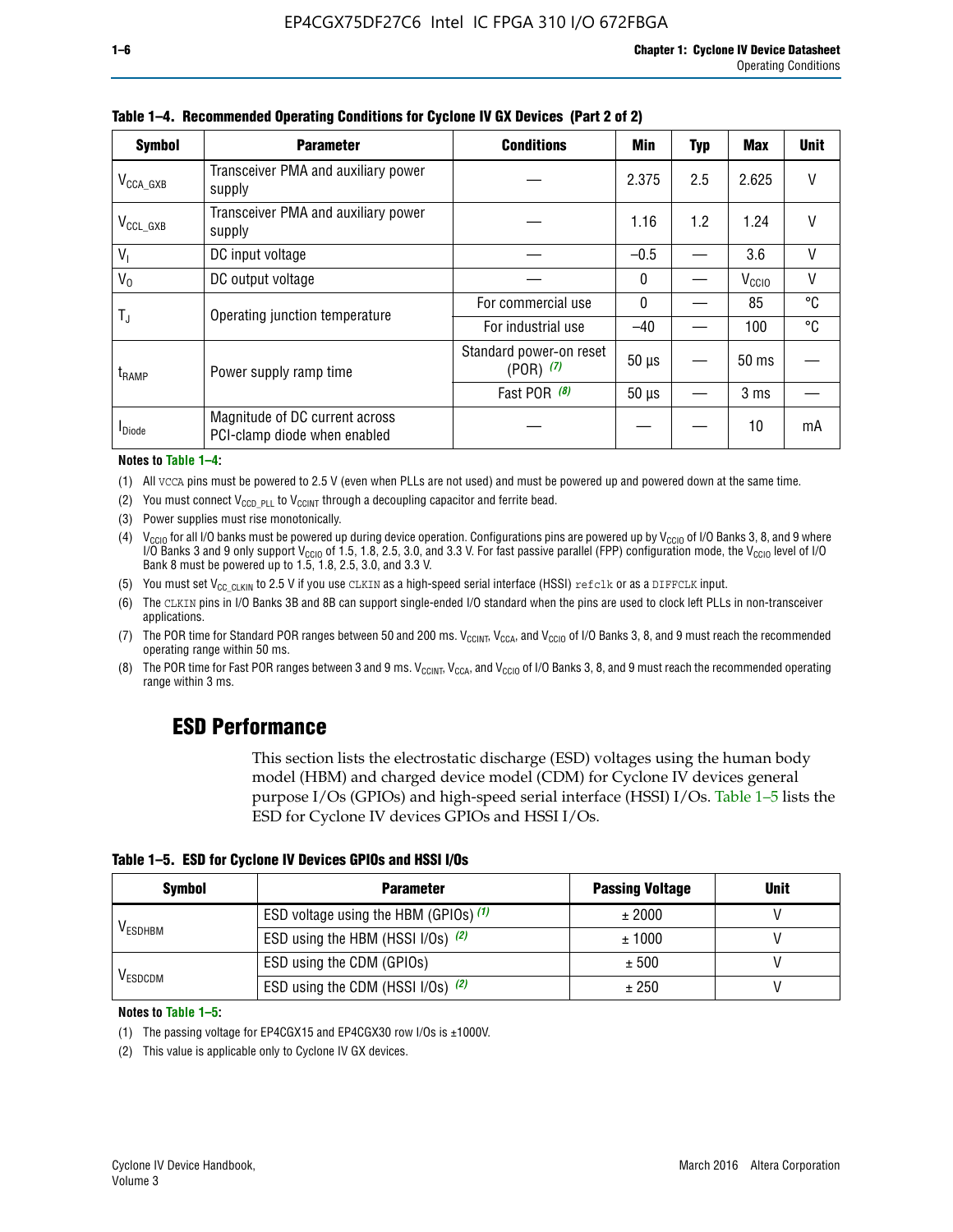# **DC Characteristics**

This section lists the I/O leakage current, pin capacitance, on-chip termination (OCT) tolerance, and bus hold specifications for Cyclone IV devices.

# **Supply Current**

The device supply current requirement is the minimum current drawn from the power supply pins that can be used as a reference for power size planning. Use the Excel-based early power estimator (EPE) to get the supply current estimates for your design because these currents vary greatly with the resources used. Table 1–6 lists the I/O pin leakage current for Cyclone IV devices.

**Table 1–6. I/O Pin Leakage Current for Cyclone IV Devices** *(1)***,** *(2)*

| <b>Symbol</b> | <b>Parameter</b>                     | <b>Conditions</b>                     | <b>Device</b> | Min   | Typ | <b>Max</b> | <b>Unit</b> |
|---------------|--------------------------------------|---------------------------------------|---------------|-------|-----|------------|-------------|
| h             | Input pin leakage current            | $V_1 = 0$ V to $V_{\text{CCIOMAX}}$   |               | $-10$ |     | 10         | μA          |
| $I_{0Z}$      | Tristated I/O pin leakage<br>current | $V_0 = 0 V$ to $V_{\text{CCIOMAX}}$ I |               | $-10$ |     | 10         | μA          |

**Notes to Table 1–6:**

(1) This value is specified for normal device operation. The value varies during device power-up. This applies for all V<sub>CCIO</sub> settings (3.3, 3.0, 2.5, 1.8, 1.5, and 1.2 V).

(2) The 10 µA I/O leakage current limit is applicable when the internal clamping diode is off. A higher current can be observed when the diode is on.

# **Bus Hold**

The bus hold retains the last valid logic state after the source driving it either enters the high impedance state or is removed. Each I/O pin has an option to enable bus hold in user mode. Bus hold is always disabled in configuration mode.

Table 1–7 lists bus hold specifications for Cyclone IV devices.

|                                                   |                                  |            | $V_{CCIO} (V)$ |       |            |            |            |            |            |       |            |       |            |             |
|---------------------------------------------------|----------------------------------|------------|----------------|-------|------------|------------|------------|------------|------------|-------|------------|-------|------------|-------------|
| <b>Parameter</b>                                  | <b>Condition</b>                 | $1.2$      |                | 1.5   |            | 1.8        |            | 2.5        |            | 3.0   |            | 3.3   |            | <b>Unit</b> |
|                                                   |                                  | <b>Min</b> | <b>Max</b>     | Min   | <b>Max</b> | <b>Min</b> | <b>Max</b> | <b>Min</b> | <b>Max</b> | Min   | <b>Max</b> | Min   | <b>Max</b> |             |
| <b>Bus hold</b><br>low,<br>sustaining<br>current  | $V_{IN}$ > $V_{IL}$<br>(maximum) | 8          |                | 12    |            | 30         |            | 50         |            | 70    |            | 70    |            | μA          |
| <b>Bus hold</b><br>high,<br>sustaining<br>current | $V_{IN}$ < $V_{IL}$<br>(minimum) | $-8$       |                | $-12$ |            | $-30$      |            | $-50$      |            | $-70$ |            | $-70$ |            | μA          |
| <b>Bus hold</b><br>low,<br>overdrive<br>current   | $0 V < V_{IN} < V_{CG10}$        |            | 125            |       | 175        |            | 200        |            | 300        |       | 500        |       | 500        | μA          |
| <b>Bus hold</b><br>high,<br>overdrive<br>current  | $0 V < V_{IN} < V_{CG10}$        |            | $-125$         |       | $-175$     |            | $-200$     |            | $-300$     |       | $-500$     |       | $-500$     | μA          |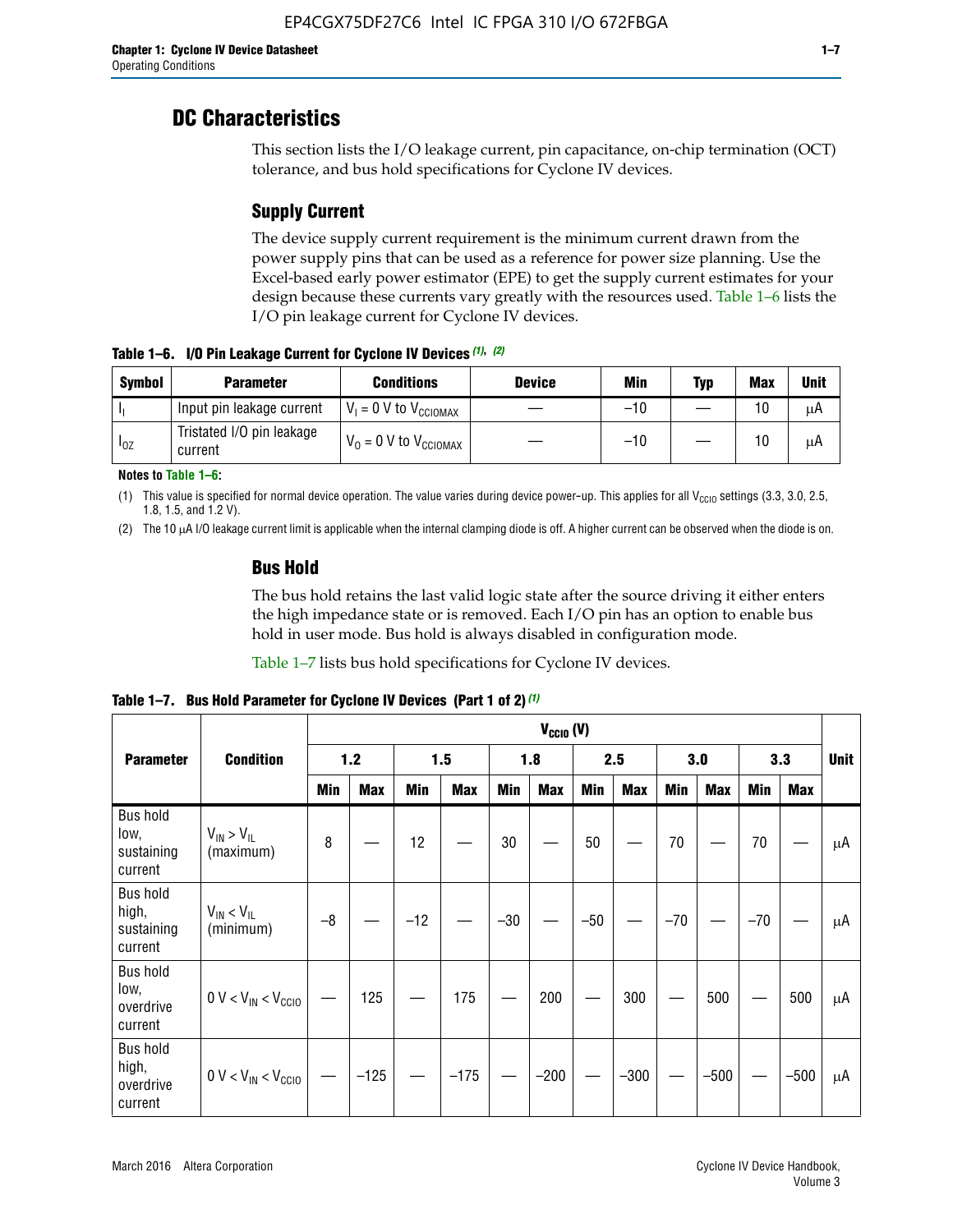| <b>Parameter</b>       |                  |            | $V_{CClO}$ (V) |            |                        |     |            |            |     |     |            |            |     |             |
|------------------------|------------------|------------|----------------|------------|------------------------|-----|------------|------------|-----|-----|------------|------------|-----|-------------|
|                        | <b>Condition</b> | 1.2        |                |            | 1.5                    |     | 2.5<br>1.8 |            |     |     | 3.0        |            | 3.3 | <b>Unit</b> |
|                        |                  | <b>Min</b> | <b>Max</b>     | <b>Min</b> | <b>Max</b>             | Min | <b>Max</b> | <b>Min</b> | Max | Min | <b>Max</b> | <b>Min</b> | Max |             |
| Bus hold trip<br>point |                  | 0.3        | 0.9            |            | $0.375$   1.125   0.68 |     | 1.07       | 0.7        | 1.7 | 0.8 | n          | 0.8        |     |             |

**Table 1–7. Bus Hold Parameter for Cyclone IV Devices (Part 2 of 2)** *(1)*

**Note to Table 1–7:**

(1) Bus hold trip points are based on the calculated input voltages from the JEDEC standard.

# **OCT Specifications**

Table 1–8 lists the variation of OCT without calibration across process, temperature, and voltage (PVT).

**Table 1–8. Series OCT Without Calibration Specifications for Cyclone IV Devices**

|                                   |                      | <b>Resistance Tolerance</b> |                                                                             |               |
|-----------------------------------|----------------------|-----------------------------|-----------------------------------------------------------------------------|---------------|
| <b>Description</b>                | $V_{\text{CCIO}}(V)$ | <b>Commercial Maximum</b>   | <b>Industrial, Extended</b><br>industrial, and<br><b>Automotive Maximum</b> | <b>Unit</b>   |
|                                   | 3.0                  | ±30                         | ±40                                                                         | $\frac{0}{0}$ |
|                                   | 2.5                  | ±30                         | ±40                                                                         | $\frac{0}{0}$ |
| Series OCT without<br>calibration | 1.8                  | ±40                         | ±50                                                                         | $\frac{0}{0}$ |
|                                   | 1.5                  | ±50                         | ±50                                                                         | $\frac{0}{0}$ |
|                                   | 1.2                  | ±50                         | ±50                                                                         | $\frac{0}{0}$ |

OCT calibration is automatically performed at device power-up for OCT-enabled I/Os.

Table 1–9 lists the OCT calibration accuracy at device power-up.

|  | Table 1–9.  Series OCT with Calibration at Device Power-Up Specifications for Cyclone IV Devices |  |  |  |
|--|--------------------------------------------------------------------------------------------------|--|--|--|
|--|--------------------------------------------------------------------------------------------------|--|--|--|

|                                   |                | <b>Calibration Accuracy</b> |                                                                             |               |
|-----------------------------------|----------------|-----------------------------|-----------------------------------------------------------------------------|---------------|
| <b>Description</b>                | $V_{CGI0} (V)$ | <b>Commercial Maximum</b>   | <b>Industrial, Extended</b><br>industrial, and<br><b>Automotive Maximum</b> | Unit          |
|                                   | 3.0            | ±10                         | ±10                                                                         | $\%$          |
| Series OCT with                   | 2.5            | ±10                         | ±10                                                                         | $\%$          |
| calibration at device<br>power-up | 1.8            | ±10                         | ±10                                                                         | $\frac{0}{0}$ |
|                                   | 1.5            | ±10                         | ±10                                                                         | $\frac{0}{0}$ |
|                                   | 1.2            | ±10                         | ±10                                                                         | $\frac{0}{0}$ |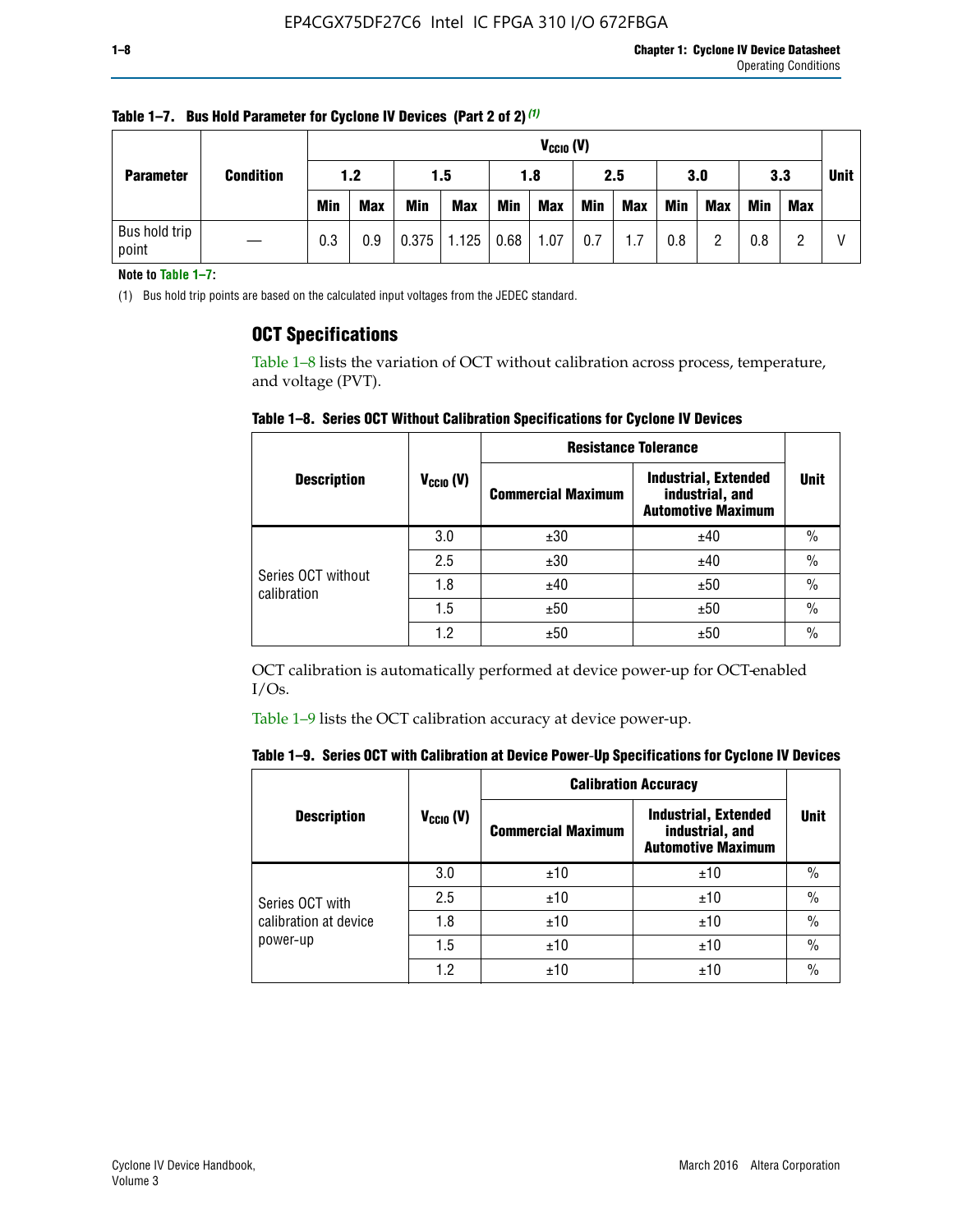The OCT resistance may vary with the variation of temperature and voltage after calibration at device power-up. Use Table 1–10 and Equation 1–1 to determine the final OCT resistance considering the variations after calibration at device power-up. Table 1–10 lists the change percentage of the OCT resistance with voltage and temperature.

**Table 1–10. OCT Variation After Calibration at Device Power**-**Up for Cyclone IV Devices**

| <b>Nominal Voltage</b> | dR/dT (%/°C) | $dR/dV$ (%/mV) |
|------------------------|--------------|----------------|
| 3.0                    | 0.262        | $-0.026$       |
| 2.5                    | 0.234        | $-0.039$       |
| 1.8                    | 0.219        | $-0.086$       |
| 1.5                    | 0.199        | $-0.136$       |
| 1.2                    | 0.161        | $-0.288$       |

#### **Equation 1–1. Final OCT Resistance** *(1)***,** *(2)***,** *(3)***,** *(4)***,** *(5)***,** *(6)*

 $\Delta R_V = (V_2 - V_1) \times 1000 \times dR/dV$  ––––––––––––(7)  $\Delta R_T = (T_2 - T_1) \times dR/dT$  ––––––– (8) For  $\Delta R_x < 0$ ; MF<sub>x</sub> = 1/ ( $|\Delta R_x|/100 + 1$ ) –––––– (9) For  $\Delta R_x > 0$ ;  $\text{MF}_x = \Delta R_x / 100 + 1$  ——– (10)  $MF = MF_V \times MF_T$  –––––––––––(11) Rfinal = Rinitial × MF ––––– *(12)*

#### **Notes to Equation 1–1:**

- (1)  $T_2$  is the final temperature.
- (2)  $T_1$  is the initial temperature.
- (3) MF is multiplication factor.
- (4)  $R<sub>final</sub>$  is final resistance.
- (5) Rinitial is initial resistance.
- (6) Subscript x refers to both  $\sqrt{v}$  and  $\sqrt{v}$ .
- (7)  $\Delta R_V$  is a variation of resistance with voltage.
- (8)  $\Delta R_T$  is a variation of resistance with temperature.
- (9) dR/dT is the change percentage of resistance with temperature after calibration at device power-up.
- (10) dR/dV is the change percentage of resistance with voltage after calibration at device power-up.
- (11)  $V_2$  is final voltage.
- (12)  $V_1$  is the initial voltage.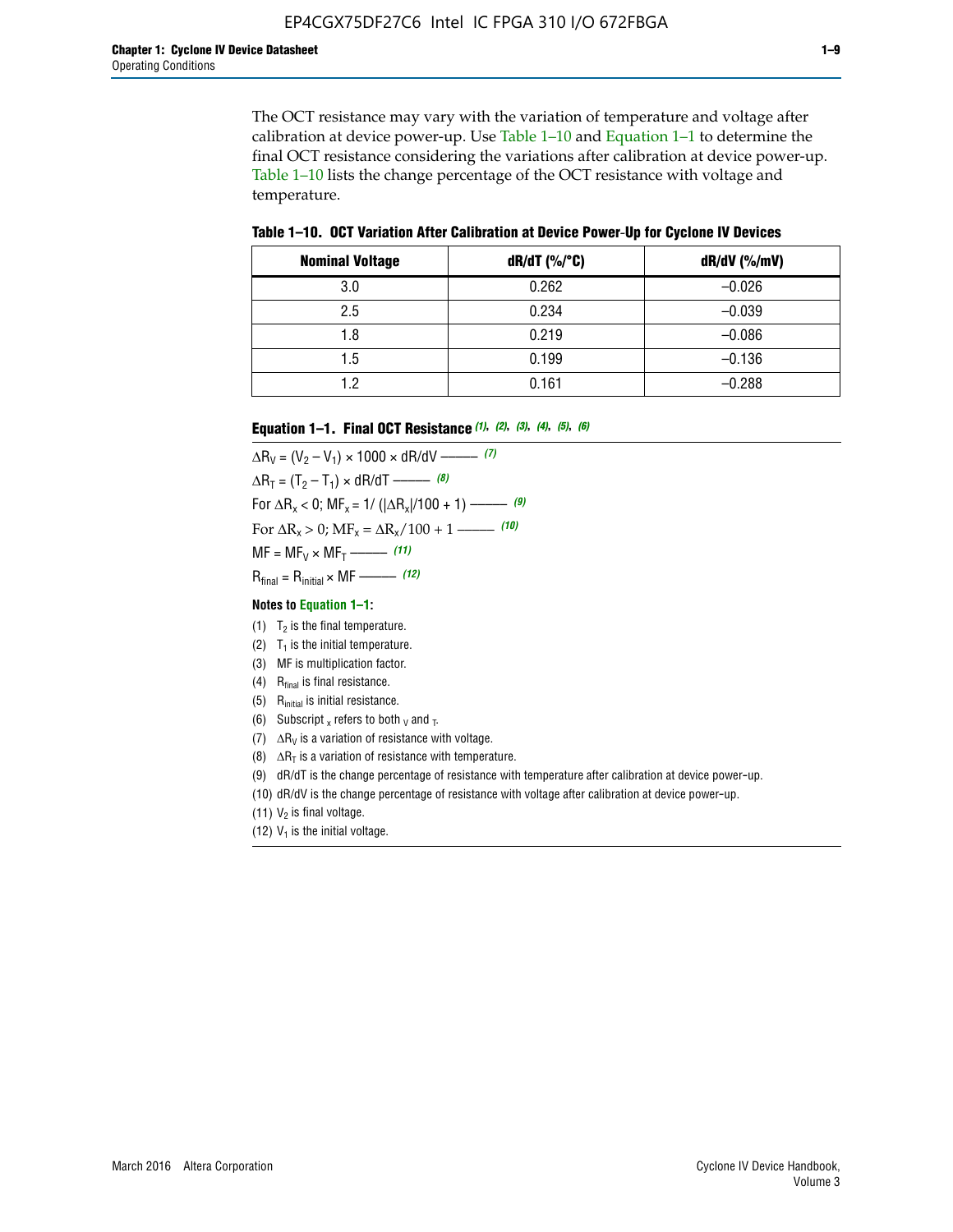Example 1-1 shows how to calculate the change of  $50$ - $\Omega$  I/O impedance from 25°C at 3.0 V to 85°C at 3.15 V.

### **Example 1–1. Impedance Change**

 $\Delta R_V = (3.15 - 3) \times 1000 \times -0.026 = -3.83$  $\Delta R_T = (85 - 25) \times 0.262 = 15.72$ Because  $\Delta R_V$  is negative,  $MF_V = 1 / (3.83/100 + 1) = 0.963$ Because  $\Delta R_T$  is positive,  $MF_T = 15.72/100 + 1 = 1.157$  $MF = 0.963 \times 1.157 = 1.114$  $R_{final} = 50 \times 1.114 = 55.71 \Omega$ 

# **Pin Capacitance**

Table 1–11 lists the pin capacitance for Cyclone IV devices.

**Table 1–11. Pin Capacitance for Cyclone IV Devices** *(1)*

| <b>Symbol</b>       | <b>Parameter</b>                                                                                    | Typical-<br><b>Quad Flat</b><br><b>Pack</b><br>(QFP) | Typical-<br><b>Quad Flat</b><br><b>No Leads</b><br>(QFN) | Typical-<br><b>Ball-Grid</b><br><b>Array</b><br>(BGA) | <b>Unit</b> |
|---------------------|-----------------------------------------------------------------------------------------------------|------------------------------------------------------|----------------------------------------------------------|-------------------------------------------------------|-------------|
| C <sub>IOTB</sub>   | Input capacitance on top and bottom I/O pins                                                        |                                                      |                                                          | 6                                                     | рF          |
| C <sub>IOLR</sub>   | Input capacitance on right I/O pins                                                                 |                                                      |                                                          | 5                                                     | pF          |
| $C_{LVDSLR}$        | Input capacitance on right I/O pins with dedicated LVDS output                                      | 8                                                    | 8                                                        | 7                                                     | рF          |
| $C_{VREFLR}$<br>(2) | Input capacitance on right dual-purpose VREF pin when used as<br>$V_{BFF}$ or user I/O pin          | 21                                                   | 21                                                       | 21                                                    | pF          |
| $C_{VREFTB}$<br>(2) | Input capacitance on top and bottom dual-purpose VREF pin when<br>used as $V_{BFF}$ or user I/O pin | 23(3)                                                | 23                                                       | 23                                                    | рF          |
| $C_{CLKTB}$         | Input capacitance on top and bottom dedicated clock input pins                                      |                                                      | 7                                                        | 6                                                     | рF          |
| $C_{CLKLR}$         | Input capacitance on right dedicated clock input pins                                               | 6                                                    | 6                                                        | 5                                                     | рF          |

#### **Notes to Table 1–11:**

(1) The pin capacitance applies to FBGA, UBGA, and MBGA packages.

(2) When you use the VREF pin as a regular input or output, you can expect a reduced performance of toggle rate and  $t_{\rm CO}$  because of higher pin capacitance.

(3) CVREFTB for the EP4CE22 device is 30 pF.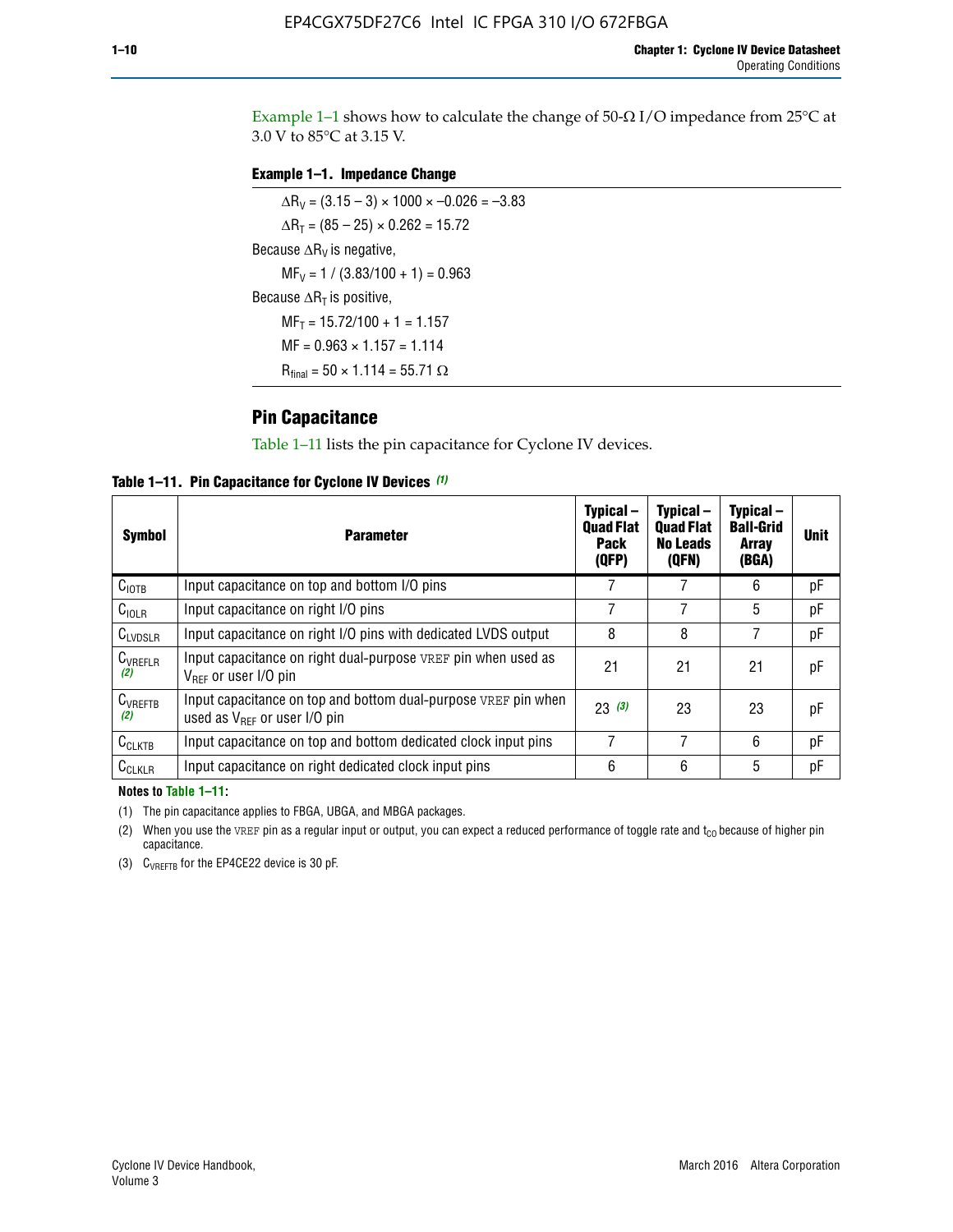# **Internal Weak Pull-Up and Weak Pull-Down Resistor**

Table 1–12 lists the weak pull-up and pull-down resistor values for Cyclone IV devices.

**Table 1–12. Internal Weak Pull**-**Up and Weak Pull**-**Down Resistor Values for Cyclone IV Devices** *(1)*

| <b>Symbol</b> | <b>Parameter</b>                                                            | <b>Conditions</b>                                  | Min | Typ | <b>Max</b> | <b>Unit</b> |
|---------------|-----------------------------------------------------------------------------|----------------------------------------------------|-----|-----|------------|-------------|
|               |                                                                             | $V_{\text{CC10}} = 3.3 \text{ V} \pm 5\%$ (2), (3) |     | 25  | 41         | kΩ          |
|               | Value of the I/O pin pull-up resistor                                       | $V_{\text{CC10}} = 3.0 \text{ V} \pm 5\%$ (2), (3) | 7   | 28  | 47         | $k\Omega$   |
|               | before and during configuration, as                                         | $V_{\text{CC10}} = 2.5 V \pm 5\%$ (2), (3)         | 8   | 35  | 61         | kΩ          |
| $R_{PU}$      | well as user mode if you enable the<br>programmable pull-up resistor option | $V_{\text{CC10}} = 1.8 V \pm 5\%$ (2), (3)         | 10  | 57  | 108        | kΩ          |
|               |                                                                             | $V_{\text{CC10}} = 1.5 V \pm 5\%$ (2), (3)         | 13  | 82  | 163        | kΩ          |
|               |                                                                             | $V_{\text{CC10}} = 1.2 \text{ V} \pm 5\%$ (2), (3) | 19  | 143 | 351        | kΩ          |
|               |                                                                             | $V_{\text{CC10}} = 3.3 V \pm 5\%$ (4)              | 6   | 19  | 30         | kΩ          |
|               |                                                                             | $V_{\text{CC10}} = 3.0 V \pm 5\%$ (4)              | 6   | 22  | 36         | kΩ          |
| $R_{PD}$      | Value of the I/O pin pull-down resistor<br>before and during configuration  | $V_{\text{CC10}} = 2.5 V \pm 5\%$ (4)              | 6   | 25  | 43         | kΩ          |
|               |                                                                             | $V_{\text{CC10}} = 1.8 \text{ V} \pm 5\%$ (4)      | 7   | 35  | 71         | kΩ          |
|               |                                                                             | $V_{\text{CC10}} = 1.5 V \pm 5\%$ (4)              | 8   | 50  | 112        | kΩ          |

#### **Notes to Table 1–12:**

- (1) All I/O pins have an option to enable weak pull-up except the configuration, test, and JTAG pins. The weak pull-down feature is only available for JTAG TCK.
- (2) Pin pull-up resistance values may be lower if an external source drives the pin higher than  $V_{\text{CCIO}}$ .
- (3)  $R_{PU} = (V_{CC10} V_1)/I_{R_PU}$ Minimum condition: –40°C; V<sub>CCIO</sub> = V<sub>CC</sub> + 5%, V<sub>I</sub> = V<sub>CC</sub> + 5% – 50 mV; Typical condition: 25°C; V<sub>CCIO</sub> = V<sub>CC</sub>, V<sub>I</sub> = 0 V; Maximum condition: 100°C;  $V_{\text{CCIO}} = V_{\text{CC}} - 5\%$ ,  $V_1 = 0$  V; in which  $V_1$  refers to the input voltage at the I/O pin.
- (4)  $R_{PD} = V_I/I_{R_PD}$ Minimum condition:  $-40^{\circ}$ C; V<sub>CCIO</sub> = V<sub>CC</sub> + 5%, V<sub>I</sub> = 50 mV; Typical condition: 25°C;  $V_{\text{CCIO}} = V_{\text{CC}}$ ,  $V_{\text{I}} = V_{\text{CC}} - 5\%$ ; Maximum condition: 100°C; V<sub>CClO</sub> = V<sub>CC</sub> – 5%, V<sub>I</sub> = V<sub>CC</sub> – 5%; in which V<sub>I</sub> refers to the input voltage at the I/O pin.

# **Hot-Socketing**

Table 1–13 lists the hot-socketing specifications for Cyclone IV devices.

**Table 1–13. Hot**-**Socketing Specifications for Cyclone IV Devices**

| <b>Symbol</b> | <b>Maximum</b>                    |             |
|---------------|-----------------------------------|-------------|
| $I$ IOPIN(DC) | DC current per I/O pin            | $300 \mu A$ |
| $I$ IOPIN(AC) | AC current per I/O pin            | 8 mA $(1)$  |
| IXCVRTX(DC)   | DC current per transceiver TX pin | 100 mA      |
| IXCVRRX(DC)   | DC current per transceiver RX pin | 50 mA       |

**Note to Table 1–13:**

(1) The I/O ramp rate is 10 ns or more. For ramp rates faster than 10 ns, |IIOPIN| = C dv/dt, in which C is the I/O pin capacitance and dv/dt is the slew rate.

 $\mathbb{I} \rightarrow \mathbb{I}$  During hot-socketing, the I/O pin capacitance is less than 15 pF and the clock pin capacitance is less than 20 pF.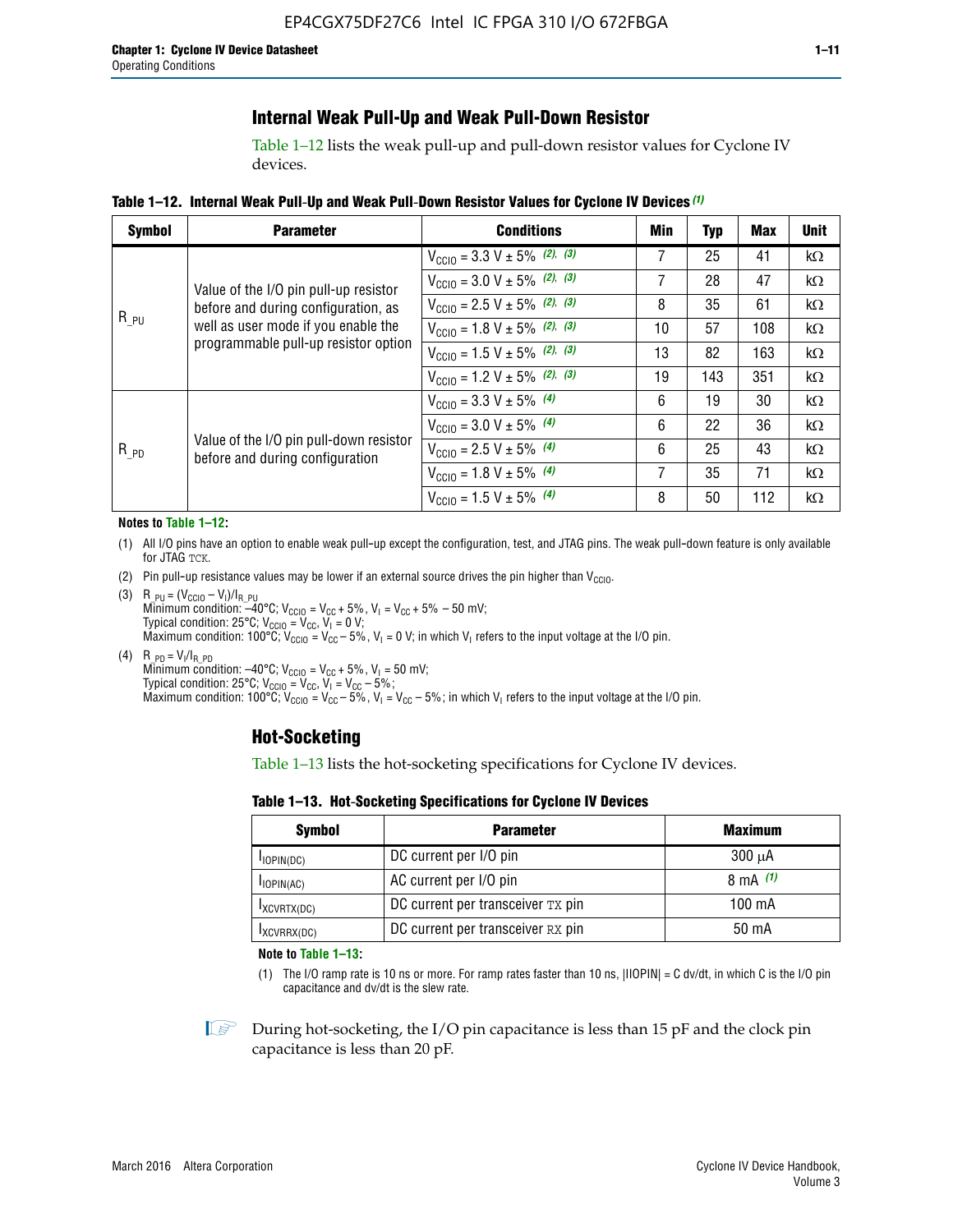# **Schmitt Trigger Input**

Cyclone IV devices support Schmitt trigger input on the TDI, TMS, TCK, nSTATUS, nCONFIG, nCE, CONF\_DONE, and DCLK pins. A Schmitt trigger feature introduces hysteresis to the input signal for improved noise immunity, especially for signals with slow edge rate. Table 1–14 lists the hysteresis specifications across the supported  $V<sub>CCIO</sub>$  range for Schmitt trigger inputs in Cyclone IV devices.

**Table 1–14. Hysteresis Specifications for Schmitt Trigger Input in Cyclone IV Devices**

| <b>Symbol</b>     | <b>Parameter</b>               | <b>Conditions (V)</b>   | <b>Minimum</b> | <b>Unit</b> |
|-------------------|--------------------------------|-------------------------|----------------|-------------|
| $\rm{V_{SCHMIT}}$ |                                | $V_{\text{CGI0}} = 3.3$ | 200            | mV          |
|                   | Hysteresis for Schmitt trigger | $V_{\text{CC10}} = 2.5$ | 200            | mV          |
|                   | input                          | $V_{\text{CCIO}} = 1.8$ | 140            | mV          |
|                   |                                | $V_{\text{CCIO}} = 1.5$ | 110            | m           |

# **I/O Standard Specifications**

The following tables list input voltage sensitivities ( $V<sub>IH</sub>$  and  $V<sub>II</sub>$ ), output voltage ( $V<sub>OH</sub>$ and  $V_{OL}$ ), and current drive characteristics ( $I_{OH}$  and  $I_{OL}$ ), for various I/O standards supported by Cyclone IV devices. Table 1–15 through Table 1–20 provide the I/O standard specifications for Cyclone IV devices.

|                   | $V_{CClO}(V)$ |            | $V_{IL}(V)$ |        |                            | $V_{IH} (V)$               | $V_{OL}(V)$             | $V_{OH} (V)$                 | l <sub>OL</sub>              | l <sub>oh</sub> |             |
|-------------------|---------------|------------|-------------|--------|----------------------------|----------------------------|-------------------------|------------------------------|------------------------------|-----------------|-------------|
| I/O Standard      | Min           | <b>Typ</b> | <b>Max</b>  | Min    | <b>Max</b>                 | Min                        | Max                     | Max                          | Min                          | (mA)<br>(4)     | (mA)<br>(4) |
| 3.3-V LVTTL (3)   | 3.135         | 3.3        | 3.465       |        | 0.8                        | 1.7                        | 3.6                     | 0.45                         | 2.4                          | 4               | $-4$        |
| 3.3-V LVCMOS (3)  | 3.135         | 3.3        | 3.465       |        | 0.8                        | 1.7                        | 3.6                     | 0.2                          | $V_{\text{CCIO}} - 0.2$      | $\overline{2}$  | $-2$        |
| 3.0-V LVTTL $(3)$ | 2.85          | 3.0        | 3.15        | $-0.3$ | 0.8                        | 1.7                        | $V_{\text{CC10}} + 0.3$ | 0.45                         | 2.4                          | $\overline{4}$  | $-4$        |
| 3.0-V LVCMOS (3)  | 2.85          | 3.0        | 3.15        | $-0.3$ | 0.8                        | 1.7                        | $V_{\text{CCI}0}$ + 0.3 | 0.2                          | $V_{\text{CC10}} - 0.2$      | 0.1             | $-0.1$      |
| $2.5 V$ (3)       | 2.375         | 2.5        | 2.625       | $-0.3$ | 0.7                        | 1.7                        | $V_{\rm CClO}$ + 0.3    | 0.4                          | 2.0                          |                 | $-1$        |
| 1.8V              | 1.71          | 1.8        | 1.89        | $-0.3$ | 0.35x<br>V <sub>CCIO</sub> | 0.65x<br>V <sub>CCIO</sub> | 2.25                    | 0.45                         | $V_{CGIO}$ –<br>0.45         | $\overline{2}$  | $-2$        |
| 1.5V              | 1.425         | 1.5        | 1.575       | $-0.3$ | 0.35x<br>V <sub>CCIO</sub> | 0.65x<br>V <sub>CCIO</sub> | $V_{\text{CC10}} + 0.3$ | 0.25x<br>V <sub>CClO</sub>   | 0.75x<br>V <sub>CCIO</sub>   | $\overline{2}$  | $-2$        |
| 1.2V              | 1.14          | 1.2        | 1.26        | $-0.3$ | 0.35x<br>V <sub>CCIO</sub> | 0.65x<br>V <sub>CCIO</sub> | $V_{\text{CC10}} + 0.3$ | 0.25x<br>V <sub>CCIO</sub>   | 0.75x<br>V <sub>CCIO</sub>   | $\overline{2}$  | $-2$        |
| 3.0-V PCI         | 2.85          | 3.0        | 3.15        |        | 0.3x<br>V <sub>CCIO</sub>  | 0.5x<br>V <sub>CCIO</sub>  | $V_{\text{CC}10}$ + 0.3 | $0.1 \times V_{\text{CC10}}$ | $0.9 \times V_{\text{CC10}}$ | 1.5             | $-0.5$      |
| 3.0-V PCI-X       | 2.85          | 3.0        | 3.15        |        | 0.35x<br>V <sub>CCIO</sub> | 0.5x<br>V <sub>CCIO</sub>  | $V_{\text{CC10}} + 0.3$ | $0.1 \times V_{\text{CC10}}$ | $0.9 \times V_{\text{CC10}}$ | 1.5             | $-0.5$      |

**Table 1–15. Single**-**Ended I/O Standard Specifications for Cyclone IV Devices** *(1)***,** *(2)*

#### **Notes to Table 1–15:**

(1) For voltage-referenced receiver input waveform and explanation of terms used in Table 1–15, refer to "Glossary" on page 1–37.

(2) AC load  $CL = 10$  pF

(3) For more information about interfacing Cyclone IV devices with 3.3/3.0/2.5-V LVTTL/LVCMOS I/O standards, refer to *[AN 447: Interfacing Cyclone III](http://www.altera.com/literature/an/an447.pdf)  [and Cyclone IV Devices with 3.3/3.0/2.5-V LVTTL/LVCMOS I/O Systems](http://www.altera.com/literature/an/an447.pdf)*.

(4) To meet the IOL and IOH specifications, you must set the current strength settings accordingly. For example, to meet the **3.3-V LVTTL** specification (4 mA), set the current strength settings to 4 mA or higher. Setting at lower current strength may not meet the lou and lon specifications in the handbook.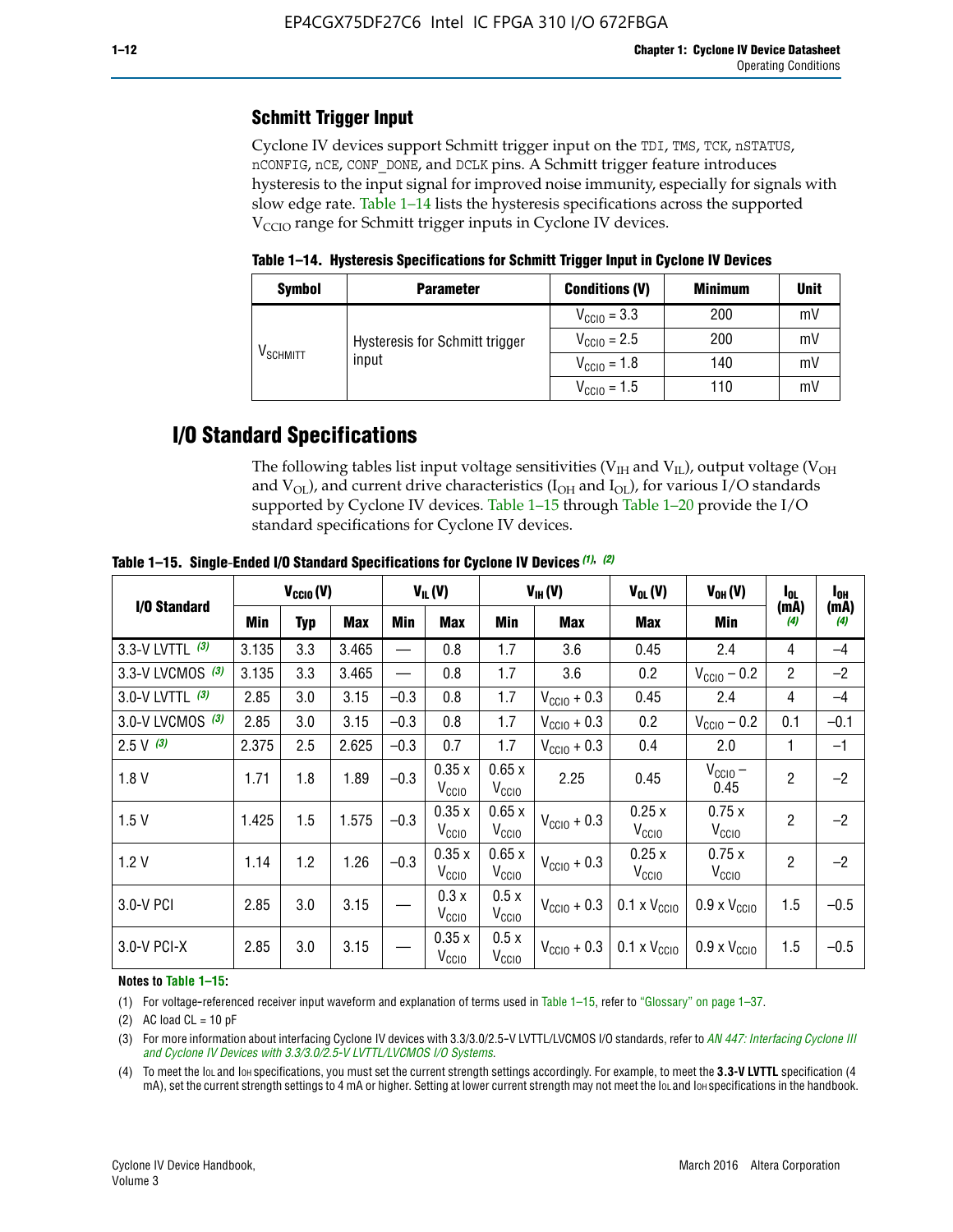| 1/0                           | $V_{CGI0}(V)$ |            |            |                                                                        | $V_{REF}(V)$                                                         |                                                                        |                     |                           | $V_{TT} (V)$ (2)    |  |  |  |
|-------------------------------|---------------|------------|------------|------------------------------------------------------------------------|----------------------------------------------------------------------|------------------------------------------------------------------------|---------------------|---------------------------|---------------------|--|--|--|
| <b>Standard</b>               | Min           | <b>Typ</b> | <b>Max</b> | Min                                                                    | <b>Typ</b>                                                           | <b>Max</b>                                                             | Min                 | <b>Typ</b>                | Max                 |  |  |  |
| SSTL-2<br>Class I, II         | 2.375         | 2.5        | 2.625      | 1.19                                                                   | 1.25                                                                 | 1.31                                                                   | $V_{REF}$ –<br>0.04 | V <sub>REF</sub>          | $V_{REF}$ +<br>0.04 |  |  |  |
| SSTL-18<br>Class I, II        | 1.7           | 1.8        | 1.9        | 0.833                                                                  | 0.9                                                                  | 0.969                                                                  | $V_{REF}$ –<br>0.04 | V <sub>REF</sub>          | $V_{REF}$ +<br>0.04 |  |  |  |
| HSTL-18<br>Class I, II        | 1.71          | 1.8        | .89        | 0.85                                                                   | 0.9                                                                  | 0.95                                                                   | 0.85                | 0.9                       | 0.95                |  |  |  |
| <b>HSTL-15</b><br>Class I, II | 1.425         | 1.5        | 1.575      | 0.71                                                                   | 0.75                                                                 | 0.79                                                                   | 0.71                | 0.75                      | 0.79                |  |  |  |
| HSTL-12<br>Class I, II        | 1.14          | 1.2        | 1.26       | $0.48 \times V_{\text{CC10}}$ (3)<br>$0.47 \times V_{\text{CC10}}$ (4) | $0.5 \times V_{\text{CC10}}$ (3)<br>$0.5 \times V_{\text{CC10}}$ (4) | $0.52 \times V_{\text{CC10}}$ (3)<br>$0.53 \times V_{\text{CC10}}$ (4) |                     | 0.5x<br>V <sub>CCIO</sub> |                     |  |  |  |

|  |  |  |  | Table 1–16. Single-Ended SSTL and HSTL I/O Reference Voltage Specifications for Cyclone IV Devices (1) |
|--|--|--|--|--------------------------------------------------------------------------------------------------------|
|--|--|--|--|--------------------------------------------------------------------------------------------------------|

### **Notes to Table 1–16:**

(1) For an explanation of terms used in Table 1–16, refer to "Glossary" on page 1–37.

(2)  $V_{TT}$  of the transmitting device must track  $V_{REF}$  of the receiving device.

(3) Value shown refers to DC input reference voltage,  $V_{REF(DC)}$ .

(4) Value shown refers to AC input reference voltage,  $V_{REF(AC)}$ .

|  | Table 1–17.  Single-Ended SSTL and HSTL I/O Standards Signal Specifications for Cyclone IV Devices |  |  |  |  |  |
|--|----------------------------------------------------------------------------------------------------|--|--|--|--|--|
|--|----------------------------------------------------------------------------------------------------|--|--|--|--|--|

| I/O                        |         | $V_{IL(DC)}(V)$        |                                      | $V_{IH(DC)}(V)$       |         | $V_{IL(AC)}(V)$     |                     | $V_{IH(AC)}(V)$      | $V_{OL}(V)$                        | $V_{OH} (V)$                       | l <sub>ol</sub> | $I_{0H}$ |
|----------------------------|---------|------------------------|--------------------------------------|-----------------------|---------|---------------------|---------------------|----------------------|------------------------------------|------------------------------------|-----------------|----------|
| <b>Standard</b>            | Min     | <b>Max</b>             | Min                                  | <b>Max</b>            | Min     | <b>Max</b>          | Min                 | <b>Max</b>           | <b>Max</b>                         | Min                                | (mA)            | (mA)     |
| SSTL-2<br>Class I          |         | $\rm V_{REF}-$<br>0.18 | $V_{REF} +$<br>0.18                  |                       |         | $V_{REF}$ –<br>0.35 | $V_{REF} +$<br>0.35 |                      | $V_{TT}$ –<br>0.57                 | $V_{TT}$ +<br>0.57                 | 8.1             | $-8.1$   |
| SSTL-2<br>Class II         |         | $V_{REF}$ –<br>0.18    | $V_{REF} +$<br>0.18                  |                       |         | $V_{REF}$ –<br>0.35 | $V_{REF} +$<br>0.35 |                      | $V_{TT}$ –<br>0.76                 | $V_{TT}$ +<br>0.76                 | 16.4            | $-16.4$  |
| <b>SSTL-18</b><br>Class I  |         | $V_{REF}$ –<br>0.125   | $V_{REF}$ +<br>0.125                 |                       |         | $V_{REF}$ –<br>0.25 | $V_{REF}$ +<br>0.25 |                      | $V_{TT}$ –<br>0.475                | $V_{TT}$ +<br>0.475                | 6.7             | $-6.7$   |
| <b>SSTL-18</b><br>Class II |         | $V_{REF}$ –<br>0.125   | $V_{REF}$ +<br>0.125                 |                       |         | $V_{REF}$ –<br>0.25 | $V_{REF}$ +<br>0.25 |                      | 0.28                               | $V_{CC10} -$<br>0.28               | 13.4            | $-13.4$  |
| HSTL-18<br>Class I         |         | $V_{REF}$ –<br>0.1     | $V_{REF} +$<br>0.1                   |                       |         | $V_{REF}$ –<br>0.2  | $V_{REF}$ +<br>0.2  |                      | 0.4                                | $V_{CCIO}$ –<br>0.4                | 8               | $-8$     |
| HSTL-18<br>Class II        |         | $V_{REF}$ –<br>0.1     | $V_{REF} +$<br>0.1                   |                       |         | $V_{REF}$ –<br>0.2  | $V_{REF} +$<br>0.2  |                      | 0.4                                | $V_{CC10}$ –<br>0.4                | 16              | $-16$    |
| HSTL-15<br>Class I         |         | $V_{REF}$ –<br>0.1     | $V_{REF} +$<br>0.1                   |                       |         | $V_{REF}$ –<br>0.2  | $V_{REF}$ +<br>0.2  |                      | 0.4                                | $V_{\text{CC1O}} -$<br>0.4         | 8               | $-8$     |
| HSTL-15<br>Class II        |         | $V_{REF}$ –<br>0.1     | $\mathsf{V}_{\mathsf{REF}}$ +<br>0.1 |                       |         | $V_{REF}$ –<br>0.2  | $V_{REF}$ +<br>0.2  |                      | 0.4                                | $V_{CC10}$ –<br>0.4                | 16              | $-16$    |
| <b>HSTL-12</b><br>Class I  | $-0.15$ | $V_{REF}-$<br>0.08     | $V_{REF} +$<br>0.08                  | $V_{CGI0} + 0.15$     | $-0.24$ | $V_{REF}$ –<br>0.15 | $V_{REF} +$<br>0.15 | $V_{CCIO} +$<br>0.24 | $0.25 \times$<br>V <sub>CCIO</sub> | $0.75 \times$<br>V <sub>CCIO</sub> | 8               | $-8$     |
| HSTL-12<br>Class II        | $-0.15$ | $V_{REF}-$<br>0.08     | $V_{REF} +$<br>0.08                  | $V_{\rm CClO} + 0.15$ | $-0.24$ | $V_{REF}$ –<br>0.15 | $V_{REF} +$<br>0.15 | $V_{CC10}$ +<br>0.24 | $0.25 \times$<br>V <sub>CCIO</sub> | $0.75 \times$<br>V <sub>CCIO</sub> | 14              | $-14$    |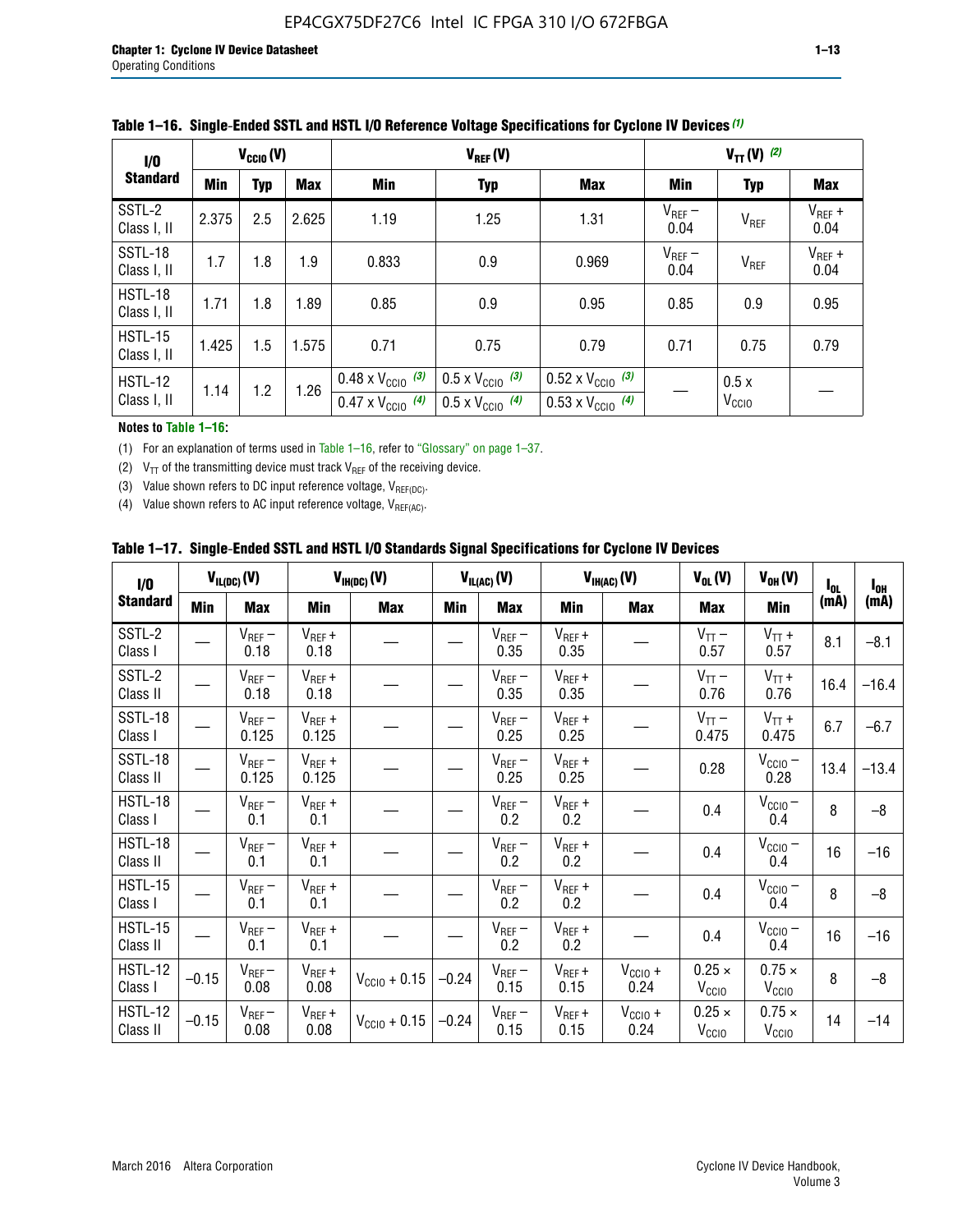**f For more information about receiver input and transmitter output waveforms, and for** other differential I/O standards, refer to the *[I/O Features in Cyclone IV Devices](http://www.altera.com/literature/hb/cyclone-iv/cyiv-51006.pdf)* chapter*.*

**Table 1–18. Differential SSTL I/O Standard Specifications for Cyclone IV Devices** *(1)*

| I/O Standard           |       | $V_{CCl0}(V)$ |            | $V_{\text{Swing(DC)}}(V)$ |                   |                                | $V_{X(AC)}(V)$ |                                 |            | $V_{\text{Swing(AC)}}$<br>(V) |                                | $V_{OX(AC)}(V)$ |                                 |
|------------------------|-------|---------------|------------|---------------------------|-------------------|--------------------------------|----------------|---------------------------------|------------|-------------------------------|--------------------------------|-----------------|---------------------------------|
|                        | Min   | Typ           | <b>Max</b> | Min                       | <b>Max</b>        | <b>Min</b>                     | <b>Typ</b>     | <b>Max</b>                      | <b>Min</b> | <b>Max</b>                    | Min                            | <b>Typ</b>      | <b>Max</b>                      |
| SSTL-2<br>Class I, II  | 2.375 | 2.5           | 2.625      | 0.36                      | V <sub>CCIO</sub> | $V_{\text{CC10}}/2 - 0.2$      |                | $V_{\text{CC10}}/2$<br>$+0.2$   | 0.7        | $V_{\rm CCI}$                 | $V_{\text{CC10}}/2 -$<br>0.125 |                 | $V_{\text{CC10}}/2$<br>$+0.125$ |
| SSTL-18<br>Class I, II | 1.7   | .8            | .90        | 0.25                      | V <sub>CCIO</sub> | $V_{\text{CC10}}/2 -$<br>0.175 |                | $V_{\text{CC10}}/2$<br>$+0.175$ | 0.5        | $V_{\rm CCI}$                 | $V_{\text{CC10}}/2 -$<br>0.125 |                 | $V_{\text{CC10}}/2$<br>$+0.125$ |

#### **Note to Table 1–18:**

(1) Differential SSTL requires a  $V_{REF}$  input.

**Table 1–19. Differential HSTL I/O Standard Specifications for Cyclone IV Devices** *(1)*

|                               | $V_{CClO}(V)$ |     |            | $V_{\text{DIF(DC)}}(V)$ |                   | $V_{X(AC)}(V)$                |            |                            | $V_{CM(DC)}(V)$            |            |                            |         | $V_{\text{DIF(AC)}}(V)$    |
|-------------------------------|---------------|-----|------------|-------------------------|-------------------|-------------------------------|------------|----------------------------|----------------------------|------------|----------------------------|---------|----------------------------|
| I/O Standard                  | Min           | Typ | <b>Max</b> | Min                     | <b>Max</b>        | Min                           | <b>Typ</b> | <b>Max</b>                 | Min                        | <b>Typ</b> | <b>Max</b>                 | Mi<br>n | <b>Max</b>                 |
| HSTL-18<br>Class I, II        | 1.71          | 1.8 | .89        | 0.2                     |                   | 0.85                          |            | 0.95                       | 0.85                       |            | 0.95                       | 0.4     |                            |
| <b>HSTL-15</b><br>Class I, II | 1.425         | 1.5 | .575       | $0.2\,$                 |                   | 0.71                          |            | 0.79                       | 0.71                       |            | 0.79                       | 0.4     |                            |
| <b>HSTL-12</b><br>Class I, II | 1.14          | 1.2 | 1.26       | 0.16                    | V <sub>CCIO</sub> | $0.48 \times V_{\text{CC10}}$ |            | 0.52x<br>V <sub>CCIO</sub> | 0.48x<br>V <sub>CCIO</sub> |            | 0.52x<br>V <sub>CCIO</sub> | 0.3     | 0.48x<br>V <sub>CCIO</sub> |

### **Note to Table 1–19:**

(1) Differential HSTL requires a  $V_{REF}$  input.

**Table 1–20. Differential I/O Standard Specifications for Cyclone IV Devices** *(1)* **(Part 1 of 2)**

| I/O Standard                            |                                                                                                                             | $V_{CCl0} (V)$ |            | $V_{ID}$ (mV) |            |      | $V_{\text{lcm}}(V)^{(2)}$                  |            | $V_{0D}$ (mV) $(3)$ |     |            |       | $V_{0S} (V)^{(3)}$ |       |
|-----------------------------------------|-----------------------------------------------------------------------------------------------------------------------------|----------------|------------|---------------|------------|------|--------------------------------------------|------------|---------------------|-----|------------|-------|--------------------|-------|
|                                         | Min                                                                                                                         | Typ            | <b>Max</b> | <b>Min</b>    | <b>Max</b> | Min  | <b>Condition</b>                           | <b>Max</b> | Min                 | Typ | <b>Max</b> | Min   | <b>Typ</b>         | Max   |
|                                         |                                                                                                                             |                |            |               |            | 0.05 | $D_{MAX} \leq 500$ Mbps                    | 1.80       |                     |     |            |       |                    |       |
| <b>LVPECL</b><br>(Row I/Os)<br>(6)      | 2.375<br>2.5                                                                                                                |                | 2.625      | 100           |            | 0.55 | 500 Mbps $\leq D_{MAX}$<br>$\leq$ 700 Mbps | 1.80       |                     |     |            |       |                    |       |
|                                         |                                                                                                                             |                |            |               |            | 1.05 | $D_{MAX}$ > 700 Mbps                       | 1.55       |                     |     |            |       |                    |       |
|                                         |                                                                                                                             |                |            |               |            | 0.05 | $D_{MAX} \leq 500$ Mbps                    | 1.80       |                     |     |            |       |                    |       |
| <b>LVPECL</b><br>(Column<br>$1/Os)$ (6) | 2.375                                                                                                                       | 2.5            | 2.625      | 100           |            | 0.55 | 500 Mbps $\leq D_{MAX}$<br>$\leq$ 700 Mbps | 1.80       |                     |     |            |       |                    |       |
|                                         |                                                                                                                             |                |            |               |            | 1.05 | $D_{MAX}$ > 700 Mbps                       | 1.55       |                     |     |            |       |                    |       |
|                                         |                                                                                                                             |                |            |               |            | 0.05 | $D_{MAX} \leq 500$ Mbps                    | 1.80       |                     |     |            |       |                    |       |
| LVDS (Row<br>I/Os)                      | 500 Mbps $\leq$ D <sub>MAX</sub><br>2.375<br>100<br>2.5<br>2.625<br>0.55<br>$\leq 700$ Mbps<br>1.05<br>$D_{MAX}$ > 700 Mbps |                |            |               |            |      |                                            | 1.80       | 247                 |     | 600        | 1.125 | 1.25               | 1.375 |
|                                         |                                                                                                                             | 1.55           |            |               |            |      |                                            |            |                     |     |            |       |                    |       |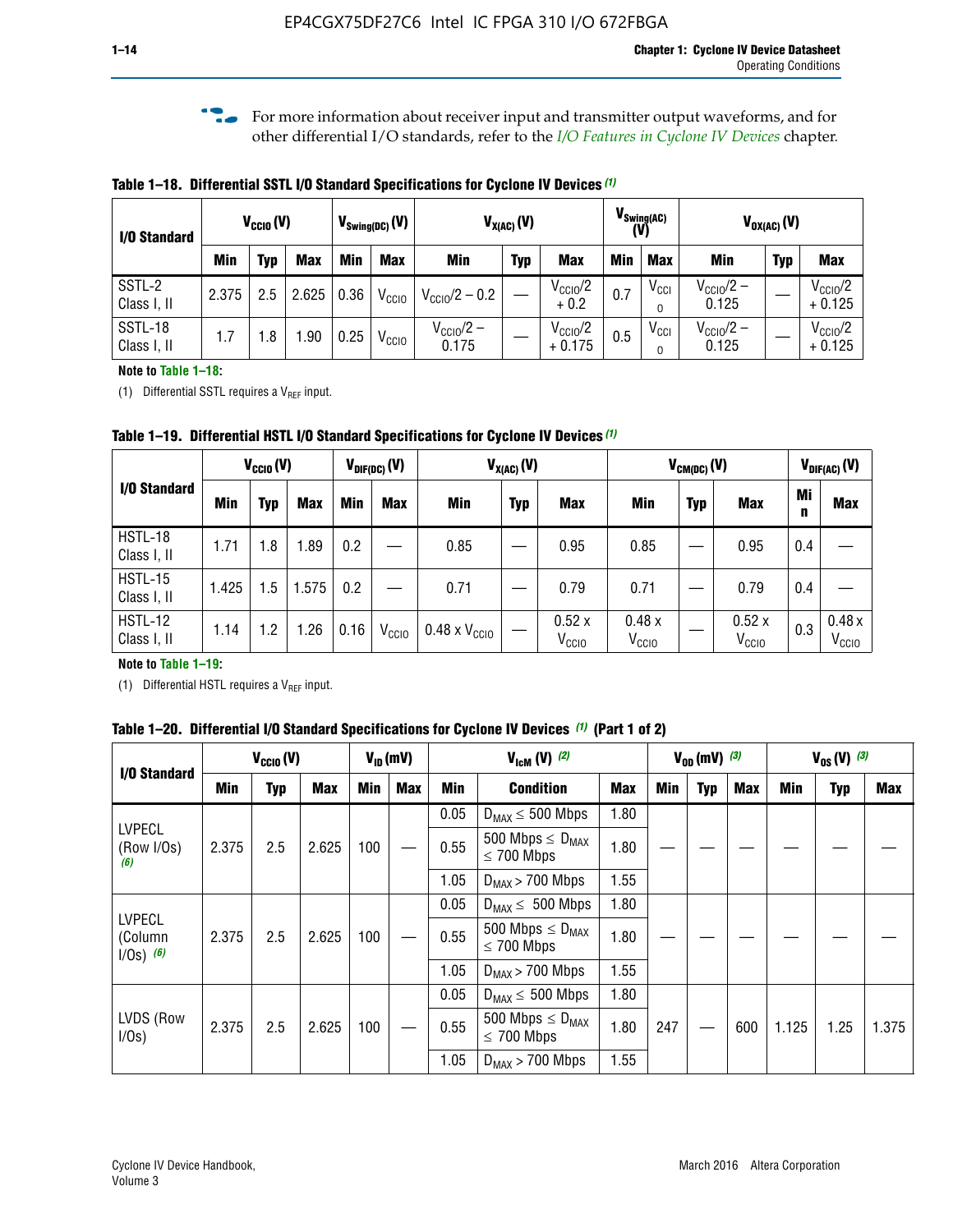# EP4CGX75DF27C6 Intel IC FPGA 310 I/O 672FBGA

|                                         |            | $V_{\text{CCIO}}(V)$ |            |            | $V_{ID}(mV)$ |            | $V_{\text{lcm}}(V)^{(2)}$                  |            |     | $V_{OD}$ (mV) $(3)$ |            |            | $V_{0S} (V)$ (3) |            |
|-----------------------------------------|------------|----------------------|------------|------------|--------------|------------|--------------------------------------------|------------|-----|---------------------|------------|------------|------------------|------------|
| I/O Standard                            | <b>Min</b> | <b>Typ</b>           | <b>Max</b> | <b>Min</b> | <b>Max</b>   | <b>Min</b> | <b>Condition</b>                           | <b>Max</b> | Min | <b>Typ</b>          | <b>Max</b> | <b>Min</b> | <b>Typ</b>       | <b>Max</b> |
|                                         |            |                      |            |            |              | 0.05       | $D_{MAX} \leq 500$ Mbps                    | 1.80       |     |                     |            |            |                  |            |
| <b>LVDS</b><br>(Column<br>$I/Os$ )      | 2.375      | 2.5                  | 2.625      | 100        |              | 0.55       | 500 Mbps $\leq D_{MAX}$<br>$\leq 700$ Mbps | 1.80       | 247 |                     | 600        | 1.125      | 1.25             | 1.375      |
|                                         |            |                      |            |            |              | 1.05       | $D_{MAX}$ > 700 Mbps                       | 1.55       |     |                     |            |            |                  |            |
| <b>BLVDS (Row</b><br>$1/0s)$ (4)        | 2.375      | 2.5                  | 2.625      | 100        |              |            |                                            |            |     |                     |            |            |                  |            |
| <b>BLVDS</b><br>(Column<br>$1/0s)$ (4)  | 2.375      | 2.5                  | 2.625      | 100        |              |            |                                            |            |     |                     |            |            |                  |            |
| mini-LVDS<br>(Row I/Os)<br>(5)          | 2.375      | 2.5                  | 2.625      |            |              |            |                                            |            | 300 |                     | 600        | 1.0        | 1.2              | 1.4        |
| mini-LVDS<br>(Column<br>$1/0s)$ (5)     | 2.375      | 2.5                  | 2.625      |            |              |            |                                            |            | 300 |                     | 600        | 1.0        | 1.2              | 1.4        |
| RSDS <sup>®</sup> (Row<br>$1/0s)$ $(5)$ | 2.375      | 2.5                  | 2.625      |            |              |            |                                            |            | 100 | 200                 | 600        | 0.5        | 1.2              | 1.5        |
| <b>RSDS</b><br>(Column<br>$1/0s)$ (5)   | 2.375      | 2.5                  | 2.625      |            |              |            |                                            |            | 100 | 200                 | 600        | 0.5        | 1.2              | 1.5        |
| PPDS (Row<br>$1/0s)$ (5)                | 2.375      | 2.5                  | 2.625      |            |              |            |                                            |            | 100 | 200                 | 600        | 0.5        | 1.2              | 1.4        |
| <b>PPDS</b><br>(Column<br>$1/0s)$ (5)   | 2.375      | 2.5                  | 2.625      |            |              |            |                                            |            | 100 | 200                 | 600        | 0.5        | 1.2              | 1.4        |

#### **Table 1–20. Differential I/O Standard Specifications for Cyclone IV Devices** *(1)* **(Part 2 of 2)**

**Notes to Table 1–20:**

(1) For an explanation of terms used in Table 1–20, refer to "Glossary" on page 1–37.

(2)  $V_{IN}$  range: 0  $V \le V_{IN} \le 1.85$  V.

(3) R<sub>L</sub> range:  $90 \le R_L \le 110 \Omega$ .

(4) There are no fixed  $V_{IN}$ ,  $V_{OD}$ , and  $V_{OS}$  specifications for BLVDS. They depend on the system topology.

(5) The Mini-LVDS, RSDS, and PPDS standards are only supported at the output pins.

(6) The LVPECL I/O standard is only supported on dedicated clock input pins. This I/O standard is not supported for output pins.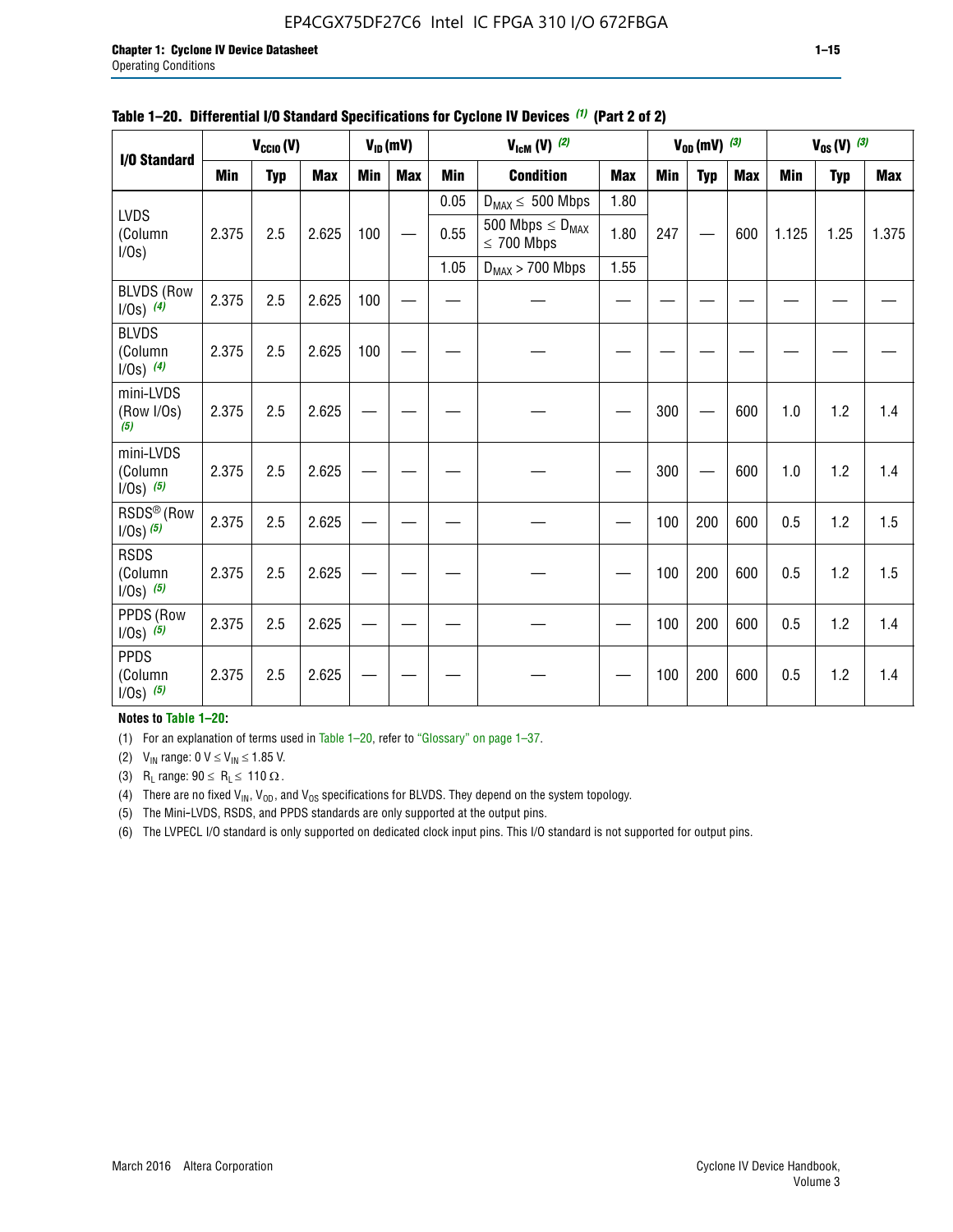# **Power Consumption**

Use the following methods to estimate power for a design:

- the Excel-based EPE
- the Quartus® II PowerPlay power analyzer feature

The interactive Excel-based EPE is used prior to designing the device to get a magnitude estimate of the device power. The Quartus II PowerPlay power analyzer provides better quality estimates based on the specifics of the design after place-and-route is complete. The PowerPlay power analyzer can apply a combination of user-entered, simulation-derived, and estimated signal activities that, combined with detailed circuit models, can yield very accurate power estimates.

f For more information about power estimation tools, refer to the *[Early Power Estimator](http://www.altera.com/literature/ug/ug_epe.pdf
)  [User Guide](http://www.altera.com/literature/ug/ug_epe.pdf
)* and the *[PowerPlay Power Analysis](http://www.altera.com/literature/hb/qts/qts_qii53013.pdf)* chapter in volume 3 of the *Quartus II Handboo*k.

# **Switching Characteristics**

This section provides performance characteristics of Cyclone IV core and periphery blocks for commercial grade devices.

These characteristics can be designated as Preliminary or Final.

- Preliminary characteristics are created using simulation results, process data, and other known parameters. The upper-right hand corner of these tables show the designation as "Preliminary".
- Final numbers are based on actual silicon characterization and testing. The numbers reflect the actual performance of the device under worst-case silicon process, voltage, and junction temperature conditions. There are no designations on finalized tables.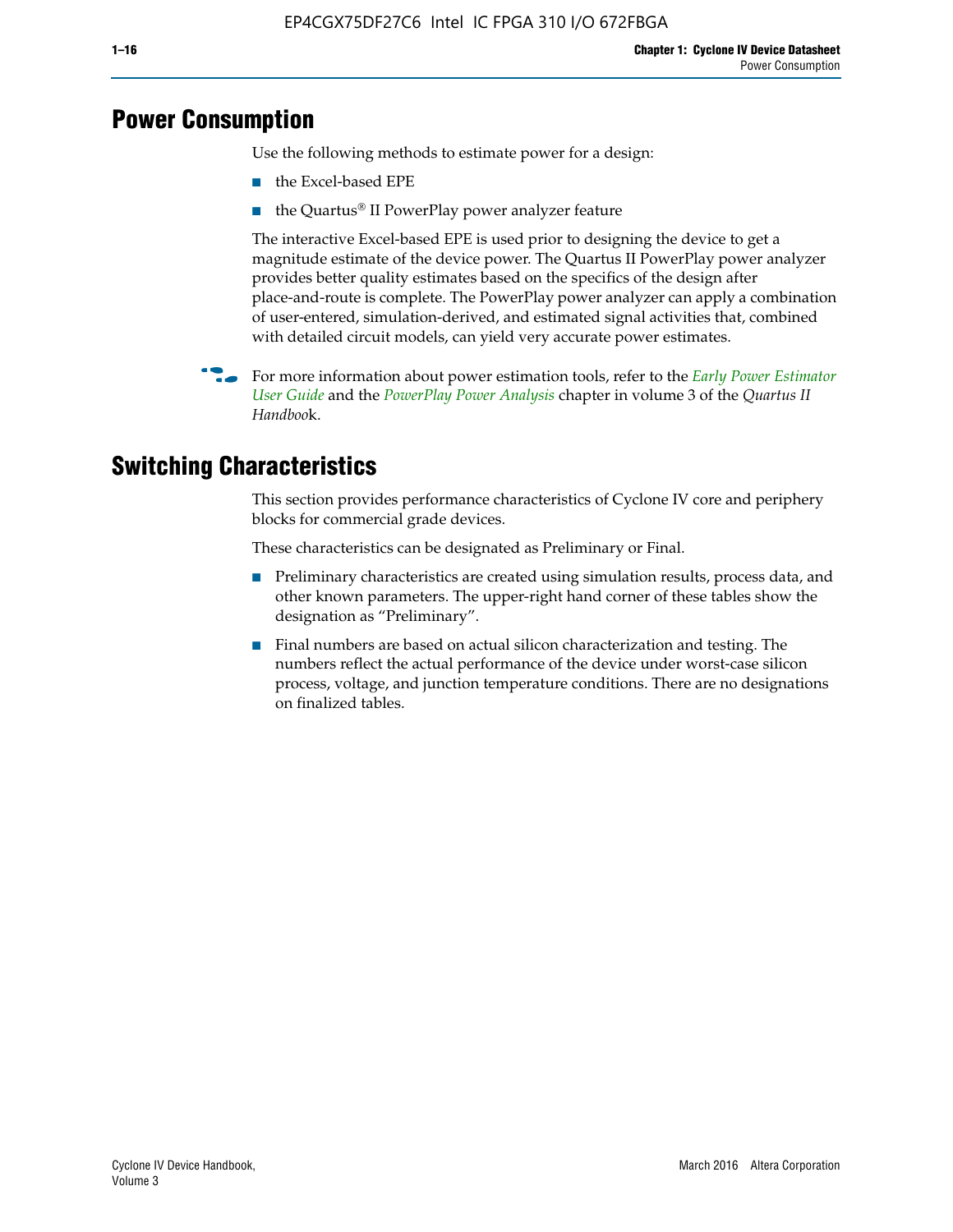# **Transceiver Performance Specifications**

Table 1–21 lists the Cyclone IV GX transceiver specifications.

### **Table 1–21. Transceiver Specification for Cyclone IV GX Devices (Part 1 of 4)**

| Symbol/                                                   |                                                      |                     | C <sub>6</sub>             |                                                                     |                     | C7, I7                     |                               |                     | C <sub>8</sub>             |                |              |
|-----------------------------------------------------------|------------------------------------------------------|---------------------|----------------------------|---------------------------------------------------------------------|---------------------|----------------------------|-------------------------------|---------------------|----------------------------|----------------|--------------|
| <b>Description</b>                                        | <b>Conditions</b>                                    | <b>Min</b>          | <b>Typ</b>                 | <b>Max</b>                                                          | <b>Min</b>          | <b>Typ</b>                 | <b>Max</b>                    | <b>Min</b>          | <b>Typ</b>                 | <b>Max</b>     | <b>Unit</b>  |
| <b>Reference Clock</b>                                    |                                                      |                     |                            |                                                                     |                     |                            |                               |                     |                            |                |              |
| Supported I/O<br><b>Standards</b>                         |                                                      |                     |                            | 1.2 V PCML, 1.5 V PCML, 3.3 V PCML, Differential LVPECL, LVDS, HCSL |                     |                            |                               |                     |                            |                |              |
| Input frequency<br>from REFCLK input<br>pins              |                                                      | 50                  |                            | 156.25                                                              | 50                  |                            | 156.25                        | 50                  | —                          | 156.25         | <b>MHz</b>   |
| Spread-spectrum<br>modulating clock<br>frequency          | Physical interface<br>for PCI Express<br>(PIPE) mode | 30                  |                            | 33                                                                  | 30                  |                            | 33                            | 30                  |                            | 33             | kHz          |
| Spread-spectrum<br>downspread                             | PIPE mode                                            |                     | 0 <sub>to</sub><br>$-0.5%$ |                                                                     |                     | 0 <sub>to</sub><br>$-0.5%$ |                               |                     | 0 <sub>to</sub><br>$-0.5%$ |                |              |
| Peak-to-peak<br>differential input<br>voltage             |                                                      | 0.1                 |                            | 1.6                                                                 | 0.1                 |                            | 1.6                           | 0.1                 |                            | 1.6            | $\mathsf{V}$ |
| V <sub>ICM</sub> (AC coupled)                             |                                                      |                     | $1100 \pm 5\%$             |                                                                     |                     | $1100 \pm 5\%$             |                               |                     | $1100 \pm 5\%$             |                | mV           |
| V <sub>ICM</sub> (DC coupled)                             | HCSL I/O<br>standard for PCIe<br>reference clock     | 250                 |                            | 550                                                                 | 250                 |                            | 550                           | 250                 |                            | 550            | mV           |
| <b>Transmitter REFCLK</b><br>Phase Noise (1)              | Frequency offset                                     |                     |                            | $-123$                                                              |                     |                            | $-123$                        |                     |                            | $-123$         | dBc/Hz       |
| <b>Transmitter REFCLK</b><br>Total Jitter (1)             | $= 1$ MHz $- 8$ MHZ                                  |                     |                            | 42.3                                                                |                     |                            | 42.3                          |                     |                            | 42.3           | ps           |
| $R_{ref}$                                                 |                                                      |                     | 2000<br>± 1%               |                                                                     |                     | 2000<br>± 1%               |                               |                     | 2000<br>± 1%               |                | $\Omega$     |
| <b>Transceiver Clock</b>                                  |                                                      |                     |                            |                                                                     |                     |                            |                               |                     |                            |                |              |
| cal blk clk clock<br>frequency                            |                                                      | 10                  |                            | 125                                                                 | 10                  |                            | 125                           | 10                  |                            | 125            | <b>MHz</b>   |
| fixedclk Clock<br>frequency                               | <b>PCIe Receiver</b><br>Detect                       |                     | 125                        |                                                                     |                     | 125                        | $\overbrace{\phantom{aaaaa}}$ |                     | 125                        |                | <b>MHz</b>   |
| reconfig_clk<br>clock frequency                           | Dynamic<br>reconfiguration<br>clock frequency        | 2.5/<br>37.5<br>(2) |                            | 50                                                                  | 2.5/<br>37.5<br>(2) |                            | 50                            | 2.5/<br>37.5<br>(2) |                            | 50             | <b>MHz</b>   |
| Delta time between<br>reconfig clk                        |                                                      |                     |                            | $\overline{c}$                                                      |                     |                            | $\overline{c}$                |                     |                            | $\overline{2}$ | ms           |
| Transceiver block<br>minimum<br>power-down pulse<br>width |                                                      |                     | 1                          |                                                                     |                     | 1                          |                               |                     | $\mathbf{1}$               |                | $\mu s$      |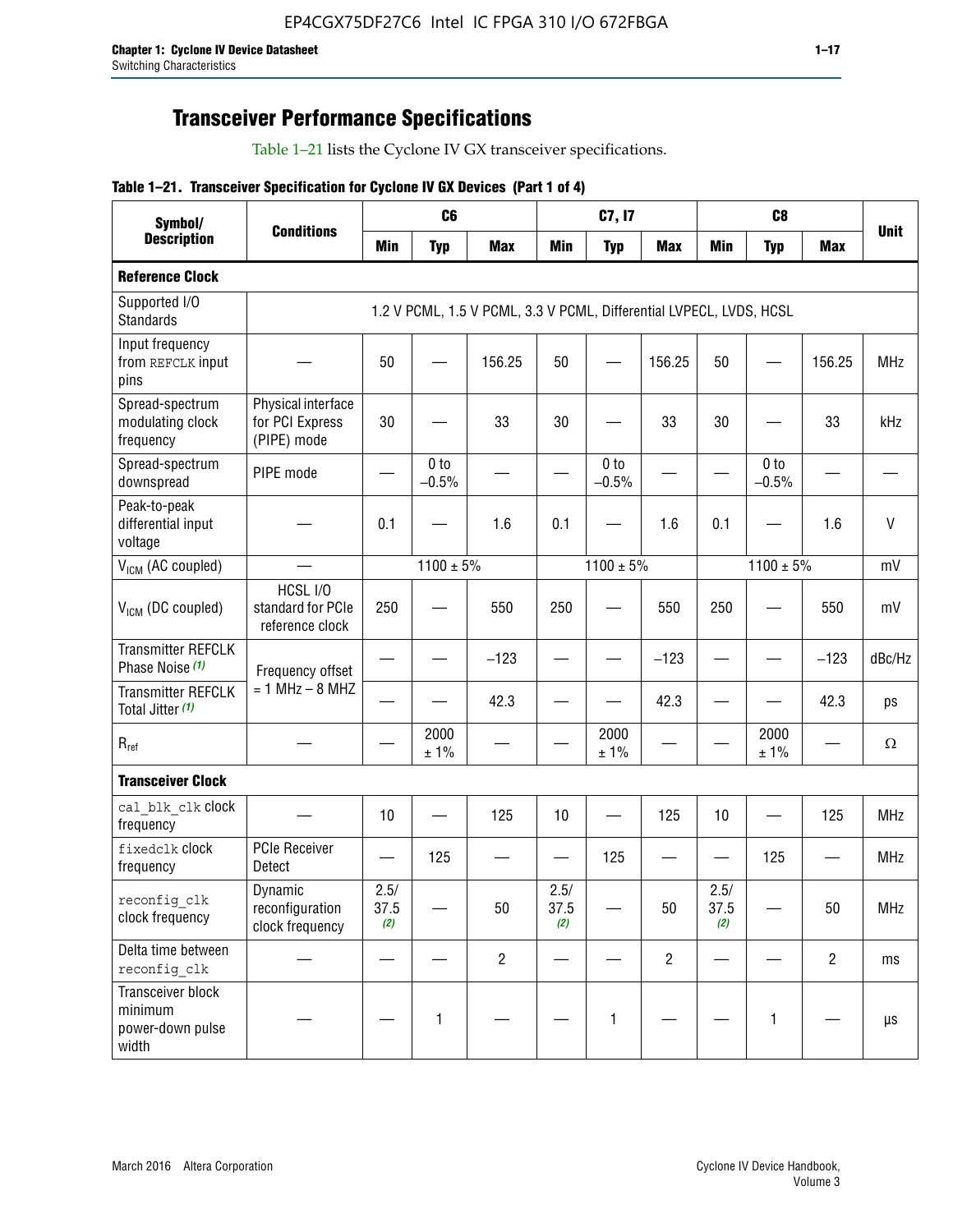| Symbol/                                                                                        |                                                                           |                 | C <sub>6</sub>   |                                 |                          | C7, I7                             |                                     |                          | C <sub>8</sub>           |                                  |              |
|------------------------------------------------------------------------------------------------|---------------------------------------------------------------------------|-----------------|------------------|---------------------------------|--------------------------|------------------------------------|-------------------------------------|--------------------------|--------------------------|----------------------------------|--------------|
| <b>Description</b>                                                                             | <b>Conditions</b>                                                         | <b>Min</b>      | <b>Typ</b>       | <b>Max</b>                      | <b>Min</b>               | <b>Typ</b>                         | <b>Max</b>                          | <b>Min</b>               | <b>Typ</b>               | <b>Max</b>                       | <b>Unit</b>  |
| <b>Receiver</b>                                                                                |                                                                           |                 |                  |                                 |                          |                                    |                                     |                          |                          |                                  |              |
| Supported I/O<br>Standards                                                                     | 1.4 V PCML,<br>1.5 V PCML,<br>2.5 V PCML,<br>LVPECL, LVDS                 |                 |                  |                                 |                          |                                    |                                     |                          |                          |                                  |              |
| Data rate (F324 and<br>smaller package) (15)                                                   |                                                                           | 600             |                  | 2500                            | 600                      |                                    | 2500                                | 600                      |                          | 2500                             | <b>Mbps</b>  |
| Data rate (F484 and<br>larger package) (15)                                                    |                                                                           | 600             |                  | 3125                            | 600                      |                                    | 3125                                | 600                      |                          | 2500                             | <b>Mbps</b>  |
| Absolute V <sub>MAX</sub> for a<br>receiver pin $(3)$                                          |                                                                           |                 |                  | 1.6                             |                          |                                    | 1.6                                 |                          |                          | 1.6                              | $\mathsf{V}$ |
| Operational V <sub>MAX</sub> for<br>a receiver pin                                             |                                                                           |                 |                  | 1.5                             |                          |                                    | 1.5                                 |                          |                          | 1.5                              | V            |
| Absolute V <sub>MIN</sub> for a<br>receiver pin                                                |                                                                           | $-0.4$          |                  |                                 | $-0.4$                   |                                    |                                     | $-0.4$                   |                          |                                  | $\mathsf{V}$ |
| Peak-to-peak<br>differential input<br>voltage V <sub>ID</sub> (diff p-p)                       | $V_{ICM} = 0.82 V$<br>setting, Data Rate<br>$= 600$ Mbps to<br>3.125 Gbps | 0.1             |                  | 2.7                             | 0.1                      |                                    | 2.7                                 | 0.1                      |                          | 2.7                              | $\mathsf{V}$ |
| <b>V<sub>ICM</sub></b>                                                                         | $V_{ICM} = 0.82 V$<br>setting                                             |                 | $820 \pm$<br>10% |                                 |                          | 820 $\pm$<br>10%                   |                                     |                          | $820 \pm$<br>10%         |                                  | mV           |
| Differential on-chip                                                                           | 100 $-\Omega$ setting                                                     |                 | 100              |                                 |                          | 100                                | $\overline{\phantom{0}}$            |                          | 100                      | $\overline{\phantom{0}}$         | $\Omega$     |
| termination resistors                                                                          | 150 $-\Omega$ setting                                                     |                 | 150              | $\overline{\phantom{a}}$        | $\overline{\phantom{0}}$ | 150                                | —                                   |                          | 150                      | $\overline{\phantom{0}}$         | $\Omega$     |
| Differential and<br>common mode<br>return loss                                                 | PIPE, Serial<br>Rapid I/O SR,<br>SATA, CPRI LV,<br>SDI, XAUI              |                 |                  |                                 |                          | Compliant                          |                                     |                          |                          |                                  |              |
| Programmable ppm<br>detector $(4)$                                                             |                                                                           |                 |                  |                                 |                          | ± 62.5, 100, 125, 200,<br>250, 300 |                                     |                          |                          |                                  | ppm          |
| Clock data recovery<br>(CDR) ppm<br>tolerance (without<br>spread-spectrum<br>clocking enabled) |                                                                           |                 |                  | $±300$ (5),<br>±350<br>(6), (7) |                          |                                    | ±300<br>$(5)$ ,<br>±350<br>(6), (7) |                          |                          | ±300<br>(5),<br>±350<br>(6), (7) | ppm          |
| CDR ppm tolerance<br>(with synchronous<br>spread-spectrum<br>clocking enabled) (8)             |                                                                           |                 |                  | 350 to<br>$-5350$<br>(7), (9)   |                          |                                    | 350 to<br>$-5350$<br>(7), (9)       |                          |                          | 350 to<br>$-5350$<br>(7), (9)    | ppm          |
| Run length                                                                                     |                                                                           | $\qquad \qquad$ | 80               | $\overline{\phantom{0}}$        | —                        | 80                                 | $\overline{\phantom{0}}$            | $\overline{\phantom{0}}$ | 80                       | —                                | UI           |
|                                                                                                | No Equalization                                                           |                 |                  | 1.5                             |                          |                                    | 1.5                                 |                          |                          | 1.5                              | dB           |
| Programmable                                                                                   | <b>Medium Low</b>                                                         | —               | —                | 4.5                             | $\overline{\phantom{0}}$ | $\qquad \qquad \longleftarrow$     | 4.5                                 | $\qquad \qquad$          | $\overline{\phantom{0}}$ | 4.5                              | dB           |
| equalization                                                                                   | Medium High                                                               |                 |                  | 5.5                             |                          |                                    | 5.5                                 | $\overline{\phantom{0}}$ | $\overline{\phantom{0}}$ | 5.5                              | dB           |
|                                                                                                | High                                                                      |                 |                  | $\overline{7}$                  | —                        |                                    | $\overline{7}$                      |                          |                          | $\overline{7}$                   | dB           |

### **Table 1–21. Transceiver Specification for Cyclone IV GX Devices (Part 2 of 4)**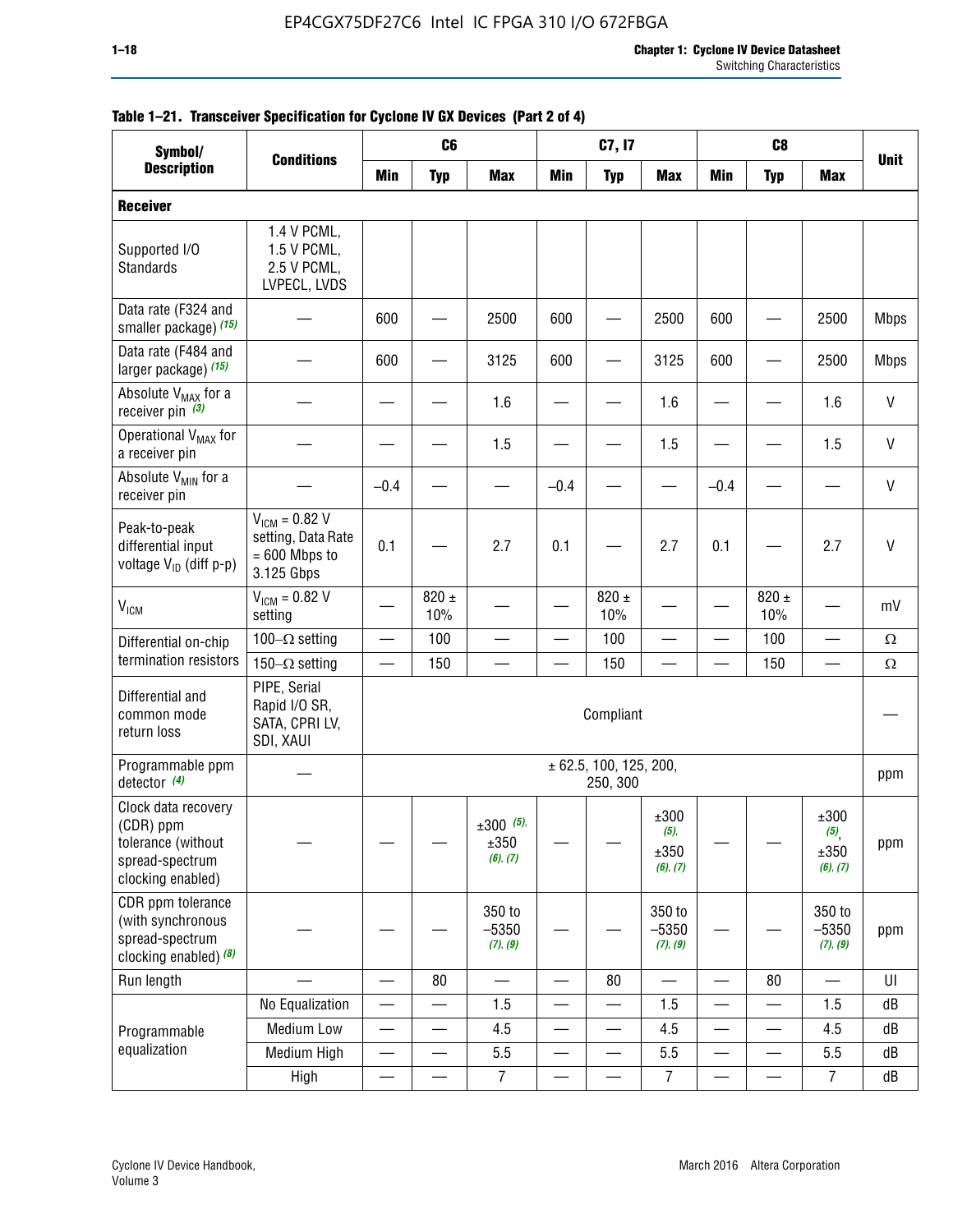### **Table 1–21. Transceiver Specification for Cyclone IV GX Devices (Part 3 of 4)**

| Symbol/                                                                 |                                                                     |                          | C <sub>6</sub>           |                          |                          | C7, I7                         |                 |                          | C <sub>8</sub>           |                          |                                |
|-------------------------------------------------------------------------|---------------------------------------------------------------------|--------------------------|--------------------------|--------------------------|--------------------------|--------------------------------|-----------------|--------------------------|--------------------------|--------------------------|--------------------------------|
| <b>Description</b>                                                      | <b>Conditions</b>                                                   | <b>Min</b>               | <b>Typ</b>               | <b>Max</b>               | <b>Min</b>               | <b>Typ</b>                     | <b>Max</b>      | <b>Min</b>               | <b>Typ</b>               | <b>Max</b>               | <b>Unit</b>                    |
| Signal detect/loss<br>threshold                                         | PIPE mode                                                           | 65                       |                          | 175                      | 65                       |                                | 175             | 65                       | —                        | 175                      | mV                             |
| $t_{LTR}$ (10)                                                          | $\overline{\phantom{0}}$                                            | $\overline{\phantom{0}}$ | $\qquad \qquad \qquad$   | 75                       | $\overline{\phantom{0}}$ | $\qquad \qquad \longleftarrow$ | 75              |                          | $\overline{\phantom{0}}$ | 75                       | $\mu s$                        |
| (11)<br>$t_{\text{LTR-LTD\_Manual}}$                                    |                                                                     | 15                       |                          |                          | 15                       |                                |                 | 15                       |                          |                          | μs                             |
| $t_{LTD}$ (12)                                                          |                                                                     | 0                        | 100                      | 4000                     | 0                        | 100                            | 4000            | 0                        | 100                      | 4000                     | ns                             |
| $t_{\text{LTD\_Manual}}$ (13)                                           | $\overline{\phantom{0}}$                                            | $\overline{\phantom{0}}$ | $\overline{\phantom{0}}$ | 4000                     | $\overline{\phantom{0}}$ | $\overline{\phantom{0}}$       | 4000            | $\overline{\phantom{0}}$ | $\overline{\phantom{0}}$ | 4000                     | ns                             |
| $t_{\text{LTD\_Auto}}$ (14)                                             |                                                                     |                          |                          | 4000                     |                          |                                | 4000            |                          |                          | 4000                     | ns                             |
| Receiver buffer and<br>CDR offset<br>cancellation time<br>(per channel) |                                                                     |                          |                          | 17000                    |                          |                                | 17000           |                          |                          | 17000                    | recon<br>fig_c<br>lk<br>cycles |
|                                                                         | DC Gain Setting =<br>0                                              |                          | 0                        |                          |                          | $\mathbf 0$                    |                 |                          | $\pmb{0}$                |                          | dB                             |
| Programmable DC<br>gain                                                 | DC Gain Setting =<br>1                                              |                          | 3                        |                          |                          | 3                              |                 |                          | 3                        |                          | dB                             |
|                                                                         | DC Gain Setting =<br>$\overline{2}$                                 |                          | $\,6\,$                  |                          |                          | $\,6\,$                        |                 |                          | 6                        |                          | dB                             |
| <b>Transmitter</b>                                                      |                                                                     |                          |                          |                          |                          |                                |                 |                          |                          |                          |                                |
| Supported I/O<br><b>Standards</b>                                       | 1.5 V PCML                                                          |                          |                          |                          |                          |                                |                 |                          |                          |                          |                                |
| Data rate (F324 and<br>smaller package)                                 |                                                                     | 600                      |                          | 2500                     | 600                      |                                | 2500            | 600                      | $\overline{\phantom{0}}$ | 2500                     | <b>Mbps</b>                    |
| Data rate (F484 and<br>larger package)                                  |                                                                     | 600                      | -                        | 3125                     | 600                      | —                              | 3125            | 600                      | —                        | 2500                     | <b>Mbps</b>                    |
| $\rm V_{\rm OCM}$                                                       | 0.65 V setting                                                      | $\overline{\phantom{0}}$ | 650                      | —                        | $\overline{\phantom{0}}$ | 650                            | —               | $\qquad \qquad$          | 650                      | $\overline{\phantom{0}}$ | mV                             |
| Differential on-chip                                                    | 100 $-\Omega$ setting                                               |                          | 100                      | $\overline{\phantom{0}}$ | $\overline{\phantom{0}}$ | 100                            | —               | $\overline{\phantom{0}}$ | 100                      | $\overline{\phantom{0}}$ | $\Omega$                       |
| termination resistors                                                   | 150 $-\Omega$ setting                                               | $\qquad \qquad -$        | 150                      | —                        | $\overline{\phantom{0}}$ | 150                            | $\qquad \qquad$ | $\qquad \qquad$          | 150                      |                          | Ω                              |
| Differential and<br>common mode<br>return loss                          | PIPE, CPRI LV,<br>Serial Rapid I/O<br>SR, SDI, XAUI,<br><b>SATA</b> |                          |                          |                          |                          | Compliant                      |                 |                          |                          |                          |                                |
| Rise time                                                               | $\qquad \qquad$                                                     | 50                       | $\overline{\phantom{0}}$ | 200                      | 50                       | $\overline{\phantom{0}}$       | 200             | 50                       | $\overline{\phantom{0}}$ | 200                      | ps                             |
| Fall time                                                               |                                                                     | 50                       | $\overline{\phantom{0}}$ | 200                      | 50                       |                                | 200             | 50                       | $\overline{\phantom{0}}$ | 200                      | ps                             |
| Intra-differential pair<br>skew                                         |                                                                     |                          |                          | 15                       |                          |                                | 15              |                          | $\overline{\phantom{0}}$ | 15                       | ps                             |
| Intra-transceiver<br>block skew                                         |                                                                     |                          |                          | 120                      |                          |                                | 120             |                          |                          | 120                      | ps                             |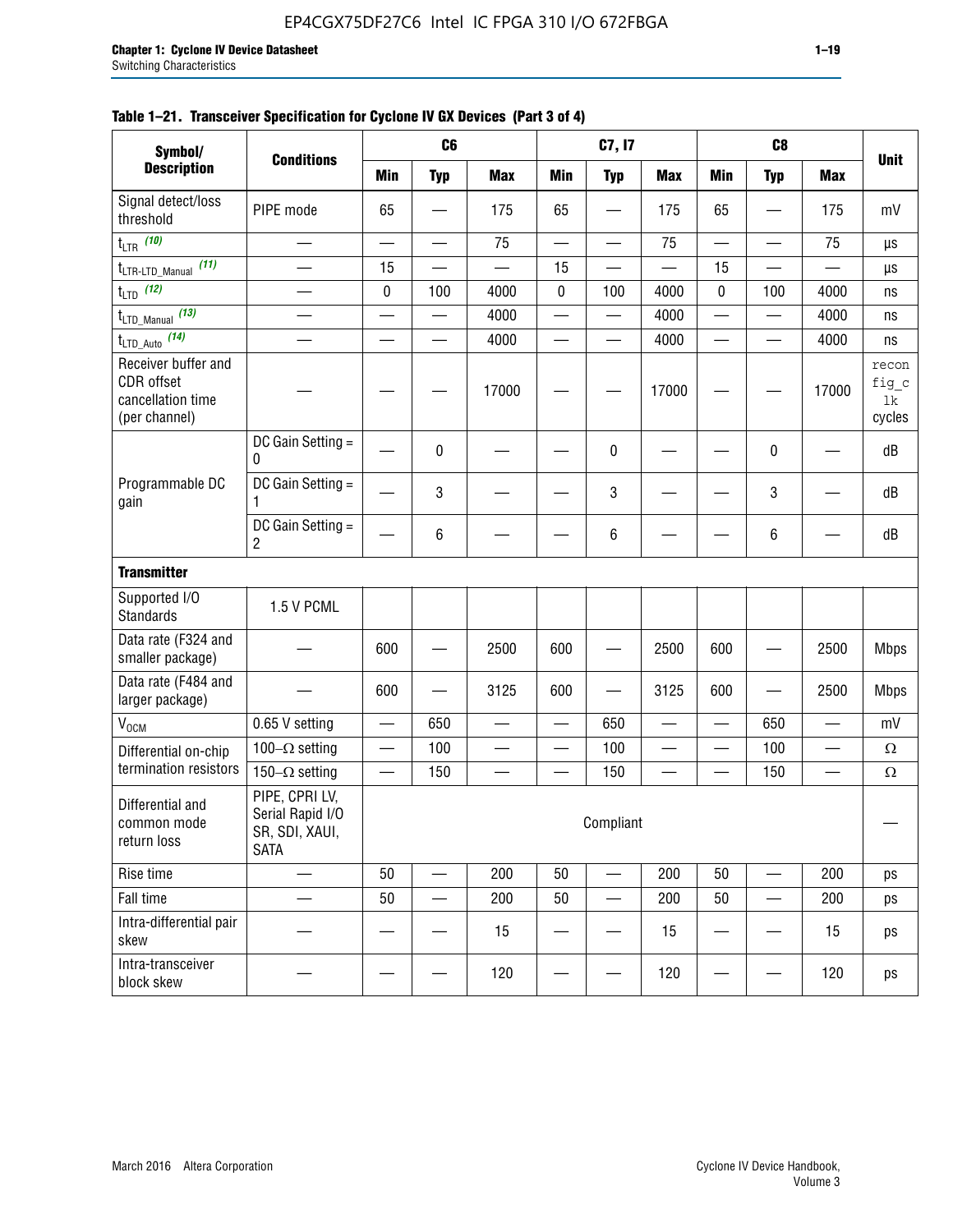### **Table 1–21. Transceiver Specification for Cyclone IV GX Devices (Part 4 of 4)**

| Symbol/                                          | <b>Conditions</b> | C <sub>6</sub> |                                    | C7, I7     |            |            | C8         |            |     | <b>Unit</b> |            |
|--------------------------------------------------|-------------------|----------------|------------------------------------|------------|------------|------------|------------|------------|-----|-------------|------------|
| <b>Description</b>                               |                   | <b>Min</b>     | Typ                                | <b>Max</b> | <b>Min</b> | <b>Typ</b> | <b>Max</b> | <b>Min</b> | Typ | <b>Max</b>  |            |
| <b>PLD-Transceiver Interface</b>                 |                   |                |                                    |            |            |            |            |            |     |             |            |
| Interface speed<br>(F324 and smaller<br>package) |                   | 25             |                                    | 125        | 25         |            | 125        | 25         |     | 125         | <b>MHz</b> |
| Interface speed<br>(F484 and larger<br>package)  |                   | 25             |                                    | 156.25     | 25         |            | 156.25     | 25         |     | 156.25      | <b>MHz</b> |
| Digital reset pulse<br>width                     |                   |                | Minimum is 2 parallel clock cycles |            |            |            |            |            |     |             |            |

#### **Notes to Table 1–21:**

(1) This specification is valid for transmitter output jitter specification with a maximum total jitter value of 112 ps, typically for 3.125 Gbps SRIO and XAUI protocols.

(2) The minimum reconfig\_clk frequency is 2.5 MHz if the transceiver channel is configured in **Transmitter Only** mode. The minimum reconfig\_clk frequency is 37.5 MHz if the transceiver channel is configured in **Receiver Only** or **Receiver and Transmitter** mode.

(3) The device cannot tolerate prolonged operation at this absolute maximum.

- (4) The rate matcher supports only up to  $\pm 300$  parts per million (ppm).
- (5) Supported for the F169 and F324 device packages only.
- (6) Supported for the F484, F672, and F896 device packages only. Pending device characterization.
- (7) To support CDR ppm tolerance greater than ±300 ppm, implement ppm detector in user logic and configure CDR to Manual Lock Mode.
- (8) Asynchronous spread-spectrum clocking is not supported.
- (9) For the EP4CGX30 (F484 package only), EP4CGX50, and EP4CGX75 devices, the CDR ppl tolerance is ±200 ppm.
- (10) Time taken until pll\_locked goes high after pll\_powerdown deasserts.
- (11) Time that the CDR must be kept in lock-to-reference mode after rx analogreset deasserts and before rx locktodata is asserted in manual mode.

(12) Time taken to recover valid data after the rx locktodata signal is asserted in manual mode (Figure 1–2), or after rx freqlocked signal goes high in automatic mode (Figure 1–3).

(13) Time taken to recover valid data after the rx locktodata signal is asserted in manual mode.

- (14) Time taken to recover valid data after the rx freqlocked signal goes high in automatic mode.
- (15) To support data rates lower than the minimum specification through oversampling, use the CDR in LTR mode only.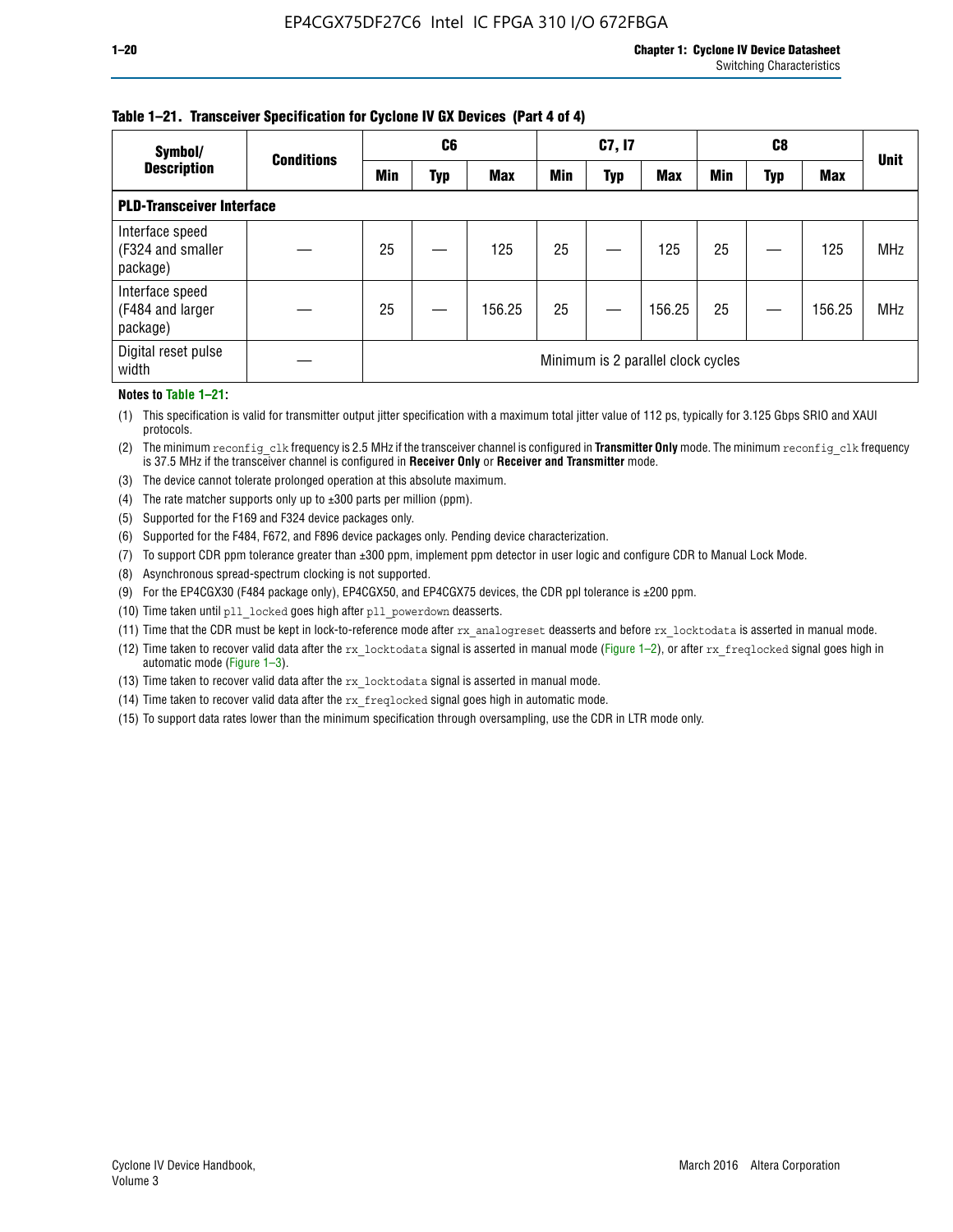Figure 1–2 shows the lock time parameters in manual mode.

 $\Box$  LTD = lock-to-data. LTR = lock-to-reference.





Figure 1–3 shows the lock time parameters in automatic mode.

**Figure 1–3. Lock Time Parameters for Automatic Mode**

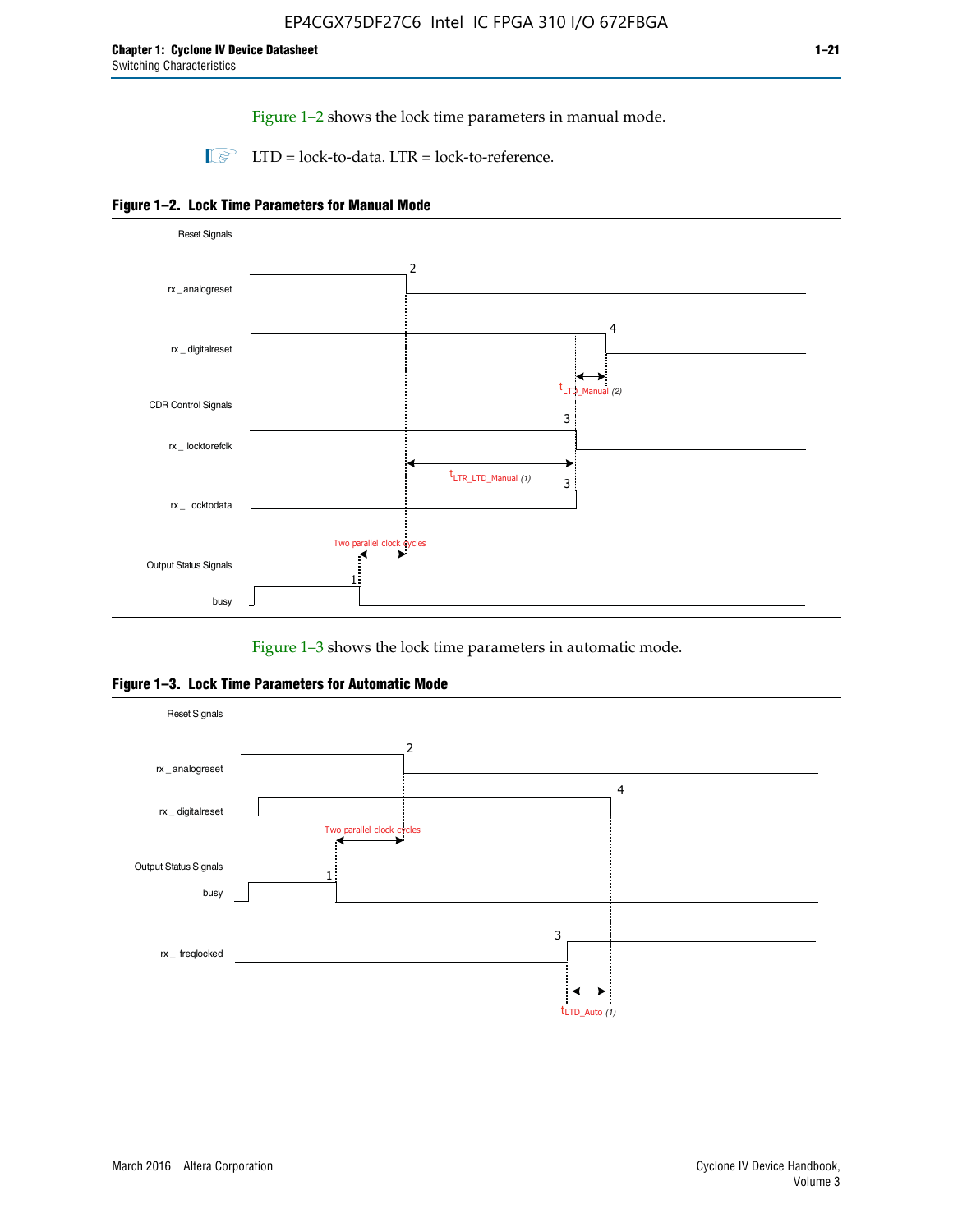### Figure 1–4 shows the differential receiver input waveform.





Figure 1–5 shows the transmitter output waveform.





Table 1–22 lists the typical V<sub>OD</sub> for Tx term that equals 100  $\Omega$ .

|  |  | Table 1–22. Typical V <sub>0D</sub> Setting, Tx Term = 100 $\Omega$ |  |  |
|--|--|---------------------------------------------------------------------|--|--|
|--|--|---------------------------------------------------------------------|--|--|

|                                                        |     | V <sub>on</sub> Setting (mV) |     |      |      |      |  |  |  |  |  |  |  |
|--------------------------------------------------------|-----|------------------------------|-----|------|------|------|--|--|--|--|--|--|--|
| <b>Symbol</b>                                          |     |                              |     | 4(1) |      |      |  |  |  |  |  |  |  |
| $\rm V_{OD}$ differential peak<br>to peak typical (mV) | 400 | 600                          | 800 | 900  | 1000 | 1200 |  |  |  |  |  |  |  |

**Note to Table 1–22:**

(1) This setting is required for compliance with the PCIe protocol.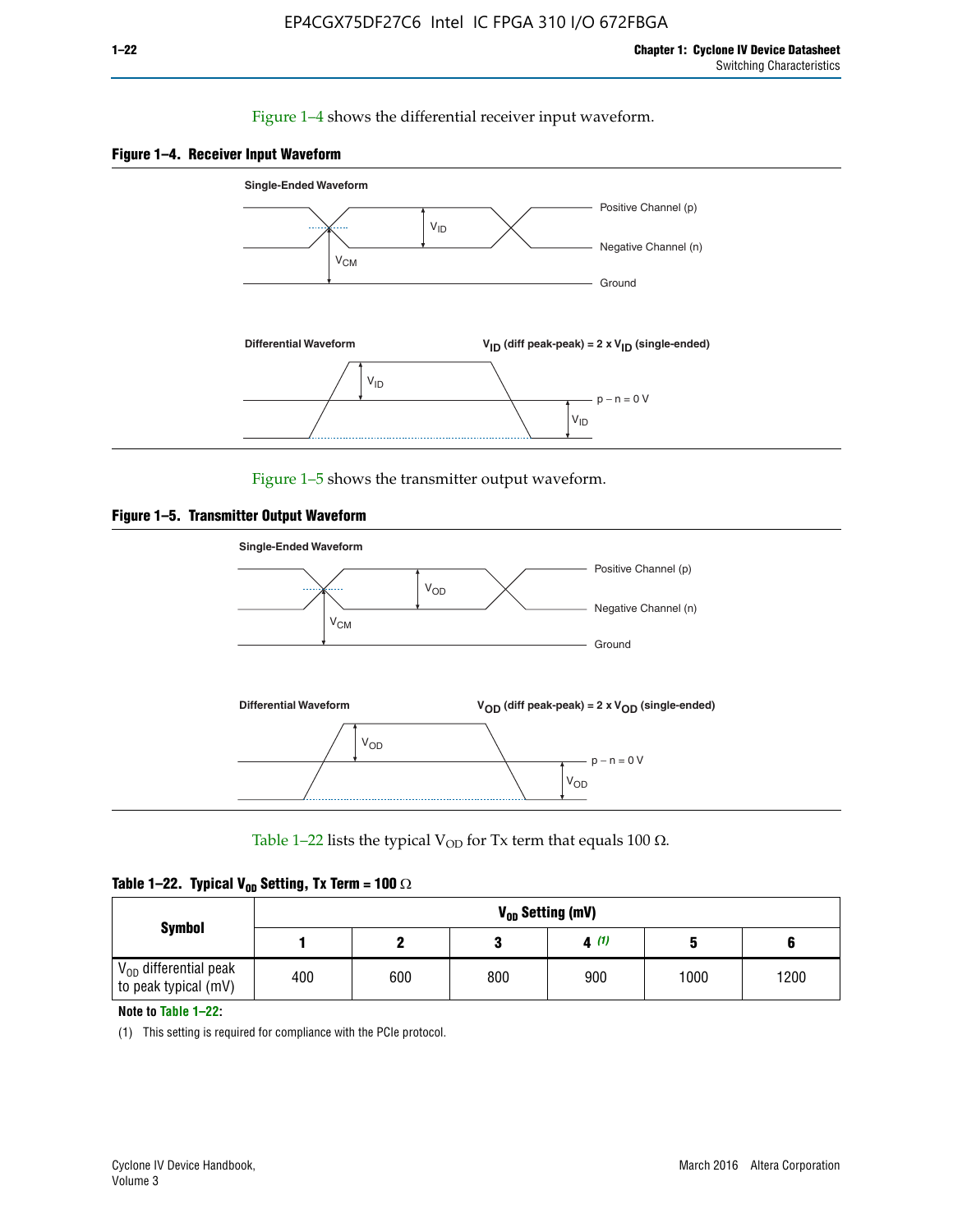Table 1–23 lists the Cyclone IV GX transceiver block AC specifications.

| Symbol/                                                                 | <b>Conditions</b>  |       | C <sub>6</sub> |            | C7, I7 |            |       |     |            | <b>Unit</b> |                |
|-------------------------------------------------------------------------|--------------------|-------|----------------|------------|--------|------------|-------|-----|------------|-------------|----------------|
| <b>Description</b>                                                      |                    | Min   | <b>Typ</b>     | <b>Max</b> | Min    | <b>Typ</b> | Max   | Min | <b>Typ</b> | <b>Max</b>  |                |
| <b>PCIe Transmit Jitter Generation (3)</b>                              |                    |       |                |            |        |            |       |     |            |             |                |
| Total jitter at 2.5 Gbps<br>(Gen1)                                      | Compliance pattern |       |                | 0.25       |        |            | 0.25  |     |            | 0.25        | UI             |
| <b>PCIe Receiver Jitter Tolerance (3)</b>                               |                    |       |                |            |        |            |       |     |            |             |                |
| Total jitter at 2.5 Gbps<br>(Gen1)                                      | Compliance pattern | > 0.6 |                |            | > 0.6  |            |       |     | > 0.6      |             | UI             |
| <b>GIGE Transmit Jitter Generation (4)</b>                              |                    |       |                |            |        |            |       |     |            |             |                |
| Deterministic jitter                                                    | Pattern = CRPAT    |       |                | 0.14       |        |            | 0.14  |     |            | 0.14        | UI             |
| (peak-to-peak)                                                          |                    |       |                |            |        |            |       |     |            |             |                |
| Total jitter (peak-to-peak)                                             | Pattern = CRPAT    |       |                | 0.279      |        |            | 0.279 |     |            | 0.279       | UI             |
| <b>GIGE Receiver Jitter Tolerance</b> (4)                               |                    |       |                |            |        |            |       |     |            |             |                |
| Deterministic jitter<br>tolerance (peak-to-peak)                        | Pattern = CJPAT    |       | > 0.4          |            |        | > 0.4      |       |     | > 0.4      |             | $\mathsf{III}$ |
| Combined deterministic<br>and random jitter<br>tolerance (peak-to-peak) | Pattern = CJPAT    |       | > 0.66         |            |        | > 0.66     |       |     | > 0.66     |             | UI             |

### **Table 1–23. Transceiver Block AC Specification for Cyclone IV GX Devices** *(1)***,** *(2)*

#### **Notes to Table 1–23:**

(1) Dedicated refclk pins were used to drive the input reference clocks.

(2) The jitter numbers specified are valid for the stated conditions only.

(3) The jitter numbers for PIPE are compliant to the PCIe Base Specification 2.0.

(4) The jitter numbers for GIGE are compliant to the IEEE802.3-2002 Specification.

# **Core Performance Specifications**

The following sections describe the clock tree specifications, PLLs, embedded multiplier, memory block, and configuration specifications for Cyclone IV Devices.

# **Clock Tree Specifications**

Table 1–24 lists the clock tree specifications for Cyclone IV devices.

**Table 1–24. Clock Tree Performance for Cyclone IV Devices** *(Part 1 of 2)*

| <b>Device</b> |     | <b>Performance</b> |     |           |             |              |       |     |             |  |  |  |  |  |  |
|---------------|-----|--------------------|-----|-----------|-------------|--------------|-------|-----|-------------|--|--|--|--|--|--|
|               | C6  | C7                 | C8  | $C8L$ (1) | $C9L$ $(1)$ | $\mathbf{I}$ | 8L(1) | A7  | <b>Unit</b> |  |  |  |  |  |  |
| EP4CE6        | 500 | 437.5              | 402 | 362       | 265         | 437.5        | 362   | 402 | <b>MHz</b>  |  |  |  |  |  |  |
| EP4CE10       | 500 | 437.5              | 402 | 362       | 265         | 437.5        | 362   | 402 | <b>MHz</b>  |  |  |  |  |  |  |
| EP4CE15       | 500 | 437.5              | 402 | 362       | 265         | 437.5        | 362   | 402 | <b>MHz</b>  |  |  |  |  |  |  |
| EP4CE22       | 500 | 437.5              | 402 | 362       | 265         | 437.5        | 362   | 402 | <b>MHz</b>  |  |  |  |  |  |  |
| EP4CE30       | 500 | 437.5              | 402 | 362       | 265         | 437.5        | 362   | 402 | <b>MHz</b>  |  |  |  |  |  |  |
| EP4CE40       | 500 | 437.5              | 402 | 362       | 265         | 437.5        | 362   | 402 | <b>MHz</b>  |  |  |  |  |  |  |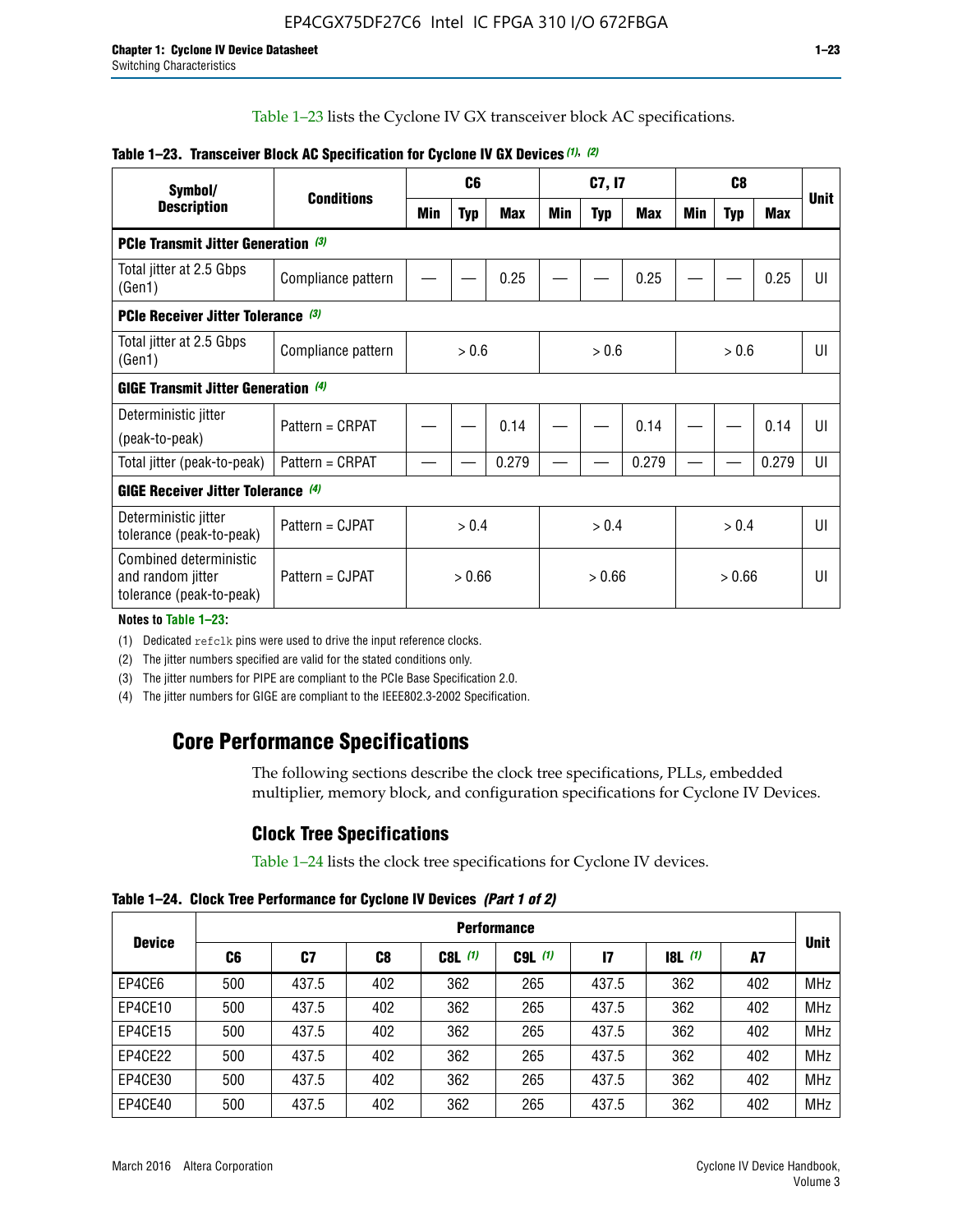|               | <b>Performance</b> |       |     |           |             |               |           |    |             |  |  |  |  |  |
|---------------|--------------------|-------|-----|-----------|-------------|---------------|-----------|----|-------------|--|--|--|--|--|
| <b>Device</b> | C6                 | C7    | C8  | $C8L$ (1) | $C9L$ $(1)$ | $\mathsf{I}7$ | $18L$ (1) | A7 | <b>Unit</b> |  |  |  |  |  |
| EP4CE55       | 500                | 437.5 | 402 | 362       | 265         | 437.5         | 362       |    | <b>MHz</b>  |  |  |  |  |  |
| EP4CE75       | 500                | 437.5 | 402 | 362       | 265         | 437.5         | 362       |    | <b>MHz</b>  |  |  |  |  |  |
| EP4CE115      |                    | 437.5 | 402 | 362       | 265         | 437.5         | 362       |    | <b>MHz</b>  |  |  |  |  |  |
| EP4CGX15      | 500                | 437.5 | 402 |           |             | 437.5         |           |    | <b>MHz</b>  |  |  |  |  |  |
| EP4CGX22      | 500                | 437.5 | 402 |           |             | 437.5         |           |    | <b>MHz</b>  |  |  |  |  |  |
| EP4CGX30      | 500                | 437.5 | 402 |           |             | 437.5         |           |    | <b>MHz</b>  |  |  |  |  |  |
| EP4CGX50      | 500                | 437.5 | 402 |           |             | 437.5         |           |    | <b>MHz</b>  |  |  |  |  |  |
| EP4CGX75      | 500                | 437.5 | 402 |           |             | 437.5         |           |    | <b>MHz</b>  |  |  |  |  |  |
| EP4CGX110     | 500                | 437.5 | 402 |           |             | 437.5         |           |    | <b>MHz</b>  |  |  |  |  |  |
| EP4CGX150     | 500                | 437.5 | 402 |           |             | 437.5         |           |    | <b>MHz</b>  |  |  |  |  |  |

**Table 1–24. Clock Tree Performance for Cyclone IV Devices** *(Part 2 of 2)*

**Note to Table 1–24:**

(1) Cyclone IV E 1.0 V core voltage devices only support C8L, C9L, and I8L speed grades.

# **PLL Specifications**

Table 1–25 lists the PLL specifications for Cyclone IV devices when operating in the commercial junction temperature range (0°C to 85°C), the industrial junction temperature range (–40°C to 100°C), the extended industrial junction temperature range (–40°C to 125°C), and the automotive junction temperature range (–40°C to 125°C). For more information about the PLL block, refer to "Glossary" on page 1–37.

|  |  | Table 1–25. PLL Specifications for Cyclone IV Devices $(1)$ , $(2)$ (Part 1 of 2) |  |
|--|--|-----------------------------------------------------------------------------------|--|
|--|--|-----------------------------------------------------------------------------------|--|

| <b>Symbol</b>                                          | <b>Parameter</b>                                            | Min | <b>Typ</b>               | Max   | <b>Unit</b>   |
|--------------------------------------------------------|-------------------------------------------------------------|-----|--------------------------|-------|---------------|
|                                                        | Input clock frequency $(-6, -7, -8)$ speed grades)          | 5   | —                        | 472.5 | <b>MHz</b>    |
| $f_{\text{IN}}$ (3)                                    | Input clock frequency (-8L speed grade)                     | 5   |                          | 362   | <b>MHz</b>    |
|                                                        | Input clock frequency (-9L speed grade)                     | 5   |                          | 265   | <b>MHz</b>    |
| f <sub>INPFD</sub>                                     | PFD input frequency                                         | 5   |                          | 325   | <b>MHz</b>    |
| $f_{VCO}$ (4)                                          | PLL internal VCO operating range                            | 600 | $\overline{\phantom{0}}$ | 1300  | <b>MHz</b>    |
| f <sub>INDUTY</sub>                                    | Input clock duty cycle                                      | 40  |                          | 60    | $\frac{0}{0}$ |
| $t_{\text{INJITTER\_CCJ}}$ (5)                         | Input clock cycle-to-cycle jitter<br>$F_{REF} \geq 100$ MHz |     |                          | 0.15  | UI            |
|                                                        | $F_{RFF}$ < 100 MHz                                         |     |                          | ±750  | ps            |
| $f_{\text{OUT\_EXT}}$ (external clock<br>output) $(3)$ | PLL output frequency                                        |     |                          | 472.5 | <b>MHz</b>    |
|                                                        | PLL output frequency (-6 speed grade)                       |     |                          | 472.5 | <b>MHz</b>    |
|                                                        | PLL output frequency (-7 speed grade)                       |     |                          | 450   | <b>MHz</b>    |
| $f_{OUT}$ (to global clock)                            | PLL output frequency (-8 speed grade)                       |     |                          | 402.5 | <b>MHz</b>    |
|                                                        | PLL output frequency (-8L speed grade)                      |     |                          | 362   | <b>MHz</b>    |
|                                                        | PLL output frequency (-9L speed grade)                      |     |                          | 265   | <b>MHz</b>    |
| t <sub>outputy</sub>                                   | Duty cycle for external clock output (when set to 50%)      | 45  | 50                       | 55    | $\frac{0}{0}$ |
| $t_{\text{LOCK}}$                                      | Time required to lock from end of device configuration      |     |                          |       | ms            |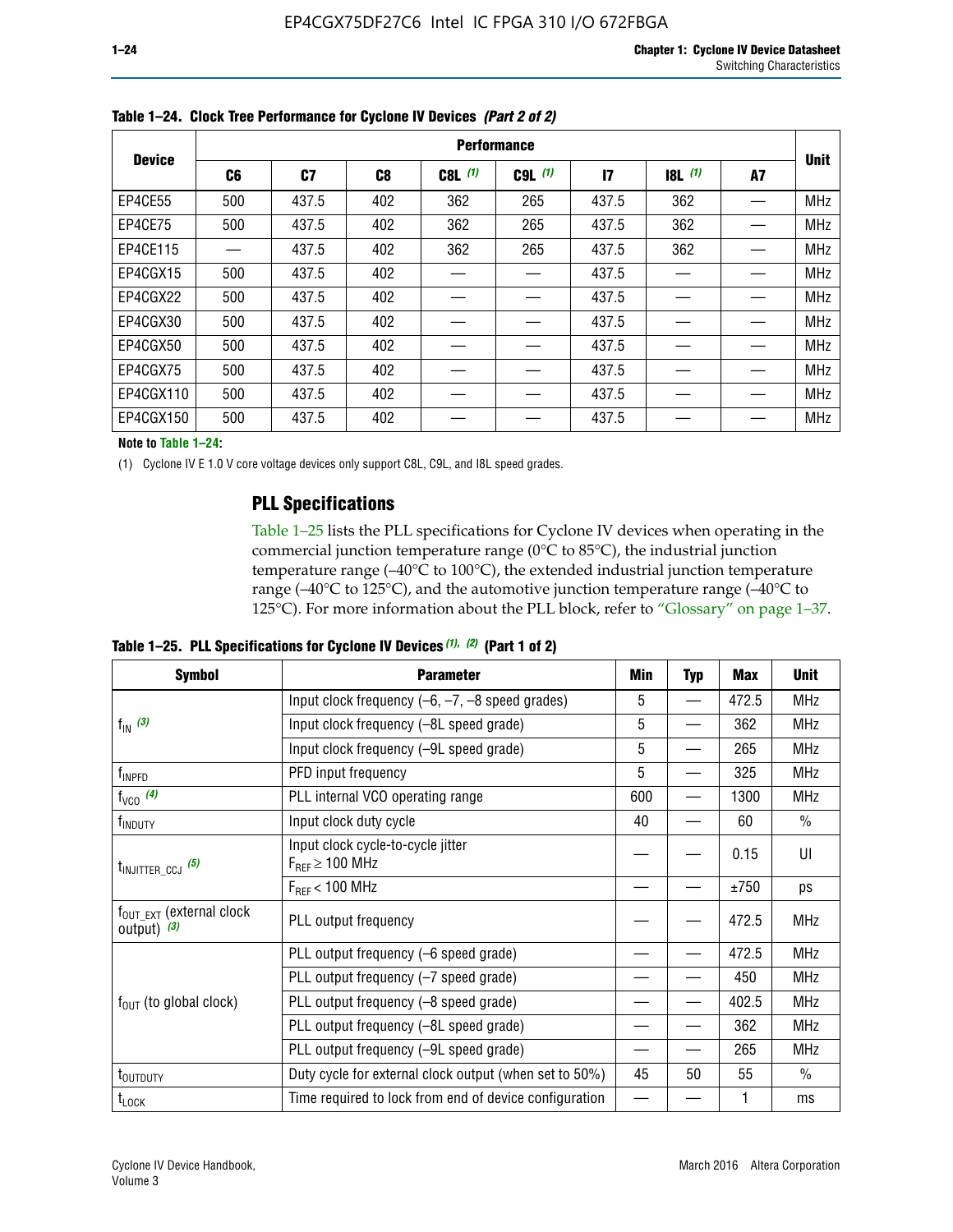|  |  | Table 1–25. PLL Specifications for Cyclone IV Devices (1), (2) (Part 2 of 2) |  |
|--|--|------------------------------------------------------------------------------|--|
|--|--|------------------------------------------------------------------------------|--|

| <b>Symbol</b>                             | <b>Parameter</b>                                                                                                                     | Min | <b>Typ</b> | <b>Max</b> | <b>Unit</b>              |
|-------------------------------------------|--------------------------------------------------------------------------------------------------------------------------------------|-----|------------|------------|--------------------------|
| t <sub>DLOCK</sub>                        | Time required to lock dynamically (after switchover,<br>reconfiguring any non-post-scale counters/delays or<br>areset is deasserted) |     |            | 1          | ms                       |
| t <sub>outjitter_period_dedclk</sub> (6)  | Dedicated clock output period jitter<br>$F_{OUT} \ge 100$ MHz                                                                        |     |            | 300        | ps                       |
|                                           | $F_{OUT}$ < 100 MHz                                                                                                                  |     |            | 30         | mUI                      |
| t <sub>outjitter_ccj_dedclk</sub> (6)     | Dedicated clock output cycle-to-cycle jitter<br>$F_{OUT} \geq 100$ MHz                                                               |     |            | 300        | ps                       |
|                                           | $F_{\text{OUT}}$ < 100 MHz                                                                                                           |     |            | 30         | mUI                      |
| t <sub>outjitter_period_io</sub> (6)      | Regular I/O period jitter<br>$F_{\text{OUT}} \geq 100 \text{ MHz}$                                                                   |     |            | 650        | ps                       |
|                                           | $F_{\text{OUT}}$ < 100 MHz                                                                                                           |     |            | 75         | mUI                      |
| t <sub>outjitter_ccj_io</sub> (6)         | Regular I/O cycle-to-cycle jitter<br>$F_{OUT} \geq 100$ MHz                                                                          |     |            | 650        | ps                       |
|                                           | $F_{\text{OUT}}$ < 100 MHz                                                                                                           |     |            | 75         | mUI                      |
| t <sub>PLL_PSERR</sub>                    | Accuracy of PLL phase shift                                                                                                          |     |            | ±50        | ps                       |
| t <sub>areset</sub>                       | Minimum pulse width on areset signal.                                                                                                | 10  |            |            | ns                       |
| t <sub>configpll</sub>                    | Time required to reconfigure scan chains for PLLs                                                                                    |     | 3.5(7)     |            | <b>SCANCLK</b><br>cycles |
| $f_{\text{SCANCLK}}$                      | scanclk frequency                                                                                                                    |     |            | 100        | <b>MHz</b>               |
| t <sub>CASC_OUTJITTER_PERIOD_DEDCLK</sub> | Period jitter for dedicated clock output in cascaded<br>PLLs ( $F_{OUT} \ge 100$ MHz)                                                |     |            | 425        | ps                       |
| (8), (9)                                  | Period jitter for dedicated clock output in cascaded<br>PLLs ( $F_{OUT}$ < 100 MHz)                                                  |     |            | 42.5       | mUI                      |

#### **Notes to Table 1–25:**

- (1) This table is applicable for general purpose PLLs and multipurpose PLLs.
- (2) You must connect  $V_{CCD-PLL}$  to  $V_{CCINT}$  through the decoupling capacitor and ferrite bead.
- (3) This parameter is limited in the Quartus II software by the I/O maximum frequency. The maximum I/O frequency is different for each I/O standard.
- (4) The  $V_{CO}$  frequency reported by the Quartus II software in the PLL Summary section of the compilation report takes into consideration the  $V_{CO}$ post-scale counter K value. Therefore, if the counter K has a value of 2, the frequency reported can be lower than the f<sub>VCO</sub> specification.
- (5) A high input jitter directly affects the PLL output jitter. To have low PLL output clock jitter, you must provide a clean clock source that is less than 200 ps.
- (6) Peak-to-peak jitter with a probability level of 10–12 (14 sigma, 99.99999999974404% confidence level). The output jitter specification applies to the intrinsic jitter of the PLL when an input jitter of 30 ps is applied.
- (7) With 100-MHz scanclk frequency.
- (8) The cascaded PLLs specification is applicable only with the following conditions:
	- **■** Upstream PLL—0.59 MHz  $\leq$  Upstream PLL bandwidth  $<$  1 MHz
	- Downstream PLL—Downstream PLL bandwidth > 2 MHz
- (9) PLL cascading is not supported for transceiver applications.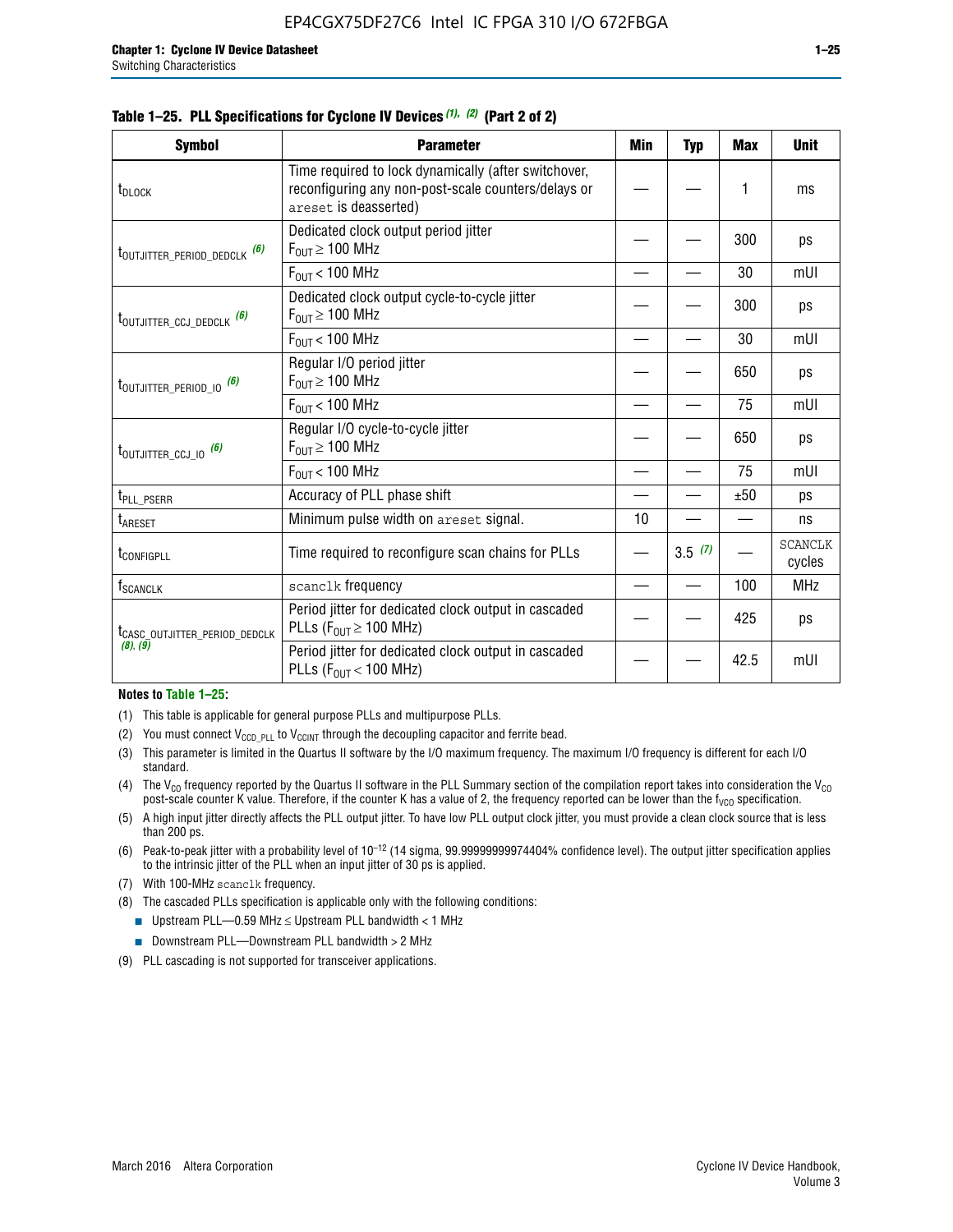# **Embedded Multiplier Specifications**

Table 1–26 lists the embedded multiplier specifications for Cyclone IV devices.

### **Table 1–26. Embedded Multiplier Specifications for Cyclone IV Devices**

|                                | <b>Resources Used</b>        | <b>Performance</b> |            |     |                 |     |             |  |  |  |
|--------------------------------|------------------------------|--------------------|------------|-----|-----------------|-----|-------------|--|--|--|
| Mode                           | <b>Number of Multipliers</b> | C6                 | C7, I7, A7 | C8  | <b>C8L, I8L</b> | C9L | <b>Unit</b> |  |  |  |
| $9 \times 9$ -bit multiplier   |                              | 340                | 300        | 260 | 240             | 175 | <b>MHz</b>  |  |  |  |
| $18 \times 18$ -bit multiplier |                              | 287                | 250        | 200 | 185             | 135 | <b>MHz</b>  |  |  |  |

# **Memory Block Specifications**

Table 1–27 lists the M9K memory block specifications for Cyclone IV devices.

### **Table 1–27. Memory Block Performance Specifications for Cyclone IV Devices**

|               |                                           |     | <b>Resources Used</b>       |                |            |                |                 |     |             |
|---------------|-------------------------------------------|-----|-----------------------------|----------------|------------|----------------|-----------------|-----|-------------|
| <b>Memory</b> | <b>Mode</b>                               | LEs | <b>M9K</b><br><b>Memory</b> | C <sub>6</sub> | C7, I7, A7 | C <sub>8</sub> | <b>C8L, I8L</b> | C9L | <b>Unit</b> |
| M9K Block     | FIFO 256 $\times$ 36                      | 47  |                             | 315            | 274        | 238            | 200             | 157 | <b>MHz</b>  |
|               | Single-port $256 \times 36$               | 0   |                             | 315            | 274        | 238            | 200             | 157 | <b>MHz</b>  |
|               | Simple dual-port $256 \times 36$ CLK      | 0   |                             | 315            | 274        | 238            | 200             | 157 | <b>MHz</b>  |
|               | True dual port $512 \times 18$ single CLK | 0   |                             | 315            | 274        | 238            | 200             | 157 | <b>MHz</b>  |

# **Configuration and JTAG Specifications**

Table 1–28 lists the configuration mode specifications for Cyclone IV devices.

### **Table 1–28. Passive Configuration Mode Specifications for Cyclone IV Devices** *(1)*

| <b>Programming Mode</b>         | V <sub>CCINT</sub> Voltage Level (V) | <b>DCLK f<sub>MAX</sub></b> | <b>Unit</b> |
|---------------------------------|--------------------------------------|-----------------------------|-------------|
| Passive Serial (PS)             | 1.0 $(3)$                            | 66                          | MHz         |
|                                 | 1.2                                  | 133                         | MHz         |
| Fast Passive Parallel (FPP) (2) | 1.0 $(3)$                            | 66                          | <b>MHz</b>  |
|                                 | 12(4)                                | 100                         | <b>MHz</b>  |

#### **Notes to Table 1–28:**

- (1) For more information about PS and FPP configuration timing parameters, refer to the *[Configuration and Remote](http://www.altera.com/literature/hb/cyclone-iv/cyiv-51008.pdf)  [System Upgrades in Cyclone IV Devices](http://www.altera.com/literature/hb/cyclone-iv/cyiv-51008.pdf)* chapter.
- (2) FPP configuration mode supports all Cyclone IV E devices (except for E144 package devices) and EP4CGX50, EP4CGX75, EP4CGX110, and EP4CGX150 only.
- (3)  $V_{CCMT}$  = 1.0 V is only supported for Cyclone IV E 1.0 V core voltage devices.
- (4) Cyclone IV E devices support 1.2 V V<sub>CCINT</sub>. Cyclone IV E 1.2 V core voltage devices support 133 MHz DCLK f<sub>MAX</sub> for EP4CE6, EP4CE10, EP4CE15, EP4CE22, EP4CE30, and EP4CE40 only.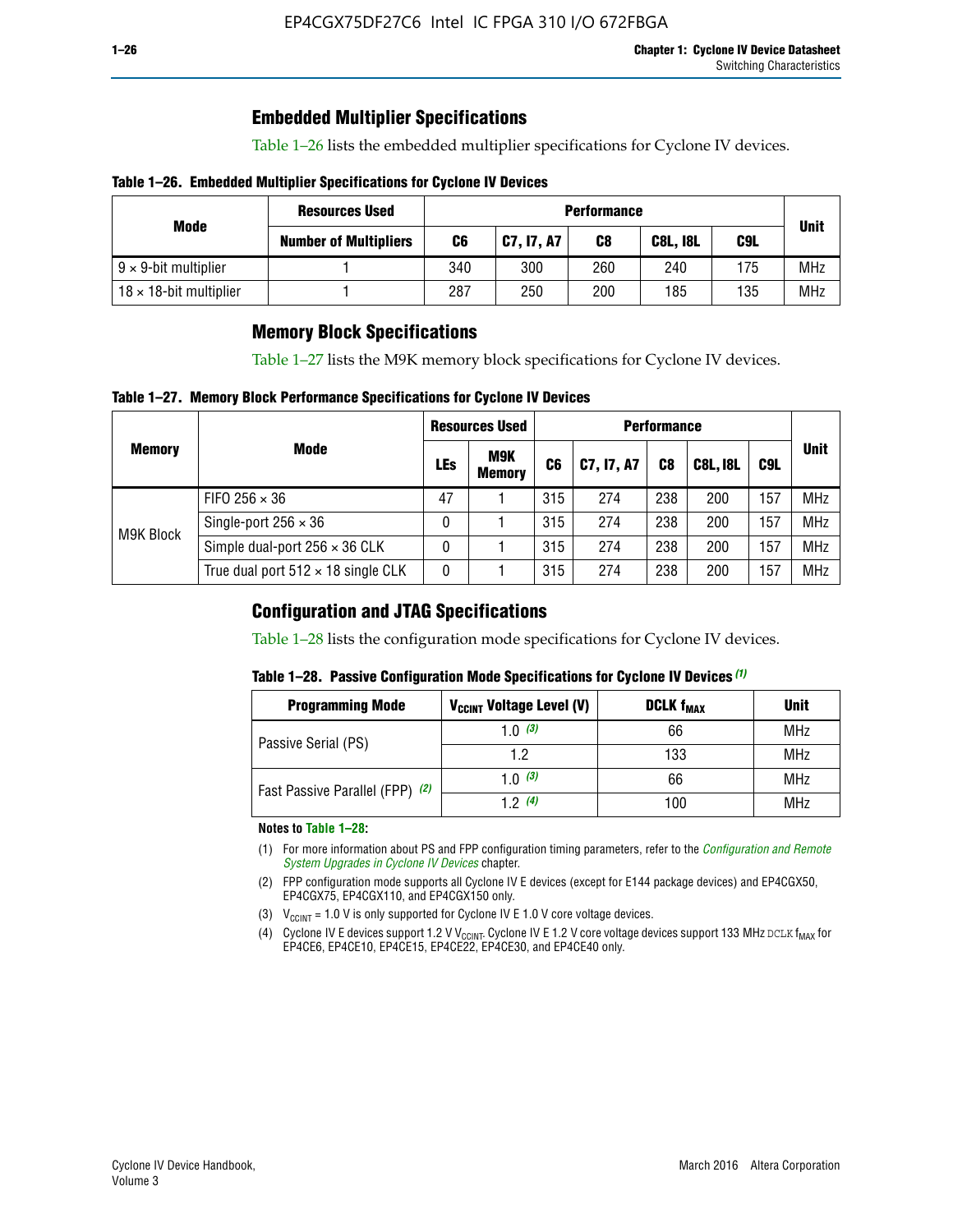Table 1–29 lists the active configuration mode specifications for Cyclone IV devices.

**Table 1–29. Active Configuration Mode Specifications for Cyclone IV Devices**

| <b>Programming Mode</b>  | <b>DCLK Range</b> | <b>Typical DCLK</b> | Unit |
|--------------------------|-------------------|---------------------|------|
| Active Parallel (AP) (1) | 20 to 40          | 33                  | MHz  |
| Active Serial (AS)       | 20 to 40          | 33                  | MHz  |

**Note to Table 1–29:**

(1) AP configuration mode is only supported for Cyclone IV E devices.

Table 1–30 lists the JTAG timing parameters and values for Cyclone IV devices.

**Table 1–30. JTAG Timing Parameters for Cyclone IV Devices** *(1)*

| Symbol                       | <b>Parameter</b>                                       | <b>Min</b> | <b>Max</b> | <b>Unit</b> |
|------------------------------|--------------------------------------------------------|------------|------------|-------------|
| t <sub>JCP</sub>             | <b>TCK clock period</b>                                | 40         |            | ns          |
| t <sub>JCH</sub>             | <b>TCK clock high time</b>                             | 19         |            | ns          |
| $t_{JCL}$                    | TCK clock low time                                     | 19         |            | ns          |
| t <sub>JPSU_TDI</sub>        | JTAG port setup time for TDI                           | 1          |            | ns          |
| t <sub>JPSU_TMS</sub>        | JTAG port setup time for TMS                           | 3          |            | ns          |
| t <sub>JPH</sub>             | JTAG port hold time                                    | 10         |            | ns          |
| t <sub>JPCO</sub>            | JTAG port clock to output $(2)$ , $(3)$                |            | 15         | ns          |
| t <sub>JPZX</sub>            | JTAG port high impedance to valid output $(2)$ , $(3)$ |            | 15         | ns          |
| t <sub>JPXZ</sub>            | JTAG port valid output to high impedance $(2)$ , $(3)$ |            | 15         | ns          |
| ${\rm t}_{\rm JSSU}$         | Capture register setup time                            | 5          |            | ns          |
| $\mathsf{t}_{\mathsf{JSH}}$  | Capture register hold time                             | 10         |            | ns          |
| $t_{\rm JSCO}$               | Update register clock to output                        |            | 25         | ns          |
| $t_{\footnotesize \rm JSZX}$ | Update register high impedance to valid output         |            | 25         | ns          |
| t <sub>JSXZ</sub>            | Update register valid output to high impedance         |            | 25         | ns          |

**Notes to Table 1–30:**

(1) For more information about JTAG waveforms, refer to "JTAG Waveform" in "Glossary" on page 1–37.

(2) The specification is shown for 3.3-, 3.0-, and 2.5-V LVTTL/LVCMOS operation of JTAG pins. For 1.8-V LVTTL/LVCMOS and 1.5-V LVCMOS, the output time specification is 16 ns.

(3) For EP4CGX22, EP4CGX30 (F324 and smaller package), EP4CGX110, and EP4CGX150 devices, the output time specification for 3.3-, 3.0-, and 2.5-V LVTTL/LVCMOS operation of JTAG pins is 16 ns. For 1.8-V LVTTL/LVCMOS and 1.5-V LVCMOS, the output time specification is 18 ns.

# **Periphery Performance**

This section describes periphery performance, including high-speed I/O and external memory interface.

I/O performance supports several system interfaces, such as the high-speed I/O interface, external memory interface, and the PCI/PCI-X bus interface. I/Os using the SSTL-18 Class I termination standard can achieve up to the stated DDR2 SDRAM interfacing speeds. I/Os using general-purpose I/O standards such as 3.3-, 3.0-, 2.5-, 1.8-, or 1.5-LVTTL/LVCMOS are capable of a typical 200 MHz interfacing frequency with a 10 pF load.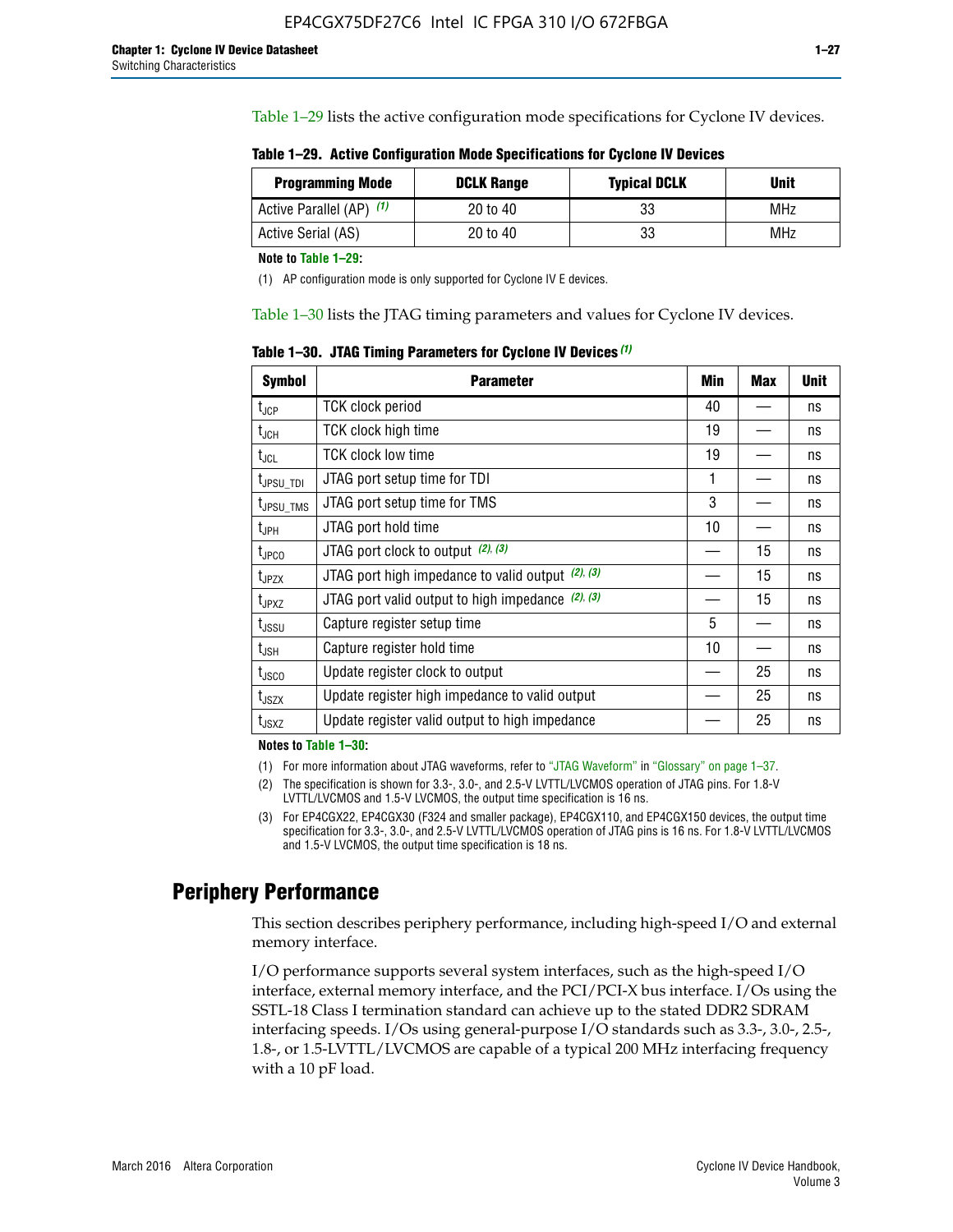- For more information about the supported maximum clock rate, device and pin planning, IP implementation, and device termination, refer to *[Section III: System](http://www.altera.com/literature/hb/external-memory/emi_intro_specs.pdf)  [Performance Specifications](http://www.altera.com/literature/hb/external-memory/emi_intro_specs.pdf)* of the *External Memory Interfaces Handbook*.
- **1 Actual achievable frequency depends on design- and system-specific factors. Perform** HSPICE/IBIS simulations based on your specific design and system setup to determine the maximum achievable frequency in your system.

# **High-Speed I/O Specifications**

Table 1–31 through Table 1–36 list the high-speed I/O timing for Cyclone IV devices. For definitions of high-speed timing specifications, refer to "Glossary" on page 1–37.

**Table 1–31. RSDS Transmitter Timing Specifications for Cyclone IV Devices** *(1)***,** *(2)***,** *(4)* **(Part 1 of 2)**

|                                                      |                                     |                          | C <sub>6</sub>           |            | C7, I7     |                          |            | <b>C8, A7</b>            |                          |            | <b>C8L, I8L</b>          |                          | C <sub>9</sub> L |     |                          |             |             |
|------------------------------------------------------|-------------------------------------|--------------------------|--------------------------|------------|------------|--------------------------|------------|--------------------------|--------------------------|------------|--------------------------|--------------------------|------------------|-----|--------------------------|-------------|-------------|
| <b>Symbol</b>                                        | <b>Modes</b>                        | <b>Min</b>               | <b>Typ</b>               | <b>Max</b> | <b>Min</b> | <b>Typ</b>               | <b>Max</b> | <b>Min</b>               | <b>Typ</b>               | <b>Max</b> | <b>Min</b>               | <b>Typ</b>               | <b>Max</b>       | Min | <b>Typ</b>               | <b>Max</b>  | <b>Unit</b> |
|                                                      | $\times$ 10                         | 5                        |                          | 180        | 5          | $\overline{\phantom{0}}$ | 155.5      | 5                        | $\overline{\phantom{0}}$ | 155.5      | 5                        | $\overline{\phantom{0}}$ | 155.5            | 5   |                          | 132.5       | <b>MHz</b>  |
|                                                      | $\times 8$                          | 5                        |                          | 180        | 5          |                          | 155.5      | 5                        | $\overline{\phantom{0}}$ | 155.5      | 5                        |                          | 155.5            | 5   |                          | 132.5       | <b>MHz</b>  |
| f <sub>HSCLK</sub><br>(input clock                   | $\times 7$                          | 5                        |                          | 180        | 5          |                          | 155.5      | 5                        | $\overline{\phantom{0}}$ | 155.5      | 5                        |                          | 155.5            | 5   |                          | 132.5       | <b>MHz</b>  |
| frequency)                                           | $\times$ 4                          | 5                        | $\overline{\phantom{0}}$ | 180        | 5          |                          | 155.5      | 5                        | $\overline{\phantom{0}}$ | 155.5      | 5                        |                          | 155.5            | 5   |                          | 132.5       | <b>MHz</b>  |
|                                                      | $\times 2$                          | 5                        | $\overline{\phantom{m}}$ | 180        | 5          | —                        | 155.5      | 5                        | $\overline{\phantom{0}}$ | 155.5      | 5                        | —                        | 155.5            | 5   | —                        | 132.5       | <b>MHz</b>  |
|                                                      | $\times$ 1                          | 5                        |                          | 360        | 5          | $\overline{\phantom{0}}$ | 311        | 5                        | $\qquad \qquad$          | 311        | 5                        | —                        | 311              | 5   | —                        | 265         | <b>MHz</b>  |
| $\times$ 10                                          | 100                                 | $\overline{\phantom{0}}$ | 360                      | 100        |            | 311                      | 100        | $\overline{\phantom{0}}$ | 311                      | 100        | $\overline{\phantom{0}}$ | 311                      | 100              |     | 265                      | <b>Mbps</b> |             |
|                                                      | $\times 8$                          | 80                       | $\overline{\phantom{0}}$ | 360        | 80         |                          | 311        | 80                       | $\overline{\phantom{0}}$ | 311        | 80                       | $\overline{\phantom{0}}$ | 311              | 80  |                          | 265         | <b>Mbps</b> |
| Device<br>operation in                               | $\times 7$                          | 70                       |                          | 360        | 70         | $\equiv$                 | 311        | 70                       | $\overline{\phantom{0}}$ | 311        | 70                       | $\overline{\phantom{0}}$ | 311              | 70  | $\equiv$                 | 265         | <b>Mbps</b> |
| <b>Mbps</b>                                          | $\times$ 4                          | 40                       |                          | 360        | 40         |                          | 311        | 40                       | $\overline{\phantom{0}}$ | 311        | 40                       | $\overline{\phantom{0}}$ | 311              | 40  | $\overline{\phantom{0}}$ | 265         | <b>Mbps</b> |
|                                                      | $\times 2$                          | 20                       |                          | 360        | 20         |                          | 311        | 20                       |                          | 311        | 20                       |                          | 311              | 20  | $\overline{\phantom{0}}$ | 265         | <b>Mbps</b> |
|                                                      | $\times$ 1                          | 10                       |                          | 360        | 10         |                          | 311        | 10                       | $\overline{\phantom{0}}$ | 311        | 10                       | $\overline{\phantom{0}}$ | 311              | 10  | $\overline{\phantom{0}}$ | 265         | <b>Mbps</b> |
| $t_{\text{DUTY}}$                                    | $\overline{\phantom{0}}$            | 45                       | $\overline{\phantom{0}}$ | 55         | 45         |                          | 55         | 45                       | $\overline{\phantom{0}}$ | 55         | 45                       |                          | 55               | 45  |                          | 55          | $\%$        |
| Transmitter<br>channel-to-<br>channel skew<br>(TCCS) |                                     |                          |                          | 200        |            |                          | 200        |                          |                          | 200        |                          |                          | 200              |     |                          | 200         | ps          |
| Output jitter<br>(peak to peak)                      |                                     |                          |                          | 500        |            |                          | 500        |                          |                          | 550        |                          |                          | 600              |     |                          | 700         | ps          |
| $t_{\text{RISE}}$                                    | $20 - 80\%$<br>$C_{LOAD} =$<br>5 pF |                          | 500                      |            |            | 500                      |            |                          | 500                      |            |                          | 500                      |                  |     | 500                      |             | ps          |
| t <sub>FALL</sub>                                    | $20 - 80\%$<br>$C_{LOAD} =$<br>5 pF |                          | 500                      |            |            | 500                      |            |                          | 500                      |            |                          | 500                      |                  |     | 500                      |             | ps          |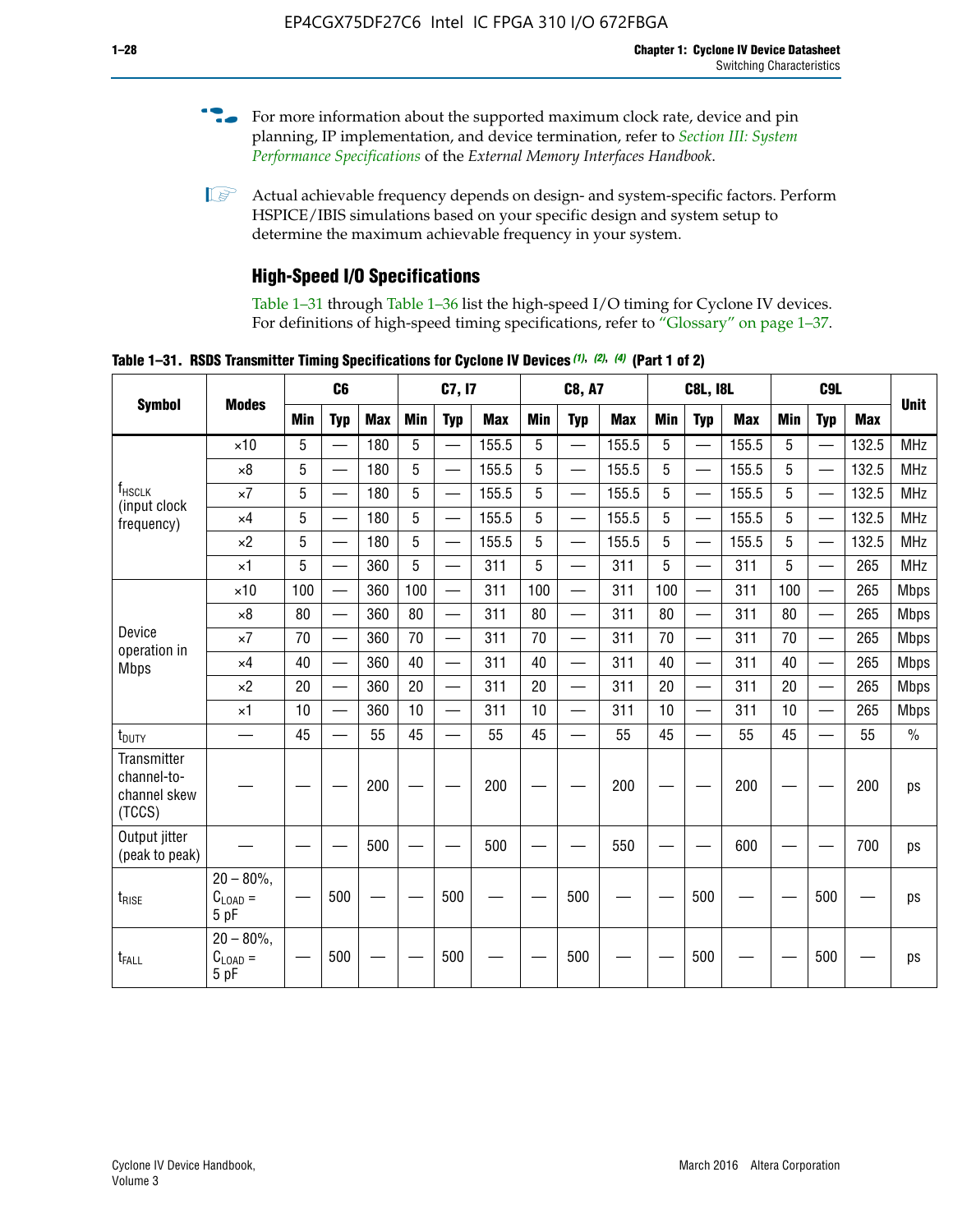#### **Table 1–31. RSDS Transmitter Timing Specifications for Cyclone IV Devices** *(1)***,** *(2)***,** *(4)* **(Part 2 of 2)**

**Notes to Table 1–31:**

(1) Applicable for true RSDS and emulated RSDS\_E\_3R transmitter.

(2) Cyclone IV E devices—true RSDS transmitter is only supported at the output pin of Row I/O Banks 1, 2, 5, and 6. Emulated RSDS transmitter is supported at the output pin of all I/O Banks. Cyclone IV GX devices—true RSDS transmitter is only supported at the output pin of Row I/O Banks 5 and 6. Emulated RSDS transmitter is supported at the output

pin of I/O Banks 3, 4, 5, 6, 7, 8, and 9.

(3)  $t_{\text{LOCK}}$  is the time required for the PLL to lock from the end-of-device configuration.

(4) Cyclone IV E 1.0 V core voltage devices only support C8L, C9L, and I8L speed grades. Cyclone IV E 1.2 V core voltage devices only support C6, C7, C8, I7, and A7 speed grades. Cyclone IV GX devices only support C6, C7, C8, and I7 speed grades.

| <b>Symbol</b>                   |                                              |     | C <sub>6</sub>           |     |     | C7, I7                   |            |            | <b>C8, A7</b>            |            |            | <b>C8L, I8L</b>          |            |     | C <sub>9</sub> L         |            |               |
|---------------------------------|----------------------------------------------|-----|--------------------------|-----|-----|--------------------------|------------|------------|--------------------------|------------|------------|--------------------------|------------|-----|--------------------------|------------|---------------|
|                                 | <b>Modes</b>                                 | Min | <b>Typ</b>               | Max | Min | <b>Typ</b>               | <b>Max</b> | <b>Min</b> | <b>Typ</b>               | <b>Max</b> | <b>Min</b> | <b>Typ</b>               | <b>Max</b> | Min | <b>Typ</b>               | <b>Max</b> | <b>Unit</b>   |
|                                 | $\times$ 10                                  | 5   |                          | 85  | 5   |                          | 85         | 5          |                          | 85         | 5          |                          | 85         | 5   |                          | 72.5       | <b>MHz</b>    |
|                                 | $\times 8$                                   | 5   | —                        | 85  | 5   | —<br>—                   | 85         | 5          | $\qquad \qquad$          | 85         | 5          | —                        | 85         | 5   | —                        | 72.5       | <b>MHz</b>    |
| f <sub>HSCLK</sub> (input       | $\times 7$                                   | 5   | —                        | 85  | 5   |                          | 85         | 5          | $\overline{\phantom{0}}$ | 85         | 5          | —                        | 85         | 5   | —<br>—                   | 72.5       | <b>MHz</b>    |
| clock<br>frequency)             | $\times$ 4                                   | 5   | $\overline{\phantom{0}}$ | 85  | 5   | $\sim$                   | 85         | 5          | $\overline{\phantom{0}}$ | 85         | 5          | $\overline{\phantom{0}}$ | 85         | 5   | $\overline{\phantom{0}}$ | 72.5       | <b>MHz</b>    |
|                                 | $\times 2$                                   | 5   | —                        | 85  | 5   | —                        | 85         | 5          |                          | 85         | 5          | —                        | 85         | 5   | $\hspace{0.05cm}$        | 72.5       | <b>MHz</b>    |
|                                 | $\times$ 1                                   | 5   | $\overline{\phantom{0}}$ | 170 | 5   | $\overline{\phantom{0}}$ | 170        | 5          | $\overline{\phantom{0}}$ | 170        | 5          | $\overline{\phantom{0}}$ | 170        | 5   |                          | 145        | <b>MHz</b>    |
|                                 | $\times$ 10                                  | 100 | $\equiv$                 | 170 | 100 | $\overline{\phantom{0}}$ | 170        | 100        | $\overline{\phantom{0}}$ | 170        | 100        | $\overline{\phantom{0}}$ | 170        | 100 |                          | 145        | <b>Mbps</b>   |
|                                 | $\times 8$                                   | 80  | $\qquad \qquad$          | 170 | 80  | —                        | 170        | 80         | —                        | 170        | 80         | $\overline{\phantom{0}}$ | 170        | 80  |                          | 145        | <b>Mbps</b>   |
| Device                          | $\times 7$                                   | 70  | $\overline{\phantom{0}}$ | 170 | 70  | $\overline{\phantom{0}}$ | 170        | 70         | $\overline{\phantom{0}}$ | 170        | 70         | $\overline{\phantom{0}}$ | 170        | 70  |                          | 145        | <b>Mbps</b>   |
| operation in<br><b>Mbps</b>     | $\times$ 4                                   | 40  | $\qquad \qquad$          | 170 | 40  | —                        | 170        | 40         | $\overline{\phantom{0}}$ | 170        | 40         | $\overline{\phantom{0}}$ | 170        | 40  | —                        | 145        | <b>Mbps</b>   |
|                                 | $\times 2$                                   | 20  | $\overline{\phantom{0}}$ | 170 | 20  | $\overline{\phantom{0}}$ | 170        | 20         | $\overline{\phantom{0}}$ | 170        | 20         |                          | 170        | 20  | $\overline{\phantom{0}}$ | 145        | <b>Mbps</b>   |
|                                 | $\times$ 1                                   | 10  | $\overline{\phantom{0}}$ | 170 | 10  | $\overline{\phantom{0}}$ | 170        | 10         | $\overline{\phantom{0}}$ | 170        | 10         | $\overline{\phantom{0}}$ | 170        | 10  |                          | 145        | <b>Mbps</b>   |
| t <sub>DUTY</sub>               | $\overline{\phantom{0}}$                     | 45  | $\equiv$                 | 55  | 45  | $\sim$                   | 55         | 45         | $\overline{\phantom{0}}$ | 55         | 45         | $\overline{\phantom{0}}$ | 55         | 45  |                          | 55         | $\frac{0}{0}$ |
| <b>TCCS</b>                     |                                              |     |                          | 200 |     |                          | 200        | $\sim$     |                          | 200        |            | <u>—</u>                 | 200        |     |                          | 200        | ps            |
| Output jitter<br>(peak to peak) |                                              |     |                          | 500 |     |                          | 500        |            |                          | 550        |            |                          | 600        |     |                          | 700        | ps            |
| $t_{\text{RISE}}$               | $20 - 80\%$ ,<br>$C_{LOAD} =$<br>5 pF        |     | 500                      |     |     | 500                      |            |            | 500                      |            |            | 500                      |            |     | 500                      |            | ps            |
| t <sub>FALL</sub>               | $20 - 80\%$ ,<br>$C_{\text{LOAD}} =$<br>5 pF |     | 500                      |     |     | 500                      |            |            | 500                      |            |            | 500                      |            |     | 500                      |            | ps            |

### **Table 1–32. Emulated RSDS\_E\_1R Transmitter Timing Specifications for Cyclone IV Devices** *(1), (3)* **(Part 1 of 2)**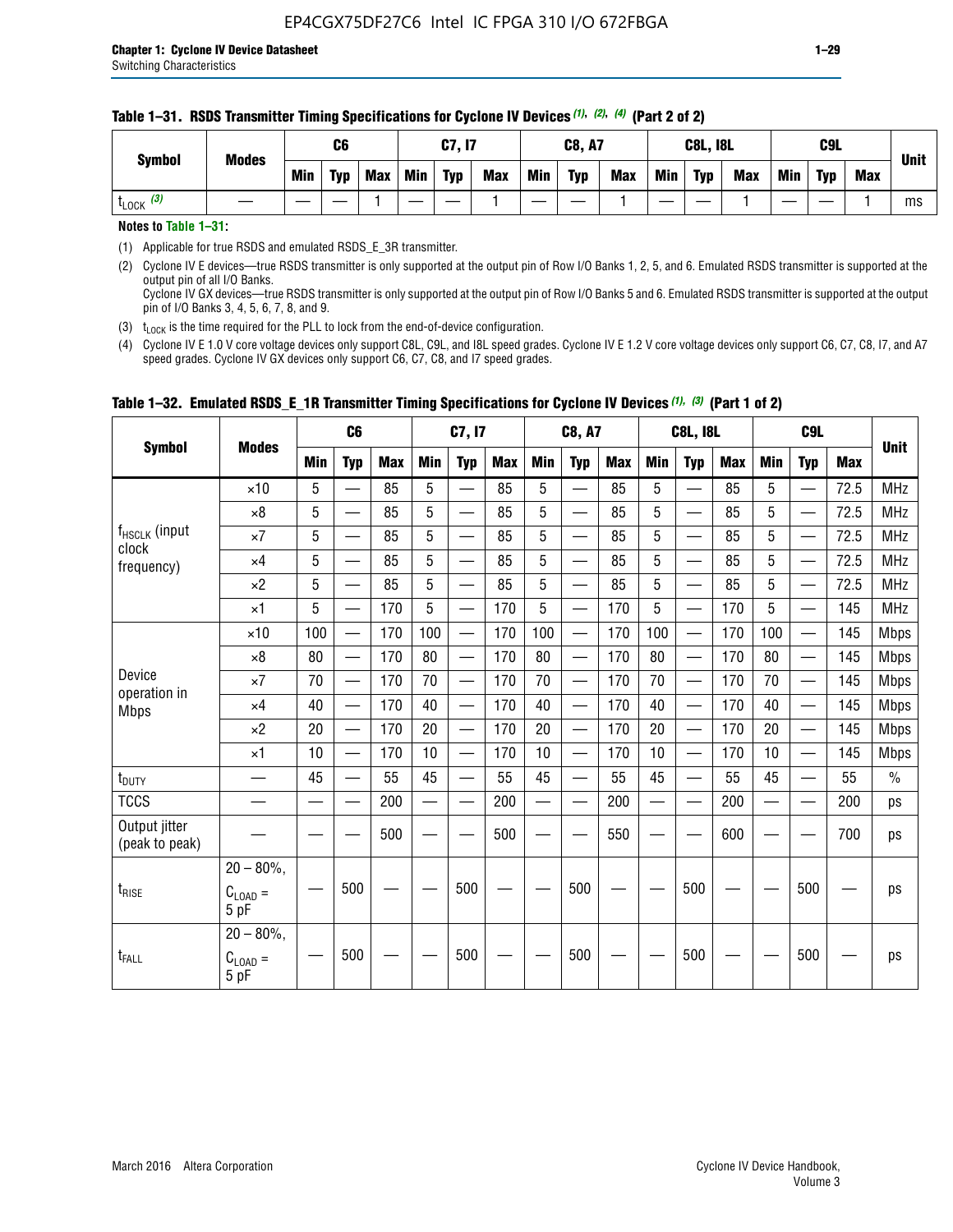| <b>Symbol</b>        | <b>Modes</b> |     | C6         |            |            | C7, I7     |            |            | <b>C8, A7</b> |            |            | <b>C8L, I8L</b> |            |     | C9L        |            |             |
|----------------------|--------------|-----|------------|------------|------------|------------|------------|------------|---------------|------------|------------|-----------------|------------|-----|------------|------------|-------------|
|                      |              | Min | <b>Typ</b> | <b>Max</b> | <b>Min</b> | <b>Typ</b> | <b>Max</b> | <b>Min</b> | <b>Typ</b>    | <b>Max</b> | <b>Min</b> | <b>Typ</b>      | <b>Max</b> | Min | <b>Typ</b> | <b>Max</b> | <b>Unit</b> |
| (2)<br><b>L</b> LOCK |              |     |            |            |            |            |            |            |               |            |            |                 |            |     |            |            | ms          |

#### **Table 1–32. Emulated RSDS\_E\_1R Transmitter Timing Specifications for Cyclone IV Devices** *(1), (3)* **(Part 2 of 2)**

**Notes to Table 1–32:**

(1) Emulated RSDS\_E\_1R transmitter is supported at the output pin of all I/O Banks of Cyclone IV E devices and I/O Banks 3, 4, 5, 6, 7, 8, and 9 of Cyclone IV GX devices.

(2)  $t_{\text{LOCK}}$  is the time required for the PLL to lock from the end-of-device configuration.

(3) Cyclone IV E 1.0 V core voltage devices only support C8L, C9L, and I8L speed grades. Cyclone IV E 1.2 V core voltage devices only support C6, C7, C8, I7, and A7 speed grades. Cyclone IV GX devices only support C6, C7, C8, and I7 speed grades.

| <b>Symbol</b><br><b>Modes</b>      |                                              |     | C <sub>6</sub>           |            |            | C7, I7                   |            |            | <b>C8, A7</b>            |            |                          | <b>C8L, I8L</b>          |            |            | C <sub>9L</sub>          |            | <b>Unit</b>   |
|------------------------------------|----------------------------------------------|-----|--------------------------|------------|------------|--------------------------|------------|------------|--------------------------|------------|--------------------------|--------------------------|------------|------------|--------------------------|------------|---------------|
|                                    |                                              | Min | <b>Typ</b>               | <b>Max</b> | <b>Min</b> | <b>Typ</b>               | <b>Max</b> | <b>Min</b> | <b>Typ</b>               | <b>Max</b> | <b>Min</b>               | <b>Typ</b>               | <b>Max</b> | <b>Min</b> | <b>Typ</b>               | <b>Max</b> |               |
|                                    | $\times$ 10                                  | 5   | $\overline{\phantom{0}}$ | 200        | 5          | —                        | 155.5      | 5          | $\overline{\phantom{0}}$ | 155.5      | 5                        | —                        | 155.5      | 5          | $\overline{\phantom{0}}$ | 132.5      | <b>MHz</b>    |
|                                    | $\times 8$                                   | 5   |                          | 200        | 5          | —                        | 155.5      | 5          | —                        | 155.5      | 5                        | —                        | 155.5      | 5          |                          | 132.5      | <b>MHz</b>    |
| f <sub>HSCLK</sub> (input<br>clock | $\times 7$                                   | 5   |                          | 200        | 5          | —                        | 155.5      | 5          | —                        | 155.5      | 5                        | $\overline{\phantom{0}}$ | 155.5      | 5          |                          | 132.5      | <b>MHz</b>    |
| frequency)                         | $\times$ 4                                   | 5   |                          | 200        | 5          | $\overline{\phantom{0}}$ | 155.5      | 5          | $\overline{\phantom{0}}$ | 155.5      | 5                        | $\overline{\phantom{0}}$ | 155.5      | 5          | $\overline{\phantom{0}}$ | 132.5      | <b>MHz</b>    |
|                                    | $\times 2$                                   | 5   | $\overline{\phantom{0}}$ | 200        | 5          | —                        | 155.5      | 5          | $\overline{\phantom{0}}$ | 155.5      | 5                        | $\overline{\phantom{0}}$ | 155.5      | 5          |                          | 132.5      | <b>MHz</b>    |
|                                    | $\times$ 1                                   | 5   |                          | 400        | 5          |                          | 311        | 5          | $\overline{\phantom{0}}$ | 311        | 5                        | —                        | 311        | 5          |                          | 265        | <b>MHz</b>    |
|                                    | $\times$ 10                                  | 100 |                          | 400        | 100        | $\overline{\phantom{0}}$ | 311        | 100        | $\overline{\phantom{0}}$ | 311        | 100                      | $\overline{\phantom{0}}$ | 311        | 100        |                          | 265        | <b>Mbps</b>   |
|                                    | $\times 8$                                   | 80  |                          | 400        | 80         | $\equiv$                 | 311        | 80         | $\overline{\phantom{0}}$ | 311        | 80                       | $\overline{\phantom{0}}$ | 311        | 80         |                          | 265        | <b>Mbps</b>   |
| Device                             | $\times 7$                                   | 70  |                          | 400        | 70         | $\overline{\phantom{0}}$ | 311        | 70         | $\overline{\phantom{0}}$ | 311        | 70                       | $\equiv$                 | 311        | 70         |                          | 265        | <b>Mbps</b>   |
| operation in<br><b>Mbps</b>        | $\times$ 4                                   | 40  |                          | 400        | 40         |                          | 311        | 40         | $\overline{\phantom{0}}$ | 311        | 40                       | —                        | 311        | 40         |                          | 265        | <b>Mbps</b>   |
|                                    | $\times 2$                                   | 20  | $\overline{\phantom{0}}$ | 400        | 20         | —                        | 311        | 20         | $\overline{\phantom{0}}$ | 311        | 20                       | $\overline{\phantom{0}}$ | 311        | 20         |                          | 265        | <b>Mbps</b>   |
|                                    | $\times$ 1                                   | 10  |                          | 400        | 10         |                          | 311        | 10         | $\overline{\phantom{0}}$ | 311        | 10                       | $\overline{\phantom{0}}$ | 311        | 10         |                          | 265        | <b>Mbps</b>   |
| $t_{\text{DUTY}}$                  | $\overline{\phantom{0}}$                     | 45  |                          | 55         | 45         | $\overline{\phantom{0}}$ | 55         | 45         | $\overline{\phantom{0}}$ | 55         | 45                       | $\equiv$                 | 55         | 45         | $\overline{\phantom{0}}$ | 55         | $\frac{0}{0}$ |
| <b>TCCS</b>                        |                                              |     |                          | 200        | $\equiv$   |                          | 200        |            | $\overline{\phantom{0}}$ | 200        | $\overline{\phantom{0}}$ |                          | 200        |            |                          | 200        | ps            |
| Output jitter<br>(peak to peak)    |                                              |     |                          | 500        |            |                          | 500        |            |                          | 550        |                          |                          | 600        |            |                          | 700        | ps            |
| $t_{\text{RISE}}$                  | $20 - 80\%$ ,<br>$C_{\text{LOAD}} =$<br>5 pF |     | 500                      |            |            | 500                      |            |            | 500                      |            |                          | 500                      |            |            | 500                      |            | ps            |
| t <sub>FALL</sub>                  | $20 - 80\%$<br>$C_{\text{LOAD}} =$<br>5 pF   |     | 500                      |            |            | 500                      |            |            | 500                      |            |                          | 500                      |            |            | 500                      |            | ps            |
| $t_{\text{LOCK}}$ (3)              |                                              |     |                          | 1          |            |                          | 1          |            |                          | 1          |                          |                          | 1          |            |                          |            | ms            |

**Table 1–33. Mini-LVDS Transmitter Timing Specifications for Cyclone IV Devices** *(1)***,** *(2)***,** *(4)*

**Notes to Table 1–33:**

(1) Applicable for true and emulated mini-LVDS transmitter.

(2) Cyclone IV E—true mini-LVDS transmitter is only supported at the output pin of Row I/O Banks 1, 2, 5, and 6. Emulated mini-LVDS transmitter is supported at the output pin of all I/O banks.

Cyclone IV GX—true mini-LVDS transmitter is only supported at the output pin of Row I/O Banks 5 and 6. Emulated mini-LVDS transmitter is supported at the output pin of I/O Banks 3, 4, 5, 6, 7, 8, and 9.

(3)  $t_{\text{LOCK}}$  is the time required for the PLL to lock from the end-of-device configuration.

(4) Cyclone IV E 1.0 V core voltage devices only support C8L, C9L, and I8L speed grades. Cyclone IV E 1.2 V core voltage devices only support C6, C7, C8, I7, and A7 speed grades. Cyclone IV GX devices only support C6, C7, C8, and I7 speed grades.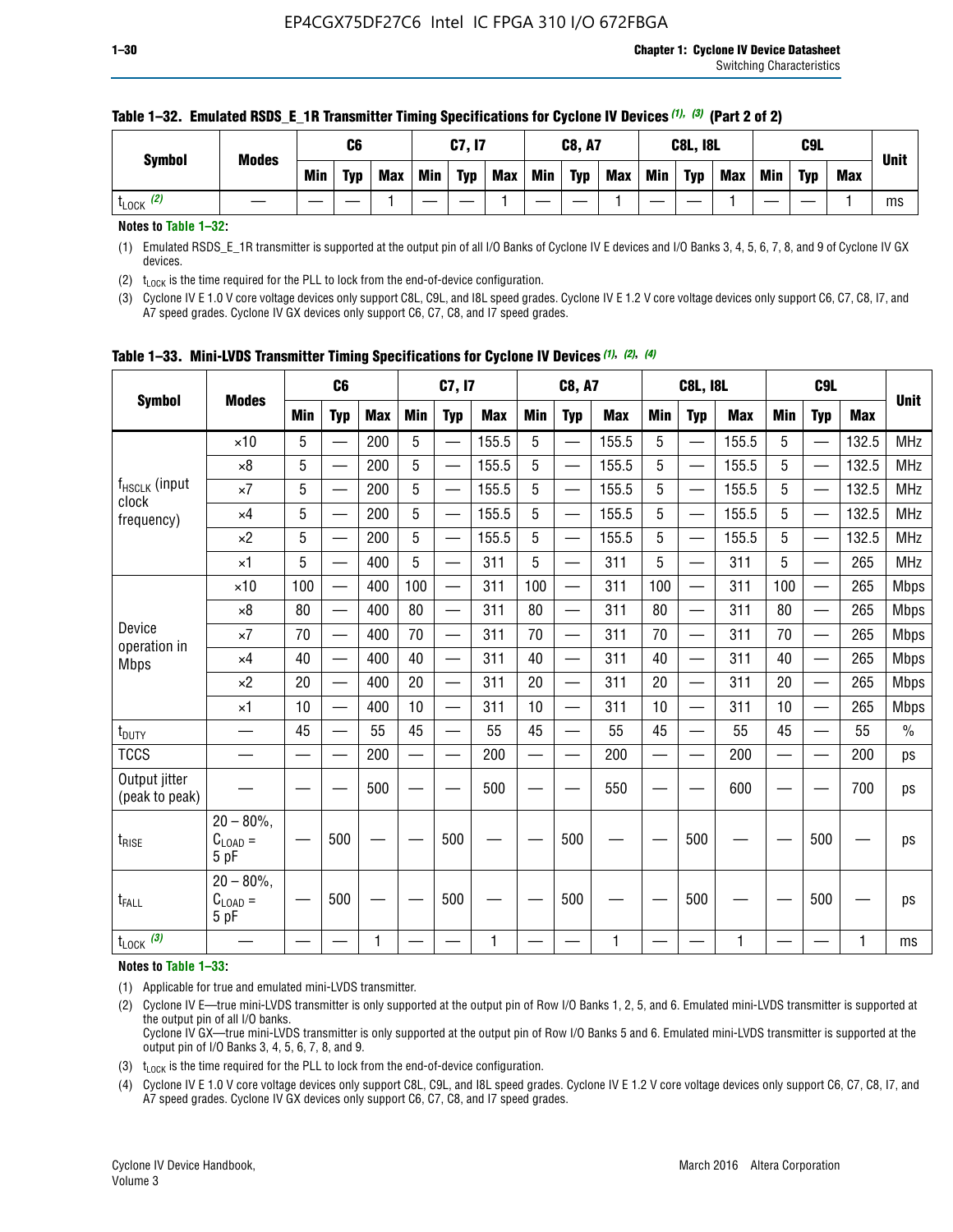|                                 |              |     | C <sub>6</sub> |     | C7, I7     |            | <b>C8, A7</b> |     | <b>C8L, I8L</b> |            | C9L        |               |
|---------------------------------|--------------|-----|----------------|-----|------------|------------|---------------|-----|-----------------|------------|------------|---------------|
| <b>Symbol</b>                   | <b>Modes</b> | Min | <b>Max</b>     | Min | <b>Max</b> | <b>Min</b> | <b>Max</b>    | Min | <b>Max</b>      | <b>Min</b> | <b>Max</b> | <b>Unit</b>   |
|                                 | $\times$ 10  | 5   | 420            | 5   | 370        | 5          | 320           | 5   | 320             | 5          | 250        | <b>MHz</b>    |
|                                 | $\times 8$   | 5   | 420            | 5   | 370        | 5          | 320           | 5   | 320             | 5          | 250        | <b>MHz</b>    |
| f <sub>HSCLK</sub> (input       | $\times 7$   | 5   | 420            | 5   | 370        | 5          | 320           | 5   | 320             | 5          | 250        | <b>MHz</b>    |
| clock<br>frequency)             | $\times$ 4   | 5   | 420            | 5   | 370        | 5          | 320           | 5   | 320             | 5          | 250        | <b>MHz</b>    |
|                                 | $\times 2$   | 5   | 420            | 5   | 370        | 5          | 320           | 5   | 320             | 5          | 250        | <b>MHz</b>    |
|                                 | $\times$ 1   | 5   | 420            | 5   | 402.5      | 5          | 402.5         | 5   | 362             | 5          | 265        | <b>MHz</b>    |
|                                 | $\times$ 10  | 100 | 840            | 100 | 740        | 100        | 640           | 100 | 640             | 100        | 500        | <b>Mbps</b>   |
|                                 | $\times 8$   | 80  | 840            | 80  | 740        | 80         | 640           | 80  | 640             | 80         | 500        | <b>Mbps</b>   |
| <b>HSIODR</b>                   | $\times 7$   | 70  | 840            | 70  | 740        | 70         | 640           | 70  | 640             | 70         | 500        | <b>Mbps</b>   |
|                                 | $\times$ 4   | 40  | 840            | 40  | 740        | 40         | 640           | 40  | 640             | 40         | 500        | <b>Mbps</b>   |
|                                 | $\times 2$   | 20  | 840            | 20  | 740        | 20         | 640           | 20  | 640             | 20         | 500        | <b>Mbps</b>   |
|                                 | $\times$ 1   | 10  | 420            | 10  | 402.5      | 10         | 402.5         | 10  | 362             | 10         | 265        | <b>Mbps</b>   |
| t <sub>DUTY</sub>               |              | 45  | 55             | 45  | 55         | 45         | 55            | 45  | 55              | 45         | 55         | $\frac{0}{0}$ |
| <b>TCCS</b>                     |              |     | 200            |     | 200        |            | 200           |     | 200             |            | 200        | ps            |
| Output jitter<br>(peak to peak) |              |     | 500            |     | 500        |            | 550           |     | 600             |            | 700        | ps            |
| $t_{\text{LOCK}}$ (2)           |              |     | 1              |     | 1          |            | 1             |     | 1               |            | 1          | ms            |

**Table 1–34. True LVDS Transmitter Timing Specifications for Cyclone IV Devices** *(1)***,** *(3)*

**Notes to Table 1–34:**

(1) Cyclone IV E—true LVDS transmitter is only supported at the output pin of Row I/O Banks 1, 2, 5, and 6. Cyclone IV GX—true LVDS transmitter is only supported at the output pin of Row I/O Banks 5 and 6.

(2)  $t_{\text{LOCK}}$  is the time required for the PLL to lock from the end-of-device configuration.

(3) Cyclone IV E 1.0 V core voltage devices only support C8L, C9L, and I8L speed grades. Cyclone IV E 1.2 V core voltage devices only support C6, C7, C8, I7, and A7 speed grades. Cyclone IV GX devices only support C6, C7, C8, and I7 speed grades.

|  |  |  |  |  |  | Table 1–35. Emulated LVDS Transmitter Timing Specifications for Cyclone IV Devices <sup>(1),</sup> <sup>(3)</sup> (Part 1 of 2) |  |  |
|--|--|--|--|--|--|---------------------------------------------------------------------------------------------------------------------------------|--|--|
|--|--|--|--|--|--|---------------------------------------------------------------------------------------------------------------------------------|--|--|

| <b>Symbol</b>                      |              | C <sub>6</sub> |            | C7, I7     |            | <b>C8, A7</b> |            | <b>C8L, I8L</b> |            | C <sub>9</sub> L |            |             |
|------------------------------------|--------------|----------------|------------|------------|------------|---------------|------------|-----------------|------------|------------------|------------|-------------|
|                                    | <b>Modes</b> | Min            | <b>Max</b> | <b>Min</b> | <b>Max</b> | <b>Min</b>    | <b>Max</b> | Min             | <b>Max</b> | <b>Min</b>       | <b>Max</b> | <b>Unit</b> |
|                                    | $\times$ 10  | 5              | 320        | 5          | 320        | 5             | 275        | 5               | 275        | 5                | 250        | <b>MHz</b>  |
|                                    | $\times 8$   | 5              | 320        | 5          | 320        | 5             | 275        | 5               | 275        | 5                | 250        | <b>MHz</b>  |
| f <sub>HSCLK</sub> (input<br>clock | $\times 7$   | 5              | 320        | 5          | 320        | 5             | 275        | 5               | 275        | 5                | 250        | <b>MHz</b>  |
| frequency)                         | $\times$ 4   | 5              | 320        | 5          | 320        | 5             | 275        | 5               | 275        | 5                | 250        | <b>MHz</b>  |
|                                    | $\times 2$   | 5              | 320        | 5          | 320        | 5             | 275        | 5               | 275        | 5                | 250        | <b>MHz</b>  |
|                                    | ×1           | 5              | 402.5      | 5          | 402.5      | 5             | 402.5      | 5               | 362        | 5                | 265        | <b>MHz</b>  |
|                                    | $\times$ 10  | 100            | 640        | 100        | 640        | 100           | 550        | 100             | 550        | 100              | 500        | <b>Mbps</b> |
|                                    | $\times 8$   | 80             | 640        | 80         | 640        | 80            | 550        | 80              | 550        | 80               | 500        | <b>Mbps</b> |
|                                    | $\times 7$   | 70             | 640        | 70         | 640        | 70            | 550        | 70              | 550        | 70               | 500        | <b>Mbps</b> |
| <b>HSIODR</b>                      | $\times$ 4   | 40             | 640        | 40         | 640        | 40            | 550        | 40              | 550        | 40               | 500        | <b>Mbps</b> |
|                                    | $\times 2$   | 20             | 640        | 20         | 640        | 20            | 550        | 20              | 550        | 20               | 500        | <b>Mbps</b> |
|                                    | ×1           | 10             | 402.5      | 10         | 402.5      | 10            | 402.5      | 10              | 362        | 10               | 265        | <b>Mbps</b> |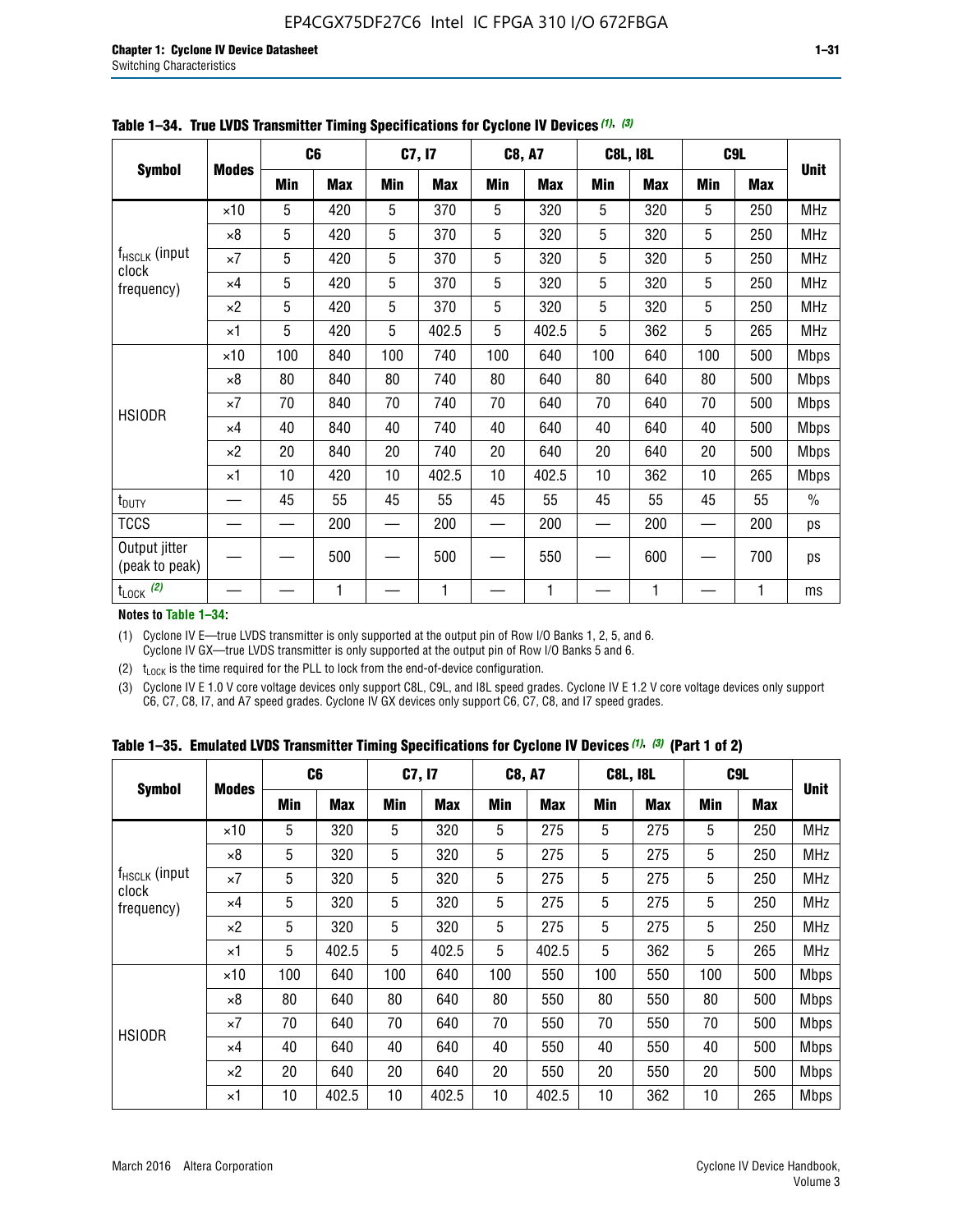| <b>Symbol</b>                   |              | C <sub>6</sub> |            | C7, I7     |            | <b>C8, A7</b> |            | <b>C8L, I8L</b> |            |     | C <sub>9</sub> L |               |
|---------------------------------|--------------|----------------|------------|------------|------------|---------------|------------|-----------------|------------|-----|------------------|---------------|
|                                 | <b>Modes</b> | Min            | <b>Max</b> | <b>Min</b> | <b>Max</b> | <b>Min</b>    | <b>Max</b> | Min             | <b>Max</b> | Min | <b>Max</b>       | <b>Unit</b>   |
| t <sub>DUTY</sub>               |              | 45             | 55         | 45         | 55         | 45            | 55         | 45              | 55         | 45  | 55               | $\frac{0}{0}$ |
| <b>TCCS</b>                     |              |                | 200        |            | 200        |               | 200        |                 | 200        | –   | 200              | ps            |
| Output jitter<br>(peak to peak) |              |                | 500        |            | 500        |               | 550        |                 | 600        | __  | 700              | ps            |
| $t_{\text{LOCK}}$ (2)           |              |                |            |            |            |               |            |                 |            |     |                  | ms            |

#### **Table 1–35. Emulated LVDS Transmitter Timing Specifications for Cyclone IV Devices** *(1)***,** *(3)* **(Part 2 of 2)**

#### **Notes to Table 1–35:**

(1) Cyclone IV E—emulated LVDS transmitter is supported at the output pin of all I/O Banks.

Cyclone IV GX—emulated LVDS transmitter is supported at the output pin of I/O Banks 3, 4, 5, 6, 7, 8, and 9.

(2)  $t_{\text{LOCK}}$  is the time required for the PLL to lock from the end-of-device configuration.

(3) Cyclone IV E 1.0 V core voltage devices only support C8L, C9L, and I8L speed grades. Cyclone IV E 1.2 V core voltage devices only support C6, C7, C8, I7, and A7 speed grades. Cyclone IV GX devices only support C6, C7, C8, and I7 speed grades.

|                                    | C <sub>6</sub><br><b>Modes</b> |            |            | C7, I7 |            | <b>C8, A7</b> |            |     | <b>C8L, I8L</b> | C <sub>9</sub> L         |     |             |
|------------------------------------|--------------------------------|------------|------------|--------|------------|---------------|------------|-----|-----------------|--------------------------|-----|-------------|
| <b>Symbol</b>                      |                                | <b>Min</b> | <b>Max</b> | Min    | <b>Max</b> | Min           | <b>Max</b> | Min | <b>Max</b>      | <b>Min</b>               | Max | <b>Unit</b> |
|                                    | $\times$ 10                    | 10         | 437.5      | 10     | 370        | 10            | 320        | 10  | 320             | 10                       | 250 | <b>MHz</b>  |
|                                    | ×8                             | 10         | 437.5      | 10     | 370        | 10            | 320        | 10  | 320             | 10                       | 250 | <b>MHz</b>  |
| f <sub>HSCLK</sub> (input<br>clock | $\times 7$                     | 10         | 437.5      | 10     | 370        | 10            | 320        | 10  | 320             | 10                       | 250 | <b>MHz</b>  |
| frequency)                         | $\times 4$                     | 10         | 437.5      | 10     | 370        | 10            | 320        | 10  | 320             | 10                       | 250 | <b>MHz</b>  |
|                                    | $\times 2$                     | 10         | 437.5      | 10     | 370        | 10            | 320        | 10  | 320             | 10                       | 250 | <b>MHz</b>  |
|                                    | ×1                             | 10         | 437.5      | 10     | 402.5      | 10            | 402.5      | 10  | 362             | 10                       | 265 | <b>MHz</b>  |
|                                    | $\times$ 10                    | 100        | 875        | 100    | 740        | 100           | 640        | 100 | 640             | 100                      | 500 | <b>Mbps</b> |
|                                    | $\times 8$                     | 80         | 875        | 80     | 740        | 80            | 640        | 80  | 640             | 80                       | 500 | <b>Mbps</b> |
| <b>HSIODR</b>                      | $\times 7$                     | 70         | 875        | 70     | 740        | 70            | 640        | 70  | 640             | 70                       | 500 | <b>Mbps</b> |
|                                    | $\times 4$                     | 40         | 875        | 40     | 740        | 40            | 640        | 40  | 640             | 40                       | 500 | <b>Mbps</b> |
|                                    | $\times 2$                     | 20         | 875        | 20     | 740        | 20            | 640        | 20  | 640             | 20                       | 500 | <b>Mbps</b> |
|                                    | ×1                             | 10         | 437.5      | 10     | 402.5      | 10            | 402.5      | 10  | 362             | 10                       | 265 | <b>Mbps</b> |
| SW                                 |                                |            | 400        |        | 400        |               | 400        |     | 550             | —                        | 640 | ps          |
| Input jitter<br>tolerance          |                                |            | 500        |        | 500        |               | 550        |     | 600             | $\overline{\phantom{0}}$ | 700 | ps          |
| $t_{\text{LOCK}}$ (2)              |                                |            | 1          |        | 1          |               | 1          |     | 1               |                          |     | ms          |

**Table 1–36. LVDS Receiver Timing Specifications for Cyclone IV Devices** *(1)***,** *(3)*

#### **Notes to Table 1–36:**

(1) Cyclone IV E—LVDS receiver is supported at all I/O Banks.

Cyclone IV GX—LVDS receiver is supported at I/O Banks 3, 4, 5, 6, 7, 8, and 9.

(2)  $t_{\text{LOCK}}$  is the time required for the PLL to lock from the end-of-device configuration.

(3) Cyclone IV E 1.0 V core voltage devices only support C8L, C9L, and I8L speed grades. Cyclone IV E 1.2 V core voltage devices only support C6, C7, C8, I7, and A7 speed grades. Cyclone IV GX devices only support C6, C7, C8, and I7 speed grades.

# **External Memory Interface Specifications**

The external memory interfaces for Cyclone IV devices are auto-calibrating and easy to implement.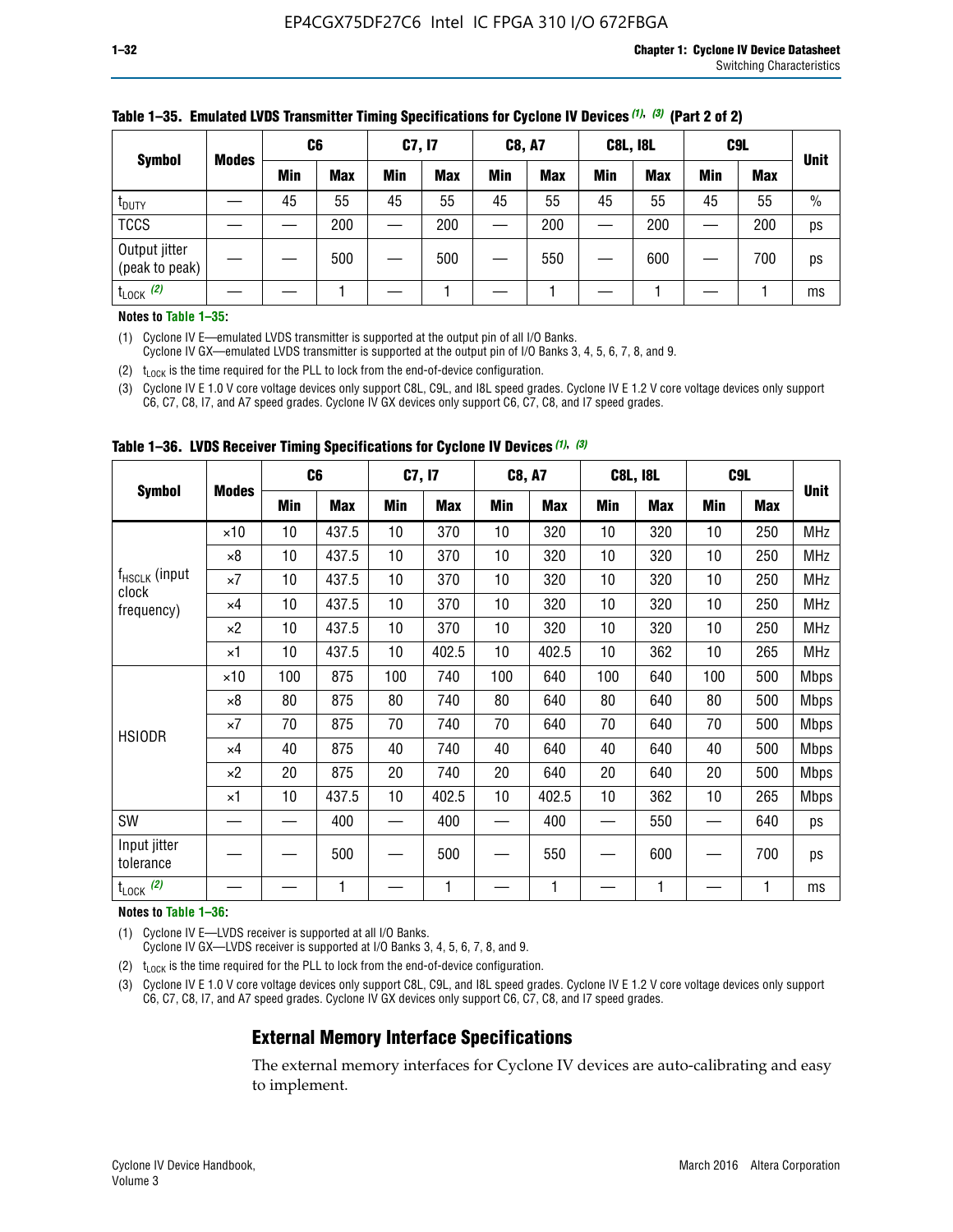**for more information about the supported maximum clock rate, device and pin** planning, IP implementation, and device termination, refer to *[Section III: System](http://www.altera.com/literature/hb/external-memory/emi_intro_specs.pdf)  [Performance Specifications](http://www.altera.com/literature/hb/external-memory/emi_intro_specs.pdf)* of the *External Memory Interface Handbook*.

Table 1–37 lists the memory output clock jitter specifications for Cyclone IV devices.

**Table 1–37. Memory Output Clock Jitter Specifications for Cyclone IV Devices** *(1)***,** *(2)*

| <b>Parameter</b>             | Symbol         | Min    | <b>Max</b> | <b>Unit</b> |
|------------------------------|----------------|--------|------------|-------------|
| Clock period jitter          | $L$ JIT(per)   | $-125$ | 125        | ps          |
| Cycle-to-cycle period jitter | $L$ JIT $(cc)$ | $-200$ | 200        | ps          |
| Duty cycle jitter            | LJIT(duty)     | $-150$ | 150        | рs          |

**Notes to Table 1–37:**

- (1) Memory output clock jitter measurements are for 200 consecutive clock cycles, as specified in the JEDEC DDR2 standard.
- (2) The clock jitter specification applies to memory output clock pins generated using DDIO circuits clocked by a PLL output routed on a global clock (GCLK) network.

# **Duty Cycle Distortion Specifications**

Table 1–38 lists the worst case duty cycle distortion for Cyclone IV devices.

**Table 1–38. Duty Cycle Distortion on Cyclone IV Devices I/O Pins** *(1)***,** *(2), (3)*

| <b>Symbol</b>     | C6  |            | <b>C7, I7</b> |            | <b>C8, I8L, A7</b> |            |     | C <sub>9</sub> L | <b>Unit</b>   |
|-------------------|-----|------------|---------------|------------|--------------------|------------|-----|------------------|---------------|
|                   | Min | <b>Max</b> | Min           | <b>Max</b> | Min                | <b>Max</b> | Min | <b>Max</b>       |               |
| Output Duty Cycle | 45  | 55         | 45            | 55         | 45                 | 55         | 45  | 55               | $\frac{0}{0}$ |

**Notes to Table 1–38:**

(1) The duty cycle distortion specification applies to clock outputs from the PLLs, global clock tree, and IOE driving the dedicated and general purpose I/O pins.

(2) Cyclone IV devices meet the specified duty cycle distortion at the maximum output toggle rate for each combination of I/O standard and current strength.

(3) Cyclone IV E 1.0 V core voltage devices only support C8L, C9L, and I8L speed grades. Cyclone IV E 1.2 V core voltage devices only support C6, C7, C8, I7, and A7 speed grades. Cyclone IV GX devices only support C6, C7, C8, and I7 speed grades.

# **OCT Calibration Timing Specification**

Table 1–39 lists the duration of calibration for series OCT with calibration at device power-up for Cyclone IV devices.

#### **Table 1–39. Timing Specification for Series OCT with Calibration at Device Power-Up for Cyclone IV Devices** *(1)*

| Symbol  | <b>Description</b>                                            | <b>Maximum</b> | <b>Units</b> |
|---------|---------------------------------------------------------------|----------------|--------------|
| LOCTCAL | Duration of series OCT with<br>calibration at device power-up | 20             | μs           |

#### **Note to Table 1–39***:*

(1) OCT calibration takes place after device configuration and before entering user mode.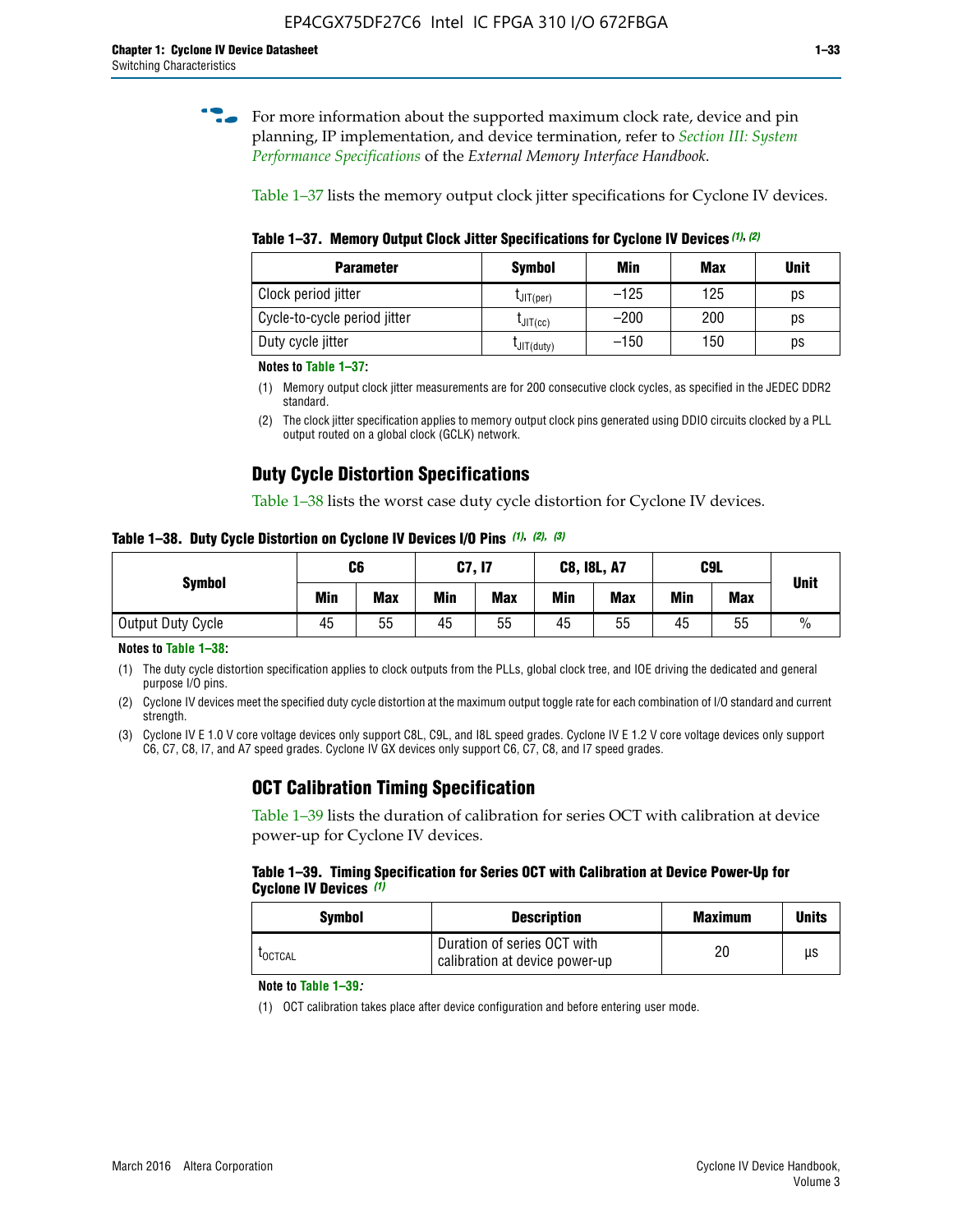# **IOE Programmable Delay**

Table 1–40 and Table 1–41 list the IOE programmable delay for Cyclone IV E 1.0 V core voltage devices.

#### **Table 1–40. IOE Programmable Delay on Column Pins for Cyclone IV E 1.0 V Core Voltage Devices** *(1)***,** *(2)*

|                                                                       |                                | <b>Number</b>  |                      |       |                    | <b>Max Offset</b> |                    |            |             |
|-----------------------------------------------------------------------|--------------------------------|----------------|----------------------|-------|--------------------|-------------------|--------------------|------------|-------------|
| <b>Parameter</b>                                                      | <b>Paths Affected</b>          | 0f             | Min<br><b>Offset</b> |       | <b>Fast Corner</b> |                   | <b>Slow Corner</b> |            | <b>Unit</b> |
|                                                                       |                                | <b>Setting</b> |                      | C8L   | <b>18L</b>         | C8L               | C9L                | <b>18L</b> |             |
| Input delay from pin to<br>internal cells                             | Pad to I/O<br>dataout to core  |                | 0                    | 2.054 | 1.924              | 3.387             | 4.017              | 3.411      | ns          |
| Input delay from pin to<br>input register                             | Pad to I/O input<br>register   | 8              | 0                    | 2.010 | 1.875              | 3.341             | 4.252              | 3.367      | ns          |
| Delay from output register<br>to output pin                           | I/O output<br>register to pad  | 2              | 0                    | 0.641 | 0.631              | 1.111             | 1.377              | 1.124      | ns          |
| Input delay from<br>dual-purpose clock pin to<br>fan-out destinations | Pad to global<br>clock network | 12             | 0                    | 0.971 | 0.931              | 1.684             | 2.298              | 1.684      | ns          |

#### **Notes to Table 1–40:**

(1) The incremental values for the settings are generally linear. For the exact values for each setting, use the latest version of the Quartus II software.

(2) The minimum and maximum offset timing numbers are in reference to setting **0** as available in the Quartus II software.

| Table 1–41. IOE Programmable Delay on Row Pins for Cyclone IV E 1.0 V Core Voltage Devices (1), (2) |  |  |
|-----------------------------------------------------------------------------------------------------|--|--|
|-----------------------------------------------------------------------------------------------------|--|--|

|                                                                       |                                |    | <b>Number</b>                          |       | <b>Max Offset</b>  |                    |                 |       |    |  |  |
|-----------------------------------------------------------------------|--------------------------------|----|----------------------------------------|-------|--------------------|--------------------|-----------------|-------|----|--|--|
| <b>Parameter</b>                                                      | <b>Paths Affected</b>          | of | Min<br><b>Offset</b><br><b>Setting</b> |       | <b>Fast Corner</b> | <b>Slow Corner</b> | <b>Unit</b>     |       |    |  |  |
|                                                                       |                                |    |                                        | C8L   | <b>18L</b>         | C8L                | C <sub>9L</sub> | 18L   |    |  |  |
| Input delay from pin to<br>internal cells                             | Pad to I/O<br>dataout to core  | 7  | 0                                      | 2.057 | 1.921              | 3.389              | 4.146           | 3.412 | ns |  |  |
| Input delay from pin to<br>input register                             | Pad to I/O input<br>register   | 8  | 0                                      | 2.059 | 1.919              | 3.420              | 4.374           | 3.441 | ns |  |  |
| Delay from output register<br>to output pin                           | I/O output<br>register to pad  | 2  | 0                                      | 0.670 | 0.623              | 1.160              | 1.420           | 1.168 | ns |  |  |
| Input delay from<br>dual-purpose clock pin to<br>fan-out destinations | Pad to global<br>clock network | 12 | 0                                      | 0.960 | 0.919              | 1.656              | 2.258           | 1.656 | ns |  |  |

#### **Notes to Table 1–41:**

(1) The incremental values for the settings are generally linear. For the exact values for each setting, use the latest version of the Quartus II software.

(2) The minimum and maximum offset timing numbers are in reference to setting **0** as available in the Quartus II software.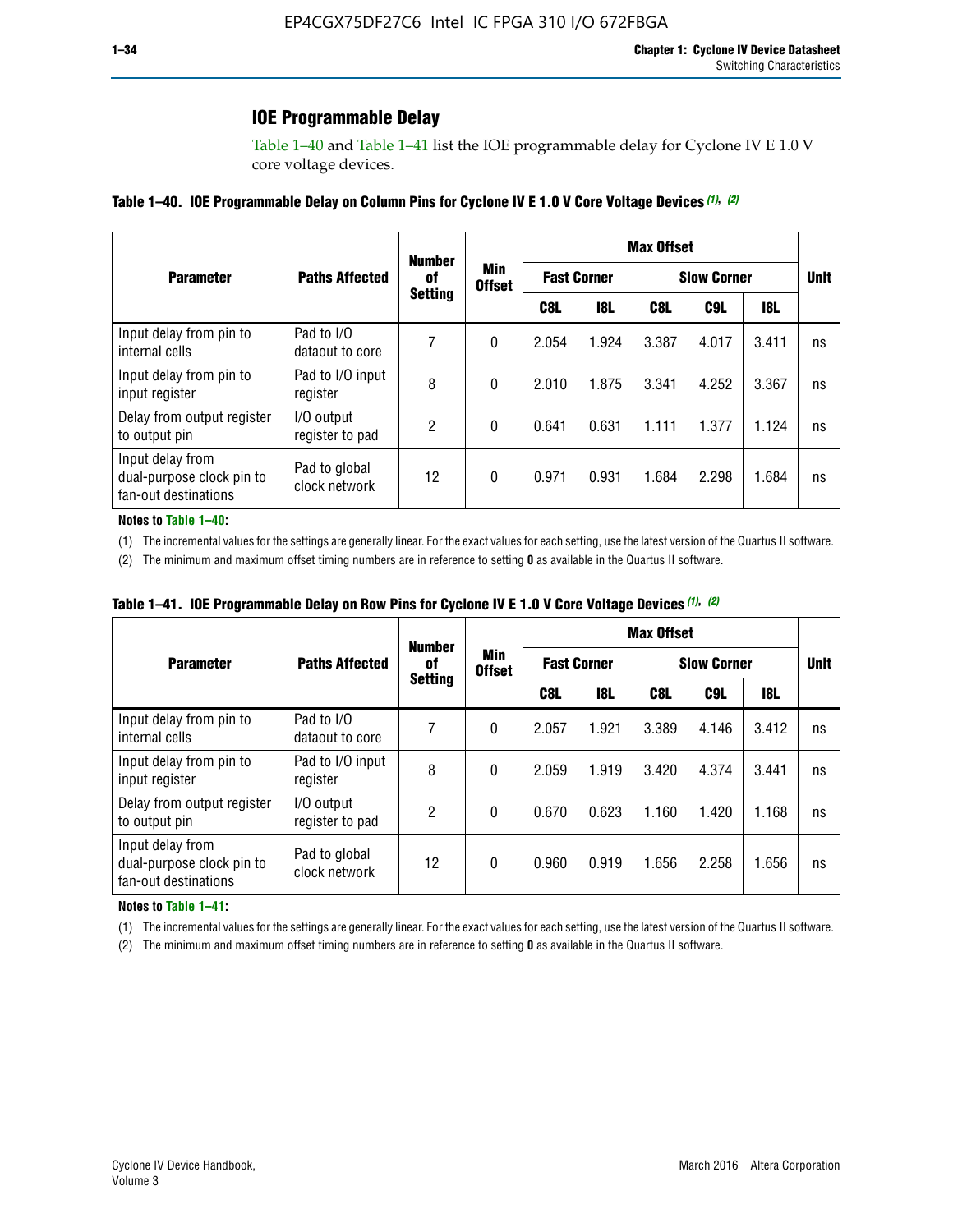Table 1–42 and Table 1–43 list the IOE programmable delay for Cyclone IV E 1.2 V core voltage devices.

|                                                                       |                                   | <b>Number</b>  |                             |                |                    |           |                    | <b>Max Offset</b> |                |               |       |             |
|-----------------------------------------------------------------------|-----------------------------------|----------------|-----------------------------|----------------|--------------------|-----------|--------------------|-------------------|----------------|---------------|-------|-------------|
| <b>Parameter</b>                                                      | <b>Paths</b><br><b>Affected</b>   | 0f             | <b>Min</b><br><b>Offset</b> |                | <b>Fast Corner</b> |           | <b>Slow Corner</b> |                   |                |               |       | <b>Unit</b> |
|                                                                       |                                   | <b>Setting</b> |                             | C <sub>6</sub> | $\mathbf{I}$       | <b>A7</b> | C6                 | C <sub>7</sub>    | C <sub>8</sub> | $\mathsf{I}7$ | A7    |             |
| Input delay from pin to<br>internal cells                             | Pad to I/O<br>dataout to<br>core  | 7              | $\theta$                    | 1.314          | 1.211              | 1.211     | 2.177              | 2.340             | 2.433          | 2.388         | 2.508 | ns          |
| Input delay from pin to<br>input register                             | Pad to I/O<br>input register      | 8              | $\theta$                    | 1.307          | 1.203              | 1.203     | 2.19               | 2.387             | 2.540          | 2.430         | 2.545 | ns          |
| Delay from output<br>register to output pin                           | I/O output<br>register to<br>pad  | 2              | $\Omega$                    | 0.437          | 0.402              | 0.402     | 0.747              | 0.820             | 0.880          | 0.834         | 0.873 | ns          |
| Input delay from<br>dual-purpose clock pin<br>to fan-out destinations | Pad to global<br>clock<br>network | 12             | $\mathbf{0}$                | 0.693          | 0.665              | 0.665     | 1.200              | 1.379             | 1.532          | 1.393         | 1.441 | ns          |

**Table 1–42. IOE Programmable Delay on Column Pins for Cyclone IV E 1.2 V Core Voltage Devices** *(1)***,** *(2)*

**Notes to Table 1–42:**

(1) The incremental values for the settings are generally linear. For the exact values for each setting, use the latest version of the Quartus II software.

(2) The minimum and maximum offset timing numbers are in reference to setting **0** as available in the Quartus II software.

|                                                                       |                                   |                | <b>Number</b>        |       | <b>Max Offset</b>                        |       |       |                |       |               |       |             |  |  |
|-----------------------------------------------------------------------|-----------------------------------|----------------|----------------------|-------|------------------------------------------|-------|-------|----------------|-------|---------------|-------|-------------|--|--|
| <b>Parameter</b>                                                      | <b>Paths</b><br><b>Affected</b>   | 0f             | Min<br><b>Offset</b> |       | <b>Fast Corner</b><br><b>Slow Corner</b> |       |       |                |       |               |       | <b>Unit</b> |  |  |
|                                                                       |                                   | <b>Setting</b> |                      | C6    | 17                                       | A7    | C6    | C <sub>7</sub> | C8    | $\mathsf{I}7$ | A7    |             |  |  |
| Input delay from pin to<br>internal cells                             | Pad to I/O<br>dataout to<br>core  | 7              | 0                    | 1.314 | 1.209                                    | 1.209 | 2.201 | 2.386          | 2.510 | 2.429         | 2.548 | ns          |  |  |
| Input delay from pin to<br>input register                             | Pad to I/O<br>input register      | 8              | $\theta$             | 1.312 | 1.207                                    | 1.207 | 2.202 | 2.402          | 2.558 | 2.447         | 2.557 | ns          |  |  |
| Delay from output<br>register to output pin                           | I/O output<br>register to<br>pad  | $\overline{2}$ | $\Omega$             | 0.458 | 0.419                                    | 0.419 | 0.783 | 0.861          | 0.924 | 0.875         | 0.915 | ns          |  |  |
| Input delay from<br>dual-purpose clock pin<br>to fan-out destinations | Pad to global<br>clock<br>network | 12             | 0                    | 0.686 | 0.657                                    | 0.657 | 1.185 | 1.360          | 1.506 | 1.376         | 1.422 | ns          |  |  |

**Table 1–43. IOE Programmable Delay on Row Pins for Cyclone IV E 1.2 V Core Voltage Devices** *(1)***,** *(2)*

#### **Notes to Table 1–43:**

(1) The incremental values for the settings are generally linear. For the exact values for each setting, use the latest version of the Quartus II software.

(2) The minimum and maximum offset timing numbers are in reference to setting **0** as available in the Quartus II software.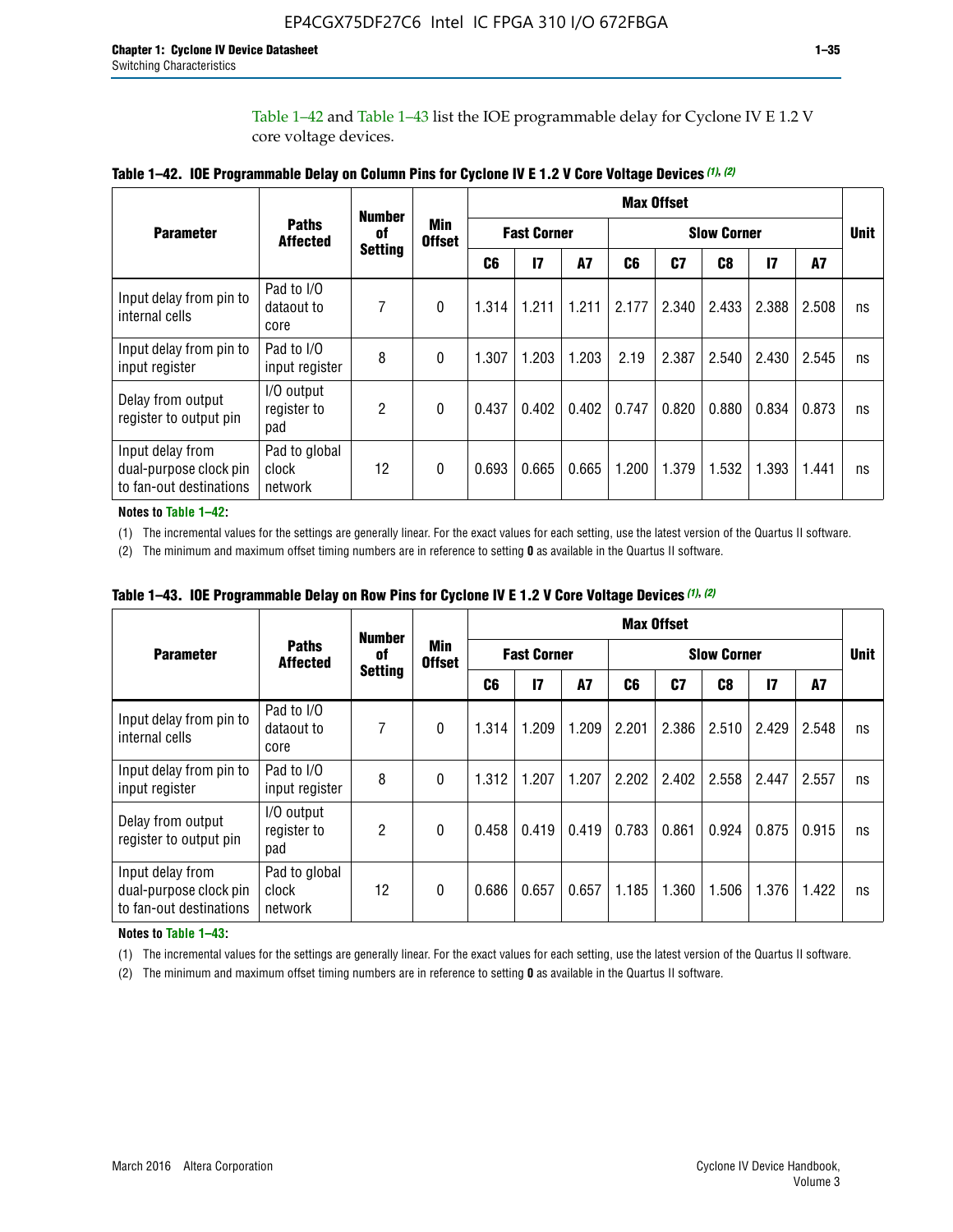Table 1–44 and Table 1–45 list the IOE programmable delay for Cyclone IV GX devices.

|                                                                       |                                   | <b>Number</b>   |                      | <b>Max Offset</b> |                    |       |                    |       |               |             |  |
|-----------------------------------------------------------------------|-----------------------------------|-----------------|----------------------|-------------------|--------------------|-------|--------------------|-------|---------------|-------------|--|
| <b>Parameter</b>                                                      | <b>Paths</b><br><b>Affected</b>   | 0f              | Min<br><b>Offset</b> |                   | <b>Fast Corner</b> |       | <b>Slow Corner</b> |       |               | <b>Unit</b> |  |
|                                                                       |                                   | <b>Settings</b> |                      | C6                | $\overline{17}$    | C6    | C7                 | C8    | $\mathsf{I}7$ |             |  |
| Input delay from pin to<br>internal cells                             | Pad to I/O<br>dataout to<br>core  | 7               | $\mathbf{0}$         | 1.313             | 1.209              | 2.184 | 2.336              | 2.451 | 2.387         | ns          |  |
| Input delay from pin to<br>input register                             | Pad to I/O<br>input register      | 8               | $\theta$             | 1.312             | 1.208              | 2.200 | 2.399              | 2.554 | 2.446         | ns          |  |
| Delay from output<br>register to output pin                           | I/O output<br>register to<br>pad  | 2               | $\Omega$             | 0.438             | 0.404              | 0.751 | 0.825              | 0.886 | 0.839         | ns          |  |
| Input delay from<br>dual-purpose clock pin<br>to fan-out destinations | Pad to global<br>clock<br>network | 12              | $\mathbf{0}$         | 0.713             | 0.682              | 1.228 | 1.41               | 1.566 | 1.424         | ns          |  |

**Table 1–44. IOE Programmable Delay on Column Pins for Cyclone IV GX Devices** *(1)***,** *(2)*

**Notes to Table 1–44:**

(1) The incremental values for the settings are generally linear. For exact values of each setting, use the latest version of the Quartus II software.

(2) The minimum and maximum offset timing numbers are in reference to setting **0** as available in the Quartus II software.

|                                                                       |                                  | <b>Number</b>   |                      |       |                    |                    | <b>Max Offset</b> |       |               |             |
|-----------------------------------------------------------------------|----------------------------------|-----------------|----------------------|-------|--------------------|--------------------|-------------------|-------|---------------|-------------|
| <b>Parameter</b>                                                      | <b>Paths</b><br><b>Affected</b>  | 0f              | Min<br><b>Offset</b> |       | <b>Fast Corner</b> | <b>Slow Corner</b> |                   |       |               | <b>Unit</b> |
|                                                                       |                                  | <b>Settings</b> |                      | C6    | 17                 | C6                 | C7                | C8    | $\mathsf{I}7$ |             |
| Input delay from pin to<br>internal cells                             | Pad to I/O<br>dataout to<br>core | 7               | $\mathbf{0}$         | 1.314 | 1.210              | 2.209              | 2.398             | 2.526 | 2.443         | ns          |
| Input delay from pin to<br>input register                             | Pad to I/O<br>input register     | 8               | $\mathbf{0}$         | 1.313 | 1.208              | 2.205              | 2.406             | 2.563 | 2.450         | ns          |
| Delay from output<br>register to output pin                           | I/O output<br>register to<br>pad | $\overline{2}$  | $\mathbf{0}$         | 0.461 | 0.421              | 0.789              | 0.869             | 0.933 | 0.884         | ns          |
| Input delay from<br>dual-purpose clock pin<br>to fan-out destinations | Pad to global<br>clock network   | 12              | $\mathbf{0}$         | 0.712 | 0.682              | 1.225              | 1.407             | 1.562 | 1.421         | ns          |

**Table 1–45. IOE Programmable Delay on Row Pins for Cyclone IV GX Devices** *(1)***,** *(2)*

#### **Notes to Table 1–45:**

(1) The incremental values for the settings are generally linear. For exact values of each setting, use the latest version of Quartus II software.

(2) The minimum and maximum offset timing numbers are in reference to setting **0** as available in the Quartus II software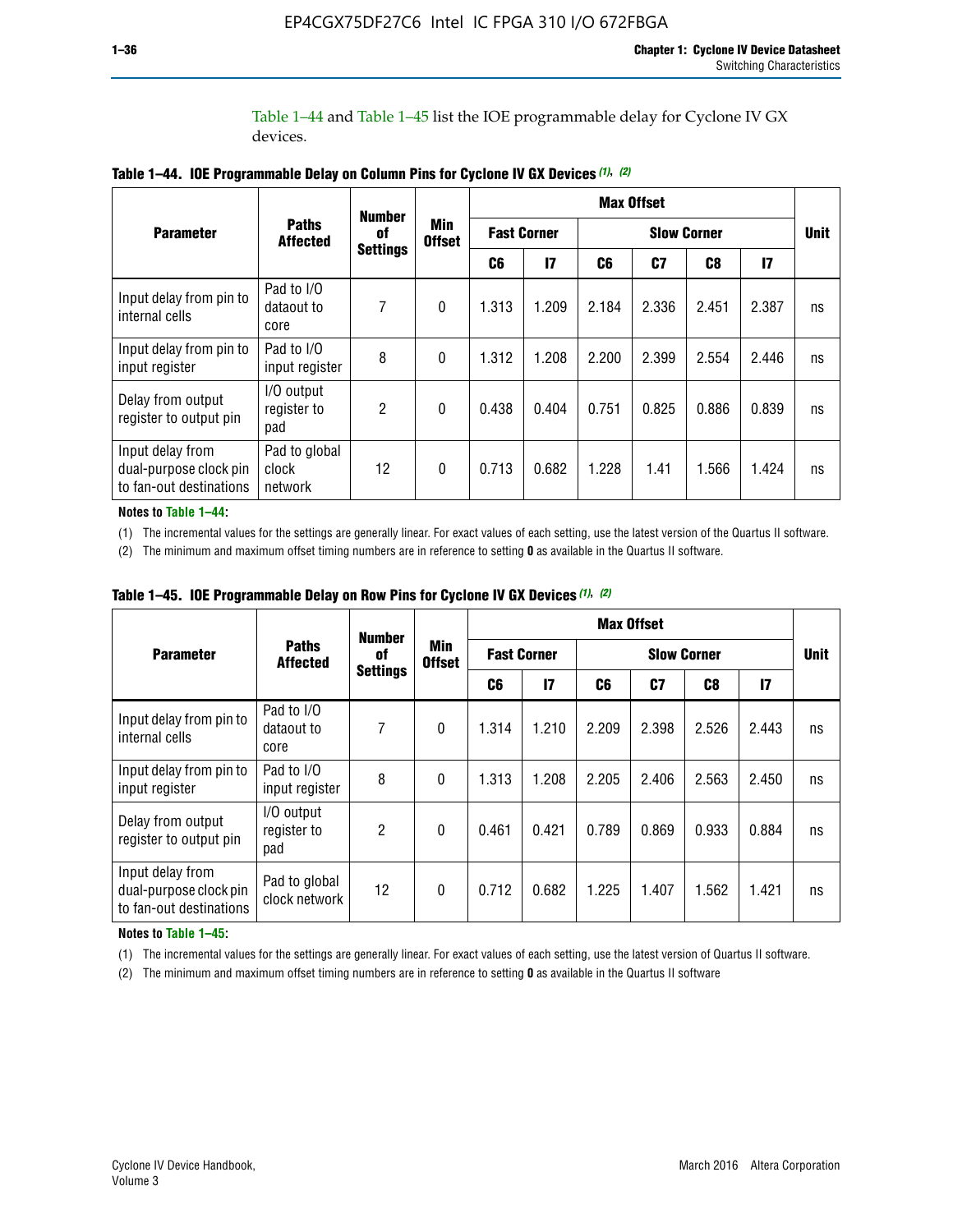# **I/O Timing**

Use the following methods to determine I/O timing:

- the Excel-based I/O Timing
- the Quartus II timing analyzer

The Excel-based I/O timing provides pin timing performance for each device density and speed grade. The data is typically used prior to designing the FPGA to get a timing budget estimation as part of the link timing analysis. The Quartus II timing analyzer provides a more accurate and precise I/O timing data based on the specifics of the design after place-and-route is complete.

**For The Excel-based I/O Timing spreadsheet is downloadable from Cyclone IV Devices** [Literature](http://www.altera.com/literature/lit-cyclone-iv.jsp) website.

# **Glossary**

Table 1–46 lists the glossary for this chapter.

| <b>Letter</b> | <b>Term</b>                                                     | <b>Definitions</b>                                                                                                                               |  |  |  |  |  |  |
|---------------|-----------------------------------------------------------------|--------------------------------------------------------------------------------------------------------------------------------------------------|--|--|--|--|--|--|
| A             |                                                                 |                                                                                                                                                  |  |  |  |  |  |  |
| B             |                                                                 |                                                                                                                                                  |  |  |  |  |  |  |
| C             |                                                                 |                                                                                                                                                  |  |  |  |  |  |  |
| D             |                                                                 |                                                                                                                                                  |  |  |  |  |  |  |
| E             |                                                                 |                                                                                                                                                  |  |  |  |  |  |  |
| F             | $f_{\sf HSCLK}$                                                 | High-speed I/O block: High-speed receiver/transmitter input and output clock frequency.                                                          |  |  |  |  |  |  |
| G             | <b>GCLK</b>                                                     | Input pin directly to Global Clock network.                                                                                                      |  |  |  |  |  |  |
|               | <b>GCLK PLL</b>                                                 | Input pin to Global Clock network through the PLL.                                                                                               |  |  |  |  |  |  |
| н             | <b>HSIODR</b>                                                   | High-speed I/O block: Maximum/minimum LVDS data transfer rate (HSIODR = 1/TUI).                                                                  |  |  |  |  |  |  |
|               | Input Waveforms<br>for the SSTL<br>Differential I/O<br>Standard | $\frac{1}{\sqrt{1+\frac{1}{2}}}\left\{ \frac{1}{\sqrt{1+\frac{1}{2}}}\right\}$<br><b>V</b> swing<br>$\cdots$ $V_{REF}$<br>\<br>$\sim V_{\rm IL}$ |  |  |  |  |  |  |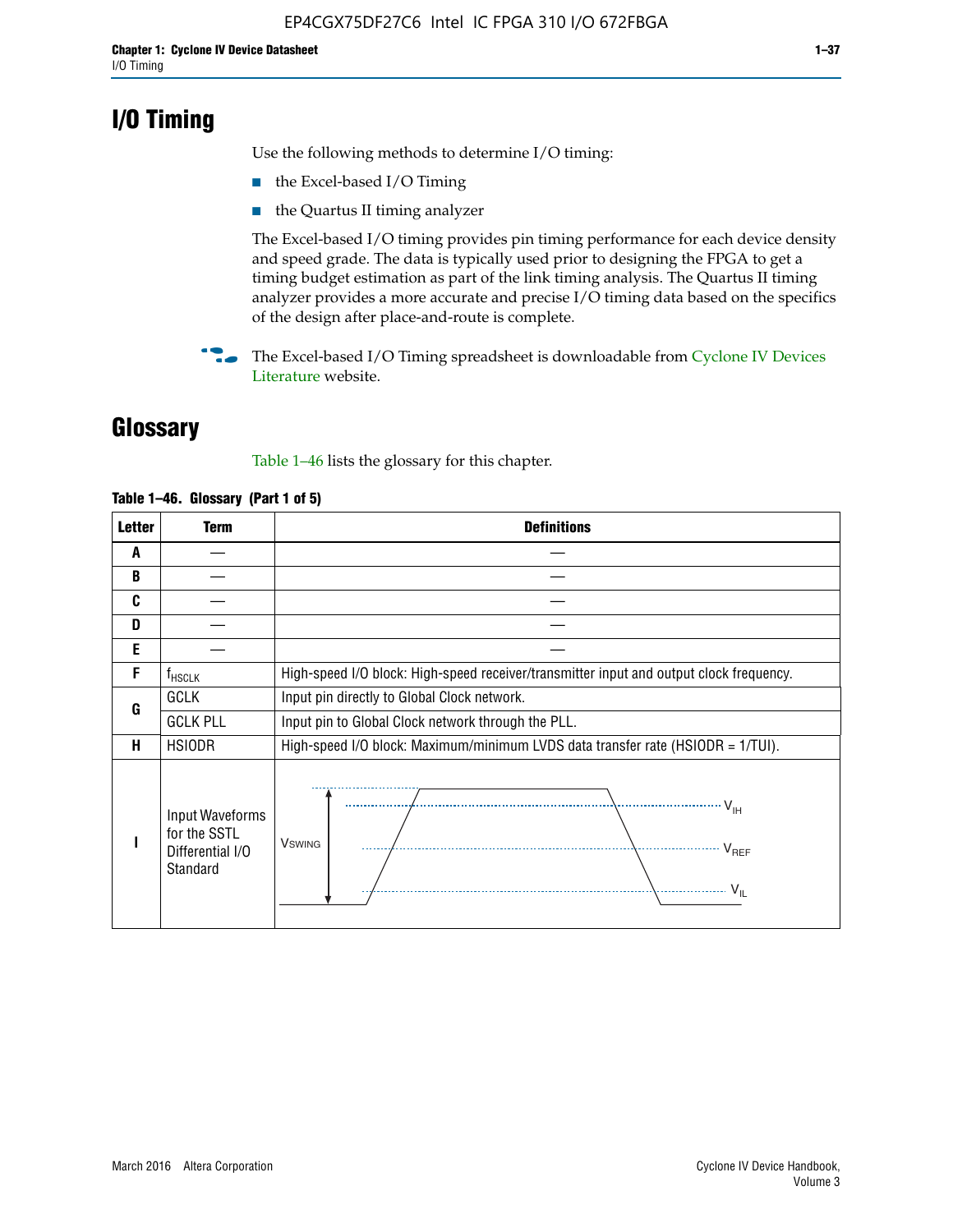# **Table 1–46. Glossary (Part 2 of 5)**

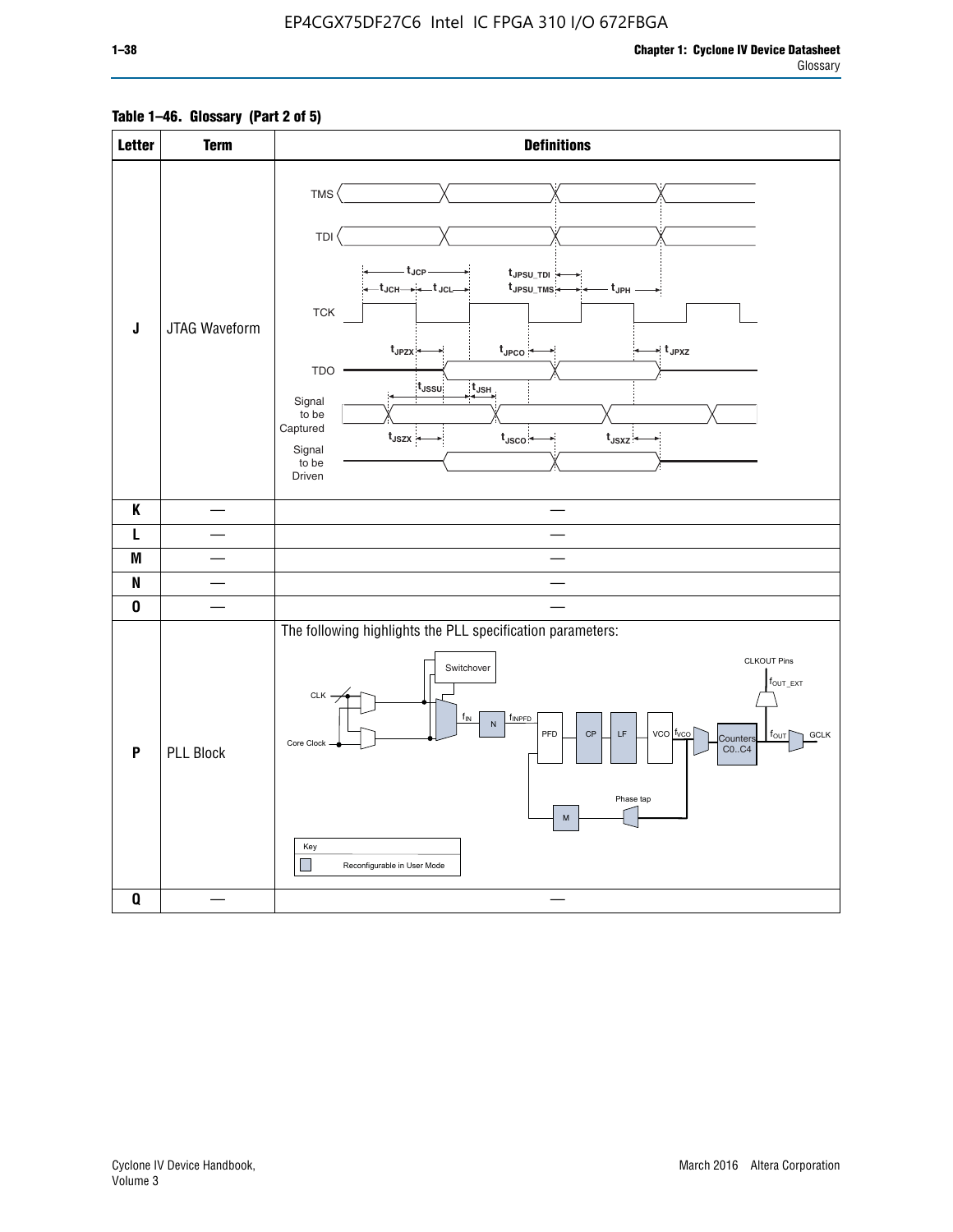# **Table 1–46. Glossary (Part 3 of 5)**

| <b>Letter</b> | <b>Term</b>                                                                                                | <b>Definitions</b>                                                                                                                                                                                |  |  |  |  |  |  |  |  |  |
|---------------|------------------------------------------------------------------------------------------------------------|---------------------------------------------------------------------------------------------------------------------------------------------------------------------------------------------------|--|--|--|--|--|--|--|--|--|
|               | $R_L$                                                                                                      | Receiver differential input discrete resistor (external to Cyclone IV devices).                                                                                                                   |  |  |  |  |  |  |  |  |  |
|               |                                                                                                            | Receiver input waveform for LVDS and LVPECL differential standards:                                                                                                                               |  |  |  |  |  |  |  |  |  |
|               |                                                                                                            | <b>Single-Ended Waveform</b>                                                                                                                                                                      |  |  |  |  |  |  |  |  |  |
|               |                                                                                                            | Positive Channel (p) = $V_{\text{H}}$                                                                                                                                                             |  |  |  |  |  |  |  |  |  |
|               |                                                                                                            | $\mathsf{V}_{\mathsf{ID}}$                                                                                                                                                                        |  |  |  |  |  |  |  |  |  |
|               |                                                                                                            | Negative Channel (n) = $V_{\parallel}$<br>V <sub>CM</sub>                                                                                                                                         |  |  |  |  |  |  |  |  |  |
|               | Receiver Input                                                                                             | Ground                                                                                                                                                                                            |  |  |  |  |  |  |  |  |  |
| R             | Waveform                                                                                                   |                                                                                                                                                                                                   |  |  |  |  |  |  |  |  |  |
|               |                                                                                                            | Differential Waveform (Mathematical Function of Positive & Negative Channel)                                                                                                                      |  |  |  |  |  |  |  |  |  |
|               |                                                                                                            |                                                                                                                                                                                                   |  |  |  |  |  |  |  |  |  |
|               |                                                                                                            | $V_{ID}$<br>0V                                                                                                                                                                                    |  |  |  |  |  |  |  |  |  |
|               |                                                                                                            | $V_{ID}$                                                                                                                                                                                          |  |  |  |  |  |  |  |  |  |
|               |                                                                                                            | $p - n$                                                                                                                                                                                           |  |  |  |  |  |  |  |  |  |
|               | Receiver input                                                                                             |                                                                                                                                                                                                   |  |  |  |  |  |  |  |  |  |
|               | skew margin                                                                                                | High-speed I/O block: The total margin left after accounting for the sampling window and TCCS.<br>$RSKM = (TUI - SW - TCCS) / 2.$                                                                 |  |  |  |  |  |  |  |  |  |
|               | (RSKM)                                                                                                     |                                                                                                                                                                                                   |  |  |  |  |  |  |  |  |  |
|               |                                                                                                            | $V_{CCIO}$                                                                                                                                                                                        |  |  |  |  |  |  |  |  |  |
|               |                                                                                                            |                                                                                                                                                                                                   |  |  |  |  |  |  |  |  |  |
|               |                                                                                                            | $V_{\text{\tiny OH}}^-$                                                                                                                                                                           |  |  |  |  |  |  |  |  |  |
|               |                                                                                                            | $V_{H(AC)}$                                                                                                                                                                                       |  |  |  |  |  |  |  |  |  |
|               |                                                                                                            | $V_{IH(DC)}$<br>V <sub>REF</sub>                                                                                                                                                                  |  |  |  |  |  |  |  |  |  |
|               |                                                                                                            | $V_{\text{IL(DC)}}$                                                                                                                                                                               |  |  |  |  |  |  |  |  |  |
|               | Single-ended<br>voltage-                                                                                   | VIL(AC)                                                                                                                                                                                           |  |  |  |  |  |  |  |  |  |
|               | referenced I/O                                                                                             | $V_{\text{OL}}$                                                                                                                                                                                   |  |  |  |  |  |  |  |  |  |
| S             | Standard                                                                                                   | $\rm V_{ss}^-$                                                                                                                                                                                    |  |  |  |  |  |  |  |  |  |
|               |                                                                                                            |                                                                                                                                                                                                   |  |  |  |  |  |  |  |  |  |
|               |                                                                                                            | The JEDEC standard for SSTI and HSTL I/O standards defines both the AC and DC input signal                                                                                                        |  |  |  |  |  |  |  |  |  |
|               |                                                                                                            | values. The AC values indicate the voltage levels at which the receiver must meet its timing                                                                                                      |  |  |  |  |  |  |  |  |  |
|               |                                                                                                            | specifications. The DC values indicate the voltage levels at which the final logic state of the<br>receiver is unambiguously defined. After the receiver input crosses the AC value, the receiver |  |  |  |  |  |  |  |  |  |
|               |                                                                                                            | changes to the new logic state. The new logic state is then maintained as long as the input stays                                                                                                 |  |  |  |  |  |  |  |  |  |
|               |                                                                                                            | beyond the DC threshold. This approach is intended to provide predictable receiver timing in the<br>presence of input waveform ringing.                                                           |  |  |  |  |  |  |  |  |  |
|               | SW (Sampling                                                                                               | High-speed I/O block: The period of time during which the data must be valid to capture it                                                                                                        |  |  |  |  |  |  |  |  |  |
|               | correctly. The setup and hold times determine the ideal strobe position in the sampling window.<br>Window) |                                                                                                                                                                                                   |  |  |  |  |  |  |  |  |  |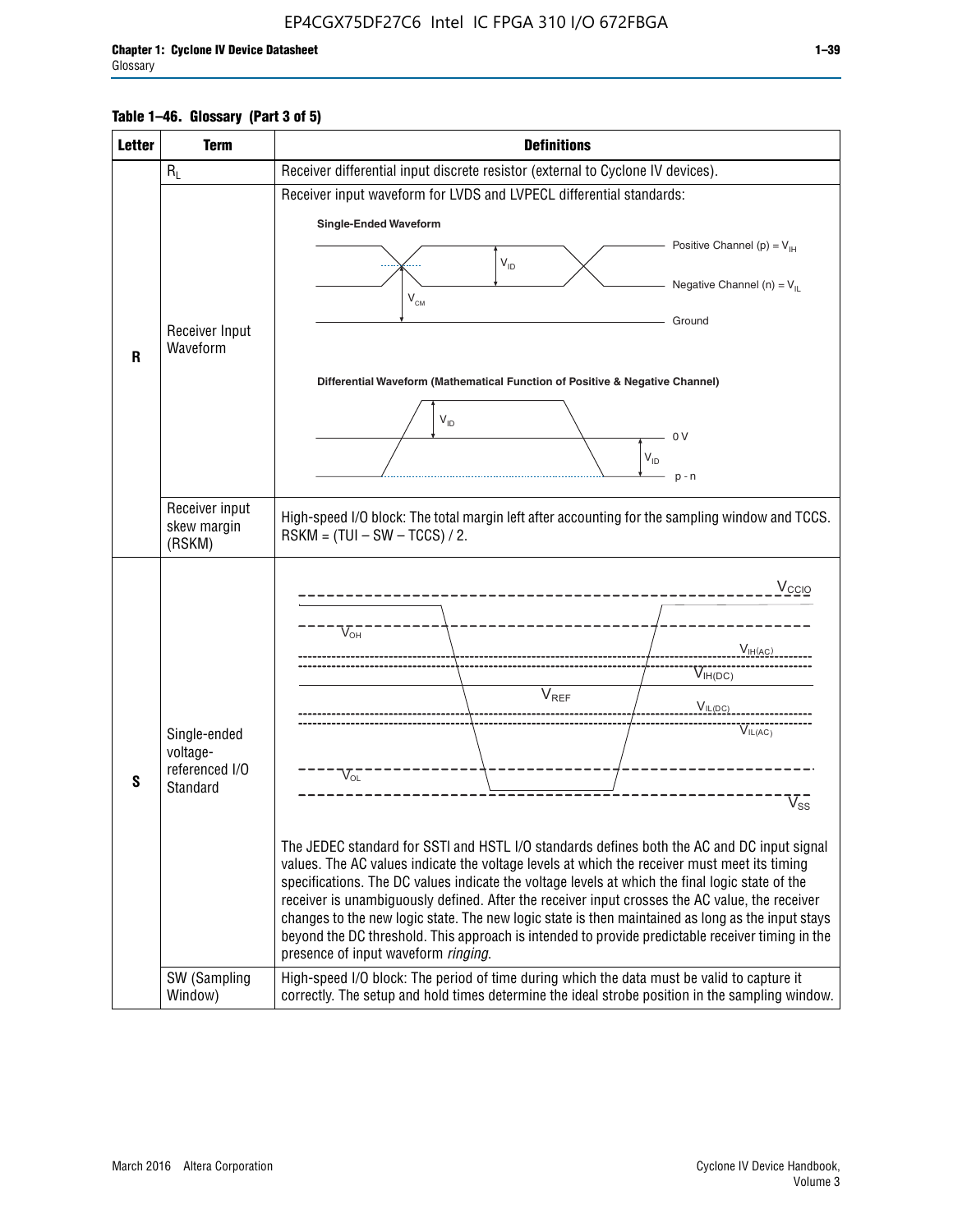| <b>Letter</b> | <b>Term</b>                           | <b>Definitions</b>                                                                                                                                                                                                                                                                                                                                                      |  |  |  |  |  |  |  |
|---------------|---------------------------------------|-------------------------------------------------------------------------------------------------------------------------------------------------------------------------------------------------------------------------------------------------------------------------------------------------------------------------------------------------------------------------|--|--|--|--|--|--|--|
|               | $t_{\rm C}$                           | High-speed receiver and transmitter input and output clock period.                                                                                                                                                                                                                                                                                                      |  |  |  |  |  |  |  |
|               | Channel-to-<br>channel-skew<br>(TCCS) | High-speed I/O block: The timing difference between the fastest and slowest output edges,<br>including t <sub>co</sub> variation and clock skew. The clock is included in the TCCS measurement.                                                                                                                                                                         |  |  |  |  |  |  |  |
|               | $t_{\text{cin}}$                      | Delay from the clock pad to the I/O input register.                                                                                                                                                                                                                                                                                                                     |  |  |  |  |  |  |  |
|               | $t_{\rm CO}$                          | Delay from the clock pad to the I/O output.                                                                                                                                                                                                                                                                                                                             |  |  |  |  |  |  |  |
|               | $t_{\text{cout}}$                     | Delay from the clock pad to the I/O output register.                                                                                                                                                                                                                                                                                                                    |  |  |  |  |  |  |  |
|               | t <sub>DUTY</sub>                     | High-speed I/O block: Duty cycle on high-speed transmitter output clock.                                                                                                                                                                                                                                                                                                |  |  |  |  |  |  |  |
|               | t <sub>FALL</sub>                     | Signal high-to-low transition time (80-20%).                                                                                                                                                                                                                                                                                                                            |  |  |  |  |  |  |  |
|               | $t_{H}$                               | Input register hold time.                                                                                                                                                                                                                                                                                                                                               |  |  |  |  |  |  |  |
|               | <b>Timing Unit</b><br>Interval (TUI)  | High-speed I/O block: The timing budget allowed for skew, propagation delays, and data<br>sampling window. (TUI = $1/($ Receiver Input Clock Frequency Multiplication Factor) = $tC/w$ ).                                                                                                                                                                               |  |  |  |  |  |  |  |
|               | t <sub>injitter</sub>                 | Period jitter on the PLL clock input.                                                                                                                                                                                                                                                                                                                                   |  |  |  |  |  |  |  |
|               | t <sub>outjitter_dedclk</sub>         | Period jitter on the dedicated clock output driven by a PLL.                                                                                                                                                                                                                                                                                                            |  |  |  |  |  |  |  |
|               | t <sub>outjitter_io</sub>             | Period jitter on the general purpose I/O driven by a PLL.                                                                                                                                                                                                                                                                                                               |  |  |  |  |  |  |  |
|               | $t_{\text{pllcin}}$                   | Delay from the PLL inclk pad to the I/O input register.                                                                                                                                                                                                                                                                                                                 |  |  |  |  |  |  |  |
| Т             | $t_{\text{pll} \text{out}}$           | Delay from the PLL inclk pad to the I/O output register.                                                                                                                                                                                                                                                                                                                |  |  |  |  |  |  |  |
|               | Transmitter<br>Output<br>Waveform     | Transmitter output waveforms for the LVDS, mini-LVDS, PPDS and RSDS Differential I/O<br>Standards:<br><b>Single-Ended Waveform</b><br>Positive Channel (p) = $V_{OH}$<br>Vop<br>Negative Channel (n) = $V_{OL}$<br>$\rm V_{OS}$<br>Ground<br>Differential Waveform (Mathematical Function of Positive & Negative Channel)<br>$V_{OD}$<br>0 V<br>$\rm V_{OD}$<br>$p - n$ |  |  |  |  |  |  |  |
|               | $t_{RISE}$                            | Signal low-to-high transition time (20-80%).                                                                                                                                                                                                                                                                                                                            |  |  |  |  |  |  |  |
|               | $t_{\text{SU}}$                       | Input register setup time.                                                                                                                                                                                                                                                                                                                                              |  |  |  |  |  |  |  |
| U             |                                       |                                                                                                                                                                                                                                                                                                                                                                         |  |  |  |  |  |  |  |

# **Table 1–46. Glossary (Part 4 of 5)**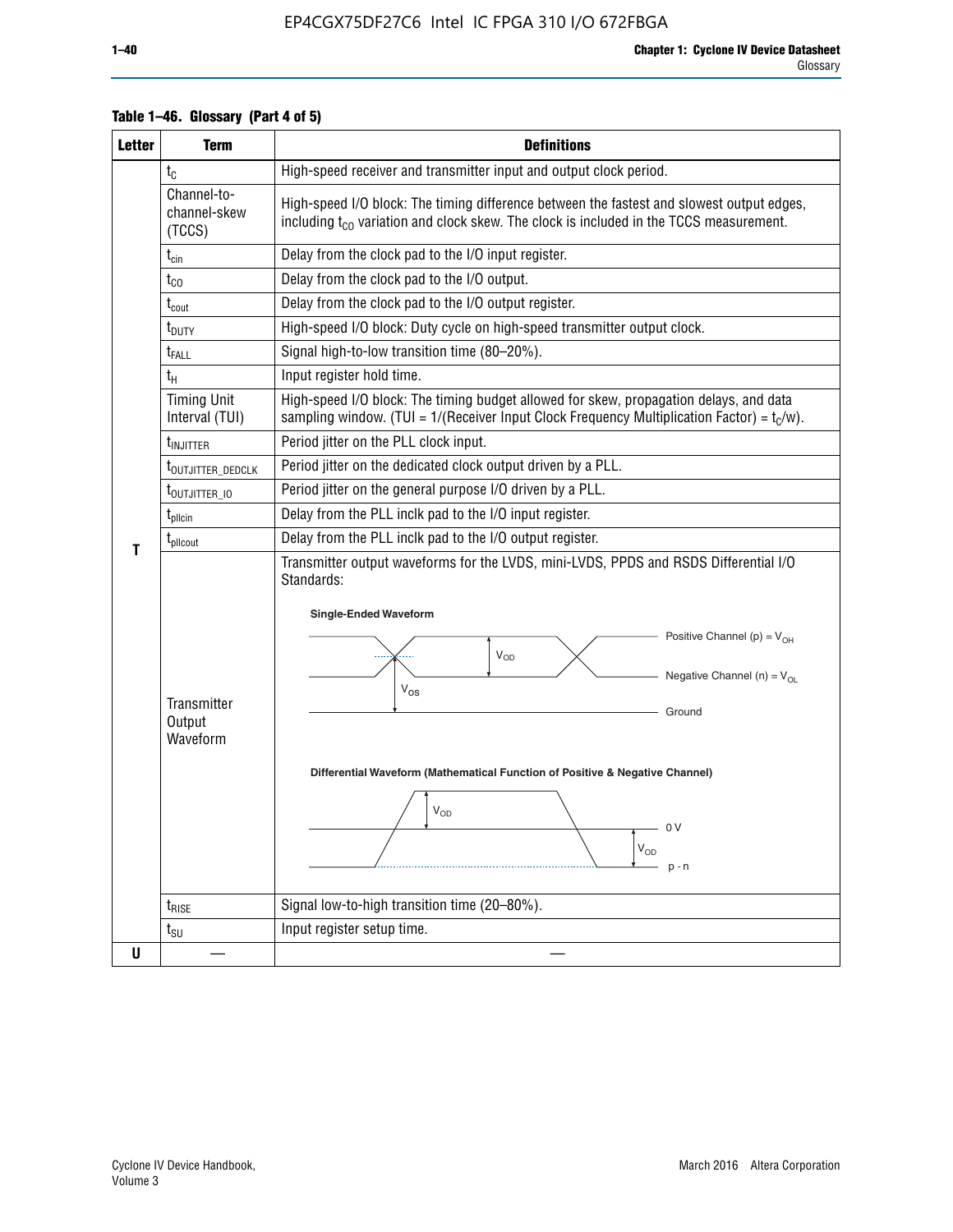# **Table 1–46. Glossary (Part 5 of 5)**

| <b>Letter</b> | <b>Term</b>               | <b>Definitions</b>                                                                                                                                                                                |
|---------------|---------------------------|---------------------------------------------------------------------------------------------------------------------------------------------------------------------------------------------------|
|               | $V_{CM(DC)}$              | DC common mode input voltage.                                                                                                                                                                     |
|               | $V_{DIF(AC)}$             | AC differential input voltage: The minimum AC input differential voltage required for switching.                                                                                                  |
|               | $V_{DIF(DC)}$             | DC differential input voltage: The minimum DC input differential voltage required for switching.                                                                                                  |
|               | $V_{IGM}$                 | Input common mode voltage: The common mode of the differential signal at the receiver.                                                                                                            |
|               | $V_{ID}$                  | Input differential voltage swing: The difference in voltage between the positive and<br>complementary conductors of a differential transmission at the receiver.                                  |
|               | $V_{\text{IH}}$           | Voltage input high: The minimum positive voltage applied to the input that is accepted by the<br>device as a logic high.                                                                          |
|               | $V_{IH(AC)}$              | High-level AC input voltage.                                                                                                                                                                      |
|               | $V_{IH(DC)}$              | High-level DC input voltage.                                                                                                                                                                      |
|               | $V_{IL}$                  | Voltage input low: The maximum positive voltage applied to the input that is accepted by the<br>device as a logic low.                                                                            |
|               | $V_{IL(AC)}$              | Low-level AC input voltage.                                                                                                                                                                       |
|               | $V_{IL(DC)}$              | Low-level DC input voltage.                                                                                                                                                                       |
|               | $V_{\text{IN}}$           | DC input voltage.                                                                                                                                                                                 |
|               | $V_{\text{OCM}}$          | Output common mode voltage: The common mode of the differential signal at the transmitter.                                                                                                        |
| $\mathbf{V}$  | $V_{OD}$                  | Output differential voltage swing: The difference in voltage between the positive and<br>complementary conductors of a differential transmission at the transmitter. $V_{OD} = V_{OH} - V_{OL}$ . |
|               | $V_{OH}$                  | Voltage output high: The maximum positive voltage from an output that the device considers is<br>accepted as the minimum positive high level.                                                     |
|               | $V_{OL}$                  | Voltage output low: The maximum positive voltage from an output that the device considers is<br>accepted as the maximum positive low level.                                                       |
|               | $V_{OS}$                  | Output offset voltage: $V_{OS} = (V_{OH} + V_{OL}) / 2$ .                                                                                                                                         |
|               | $V_{OX(AC)}$              | AC differential output cross point voltage: the voltage at which the differential output signals<br>must cross.                                                                                   |
|               | V <sub>REF</sub>          | Reference voltage for the SSTL and HSTL I/O standards.                                                                                                                                            |
|               | $V_{REF\,(AC)}$           | AC input reference voltage for the SSTL and HSTL I/O standards. $V_{REF(AC)} = V_{REF(DC)} +$ noise. The<br>peak-to-peak AC noise on $V_{REF}$ must not exceed 2% of $V_{REF(DC)}$ .              |
|               | $V_{REF(DC)}$             | DC input reference voltage for the SSTL and HSTL I/O standards.                                                                                                                                   |
|               | $V_{\textrm{SWING (AC)}}$ | AC differential input voltage: AC input differential voltage required for switching. For the SSTL<br>differential I/O standard, refer to Input Waveforms.                                         |
|               | $V_{SWING (DC)}$          | DC differential input voltage: DC input differential voltage required for switching. For the SSTL<br>differential I/O standard, refer to Input Waveforms.                                         |
|               | $\text{V}_{\text{TT}}$    | Termination voltage for the SSTL and HSTL I/O standards.                                                                                                                                          |
|               | $V_{X(AC)}$               | AC differential input cross point voltage: The voltage at which the differential input signals must<br>cross.                                                                                     |
| W             |                           |                                                                                                                                                                                                   |
| X             |                           |                                                                                                                                                                                                   |
| Υ             |                           |                                                                                                                                                                                                   |
| Z             |                           |                                                                                                                                                                                                   |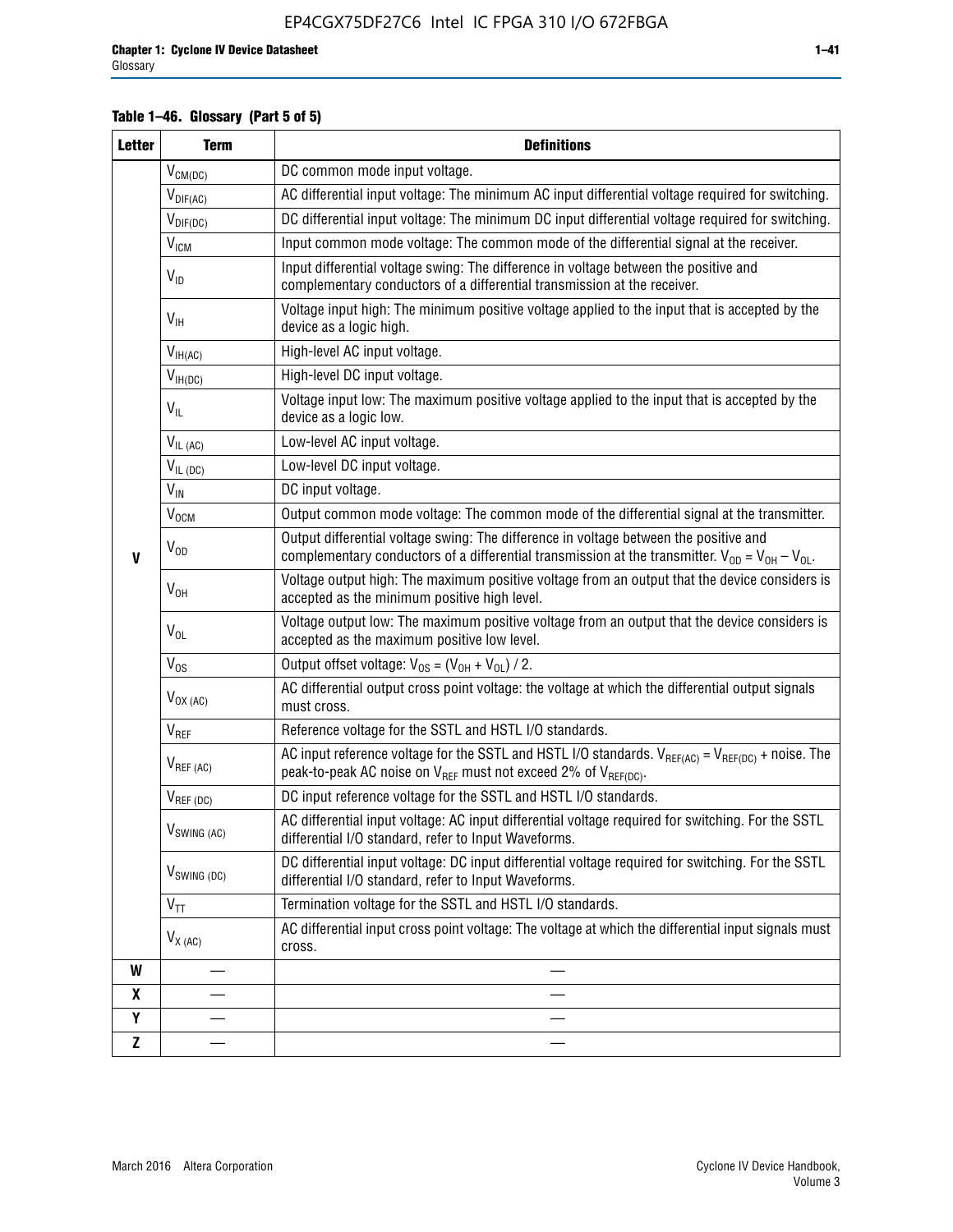# **Document Revision History**

Table 1–47 lists the revision history for this chapter.

| <b>Date</b>      | <b>Version</b> | <b>Changes</b>                                                                                                                                                                                                                            |
|------------------|----------------|-------------------------------------------------------------------------------------------------------------------------------------------------------------------------------------------------------------------------------------------|
| March 2016       | 2.0            | Updated note (5) in Table $1-21$ to remove support for the N148 package.                                                                                                                                                                  |
| October 2014     | 1.9            | Updated maximum value for $V_{CCD, PL}$ in Table 1-1.                                                                                                                                                                                     |
|                  |                | Removed extended temperature note in Table 1-3.                                                                                                                                                                                           |
| December 2013    | 1.8            | Updated Table 1-21 by adding Note (15).                                                                                                                                                                                                   |
| May 2013         | 1.7            | Updated Table 1-15 by adding Note (4).                                                                                                                                                                                                    |
| October 2012     | 1.6            | Dpdated the maximum value for $V_1$ , $V_{CCD\_PLL}$ , $V_{CC10}$ , $V_{CC\_CLKIN}$ , $V_{CCH\_GXB}$ , and $V_{CCA\_GXB}$<br>Table $1-1$ .                                                                                                |
|                  |                | $\blacksquare$ Updated Table 1-11 and Table 1-22.                                                                                                                                                                                         |
|                  |                | $\blacksquare$ Updated Table 1-21 to include peak-to-peak differential input voltage for the<br>Cyclone IV GX transceiver input reference clock.                                                                                          |
|                  |                | $\blacksquare$ Updated Table 1-29 to include the typical DCLK value.                                                                                                                                                                      |
|                  |                | <b>Updated the minimum f<sub>HSCLK</sub></b> value in Table 1-31, Table 1-32, Table 1-33,<br>Table 1-34, and Table 1-35.                                                                                                                  |
| November 2011    | 1.5            | • Updated "Maximum Allowed Overshoot or Undershoot Voltage", "Operating<br>Conditions", and "PLL Specifications" sections.                                                                                                                |
|                  |                | Updated Table 1-2, Table 1-3, Table 1-4, Table 1-5, Table 1-8, Table 1-9,<br>Table 1-15, Table 1-18, Table 1-19, and Table 1-21.                                                                                                          |
|                  |                | ■ Updated Figure $1-1$ .                                                                                                                                                                                                                  |
|                  | 1.4            | • Updated for the Quartus II software version 10.1 release.                                                                                                                                                                               |
| December 2010    |                | $\blacksquare$ Updated Table 1-21 and Table 1-25.                                                                                                                                                                                         |
|                  |                | $\blacksquare$ Minor text edits.                                                                                                                                                                                                          |
|                  | 1.3            | Updated for the Quartus II software version 10.0 release:                                                                                                                                                                                 |
|                  |                | Updated Table 1-3, Table 1-4, Table 1-21, Table 1-25, Table 1-28, Table 1-30,<br>Table 1-40, Table 1-41, Table 1-42, Table 1-43, Table 1-44, and Table 1-45.                                                                              |
| <b>July 2010</b> |                | ■ Updated Figure $1-2$ and Figure $1-3$ .                                                                                                                                                                                                 |
|                  |                | Removed SW Requirement and TCCS for Cyclone IV Devices tables.                                                                                                                                                                            |
|                  |                | $\blacksquare$ Minor text edits.                                                                                                                                                                                                          |
|                  | 1.2            | Updated to include automotive devices:                                                                                                                                                                                                    |
| March 2010       |                | • Updated the "Operating Conditions" and "PLL Specifications" sections.                                                                                                                                                                   |
|                  |                | $\blacksquare$ Updated Table 1-1, Table 1-8, Table 1-9, Table 1-21, Table 1-26, Table 1-27,<br>Table 1-31, Table 1-32, Table 1-33, Table 1-34, Table 1-35, Table 1-36,<br>Table 1-37, Table 1-38, Table 1-40, Table 1-42, and Table 1-43. |
|                  |                | Added Table 1-5 to include ESD for Cyclone IV devices GPIOs and HSSI I/Os.                                                                                                                                                                |
|                  |                | Added Table 1-44 and Table 1-45 to include IOE programmable delay for<br>Cyclone IV E 1.2 V core voltage devices.                                                                                                                         |
|                  |                | Minor text edits.                                                                                                                                                                                                                         |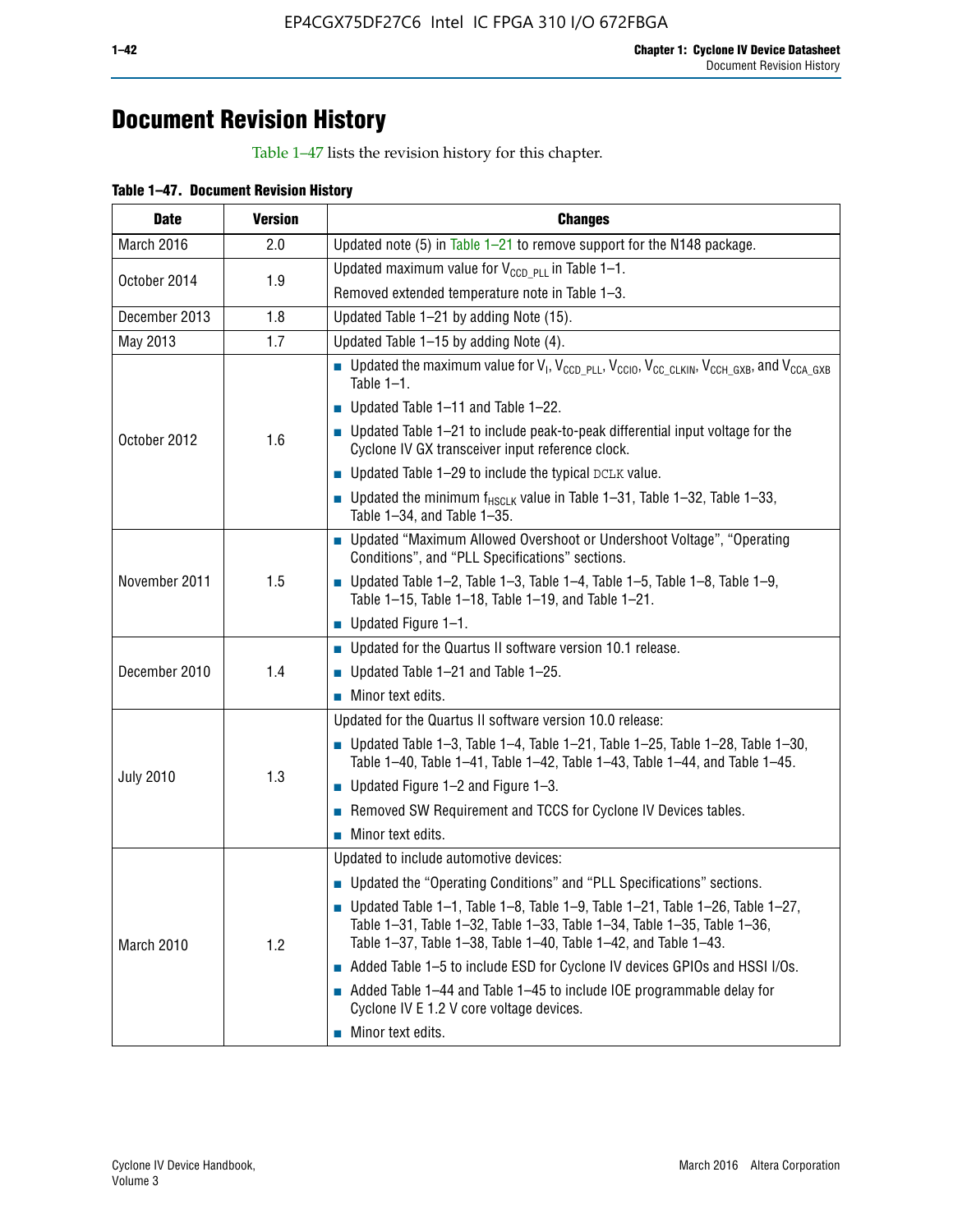### **Table 1–47. Document Revision History**

| <b>Date</b>   | <b>Version</b> | <b>Changes</b>                                                                                                                                                                          |
|---------------|----------------|-----------------------------------------------------------------------------------------------------------------------------------------------------------------------------------------|
| February 2010 | 1.1            | Updated Table 1-3 through Table 1-44 to include information for Cyclone IV E<br>devices and Cyclone IV GX devices for Quartus II software version 9.1 SP1 release.<br>Minor text edits. |
| November 2009 | 1.0            | Initial release.                                                                                                                                                                        |